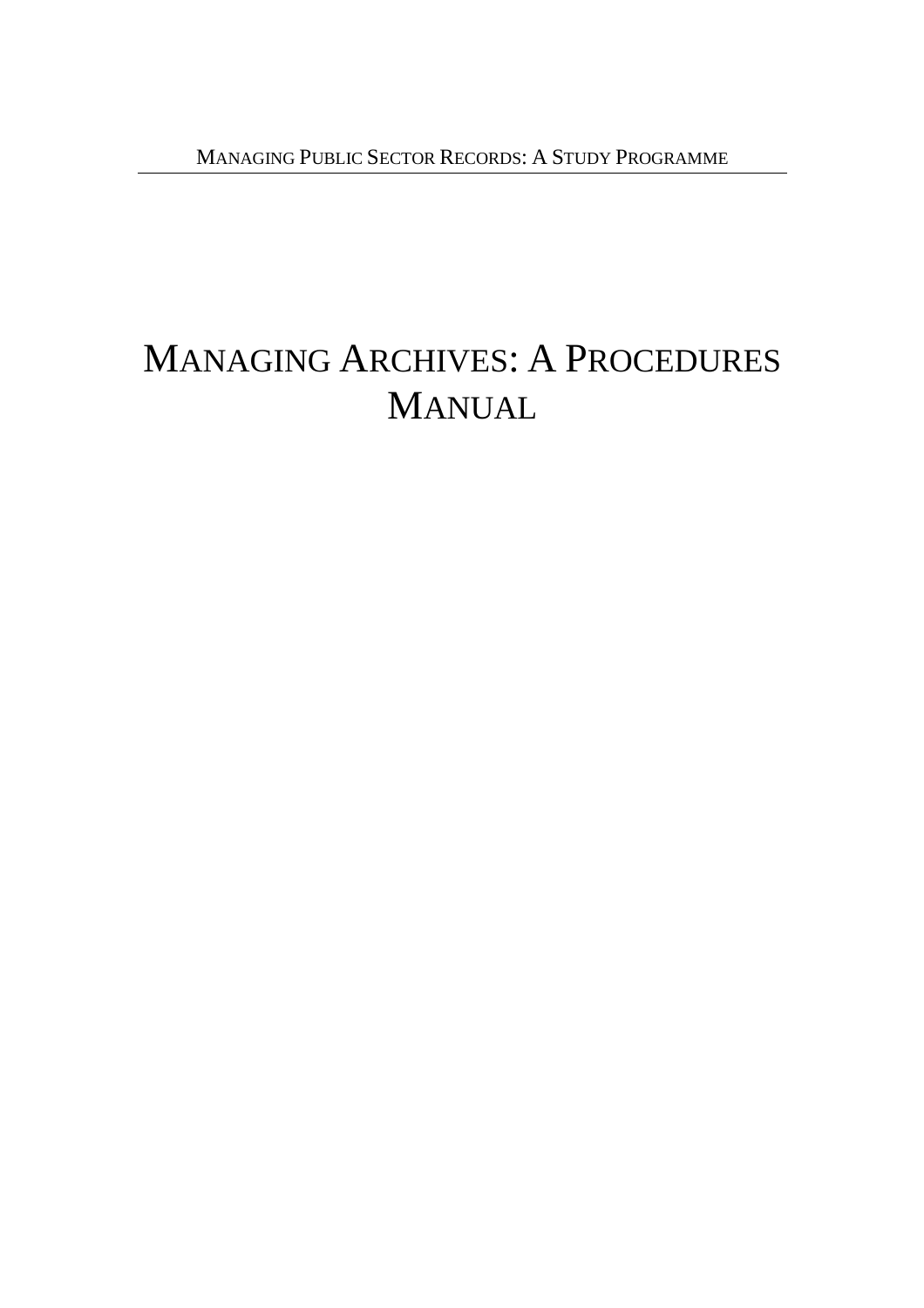## MANAGING PUBLIC SECTOR RECORDS

## A STUDY PROGRAMME

General Editor, Michael Roper; Managing Editor, Laura Millar

# MANAGING ARCHIVES: A PROCEDURES MANUAL

**INTERNATIONAL RECORDS INTERNATIONAL** MANAGEMENT TRUST COUNCIL ON ARCHIVES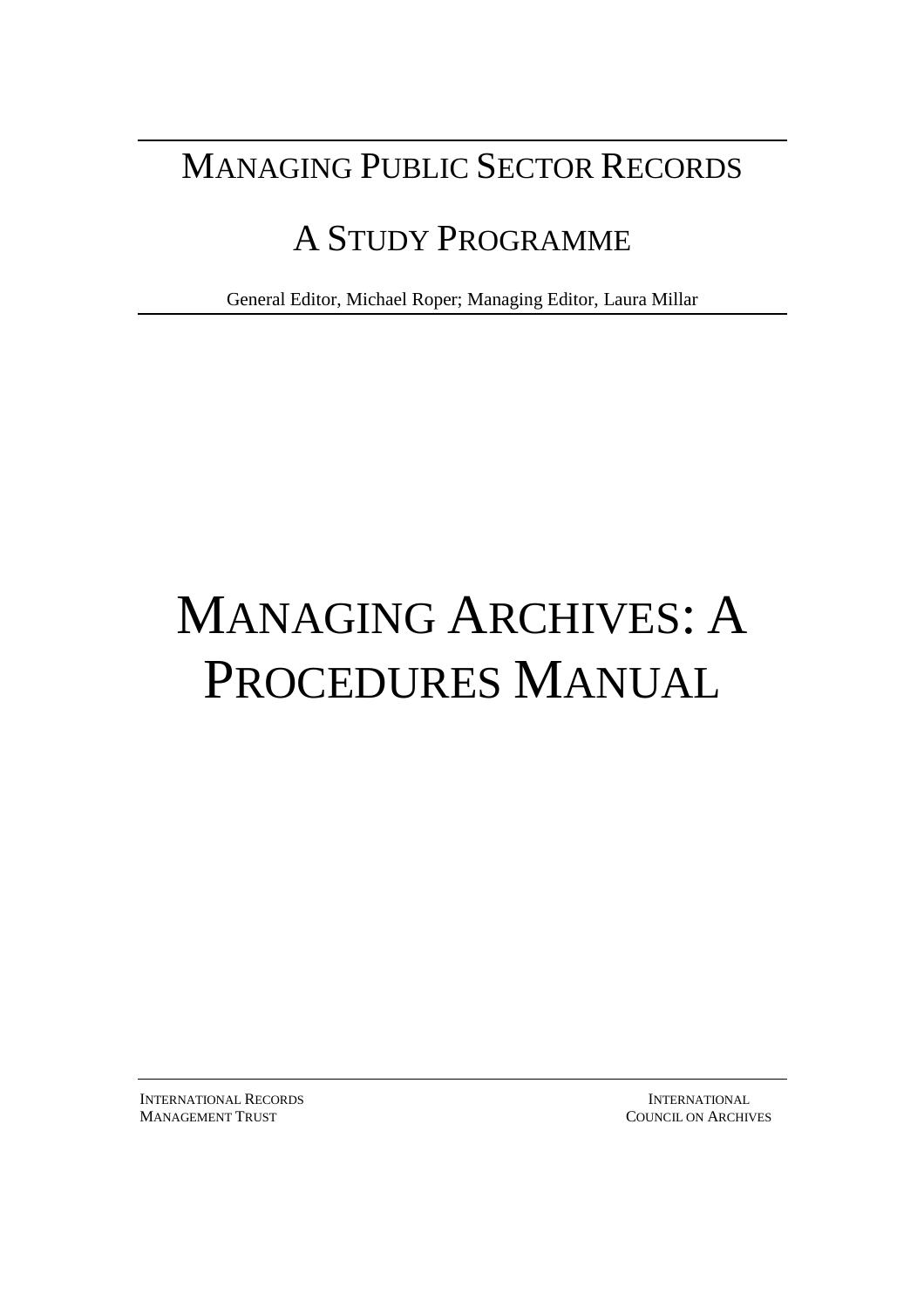#### MANAGING PUBLIC SECTOR RECORDS: A STUDY PROGRAMME

Managing Archives: A Procedures Manual

© International Records Management Trust, 1999. Reproduction in whole or in part, without the express written permission of the International Records Management Trust, is strictly prohibited.

Produced by the International Records Management Trust 12 John Street London WC1N 2EB UK

Printed in the United Kingdom.

Inquiries concerning reproduction or rights and requests for additional training materials should be addressed to

#### **International Records Management Trust**

12 John Street London WC1N 2EB UK Tel: +44 (0) 20 7831 4101 Fax: +44 (0) 20 7831 7404 E-mail: info@irmt.org Website: [http://www.irmt.org](http://www.irmt.org/) 

Version 1/1999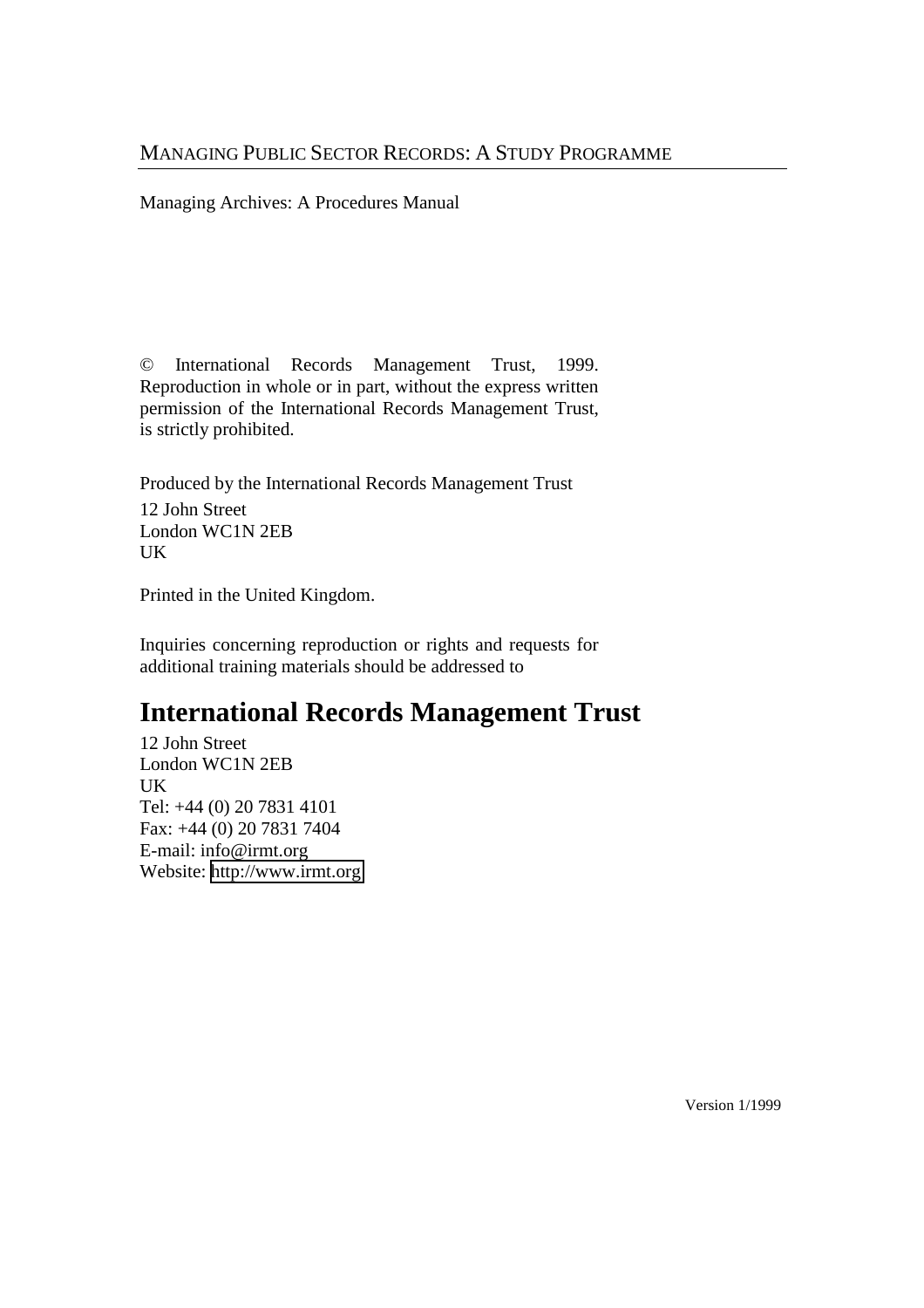#### **MPSR Project Personnel**

#### **Project Director**

Anne Thurston has been working to define international solutions for the management of public sector records for nearly three decades. Between 1970 and 1980 she lived in Kenya, initially conducting research and then as an employee of the Kenya National Archives. She joined the staff of the School of Library, Archive and Information Studies at University College London in 1980, where she developed the MA course in Records and Archives Management (International) and a post-graduate research programme. Between 1984 and 1988 she undertook an onsite survey of record-keeping systems in the Commonwealth. This study led to the foundation of the International Records Management Trust to support the development of records management through technical and capacity-building projects and through research and education projects.

#### **General Editor**

Michael Roper has had a wide range of experience in the management of records and archives. He served for thirty-three years in the Public Record Office of the United Kingdom, from which he retired as Keeper of Public Records in 1992. He has also taught on the archives courses at University College London and the University of British Columbia, Canada. From 1988 to 1992 he was Secretary General of the International Council on Archives and since 1996 he has been Honorary Secretary of the Association of Commonwealth Archivists and Records Managers (ACARM). He has undertaken consultancy missions and participated in the delivery of training programmes in many countries and has written extensively on all aspects of records and archives management.

#### **Managing Editor**

Laura Millar has worked extensively not only as a records and archives management consultant but also in publishing and distance education, as an editor, production manager and instructional designer. She received her MAS degree in archival studies from the University of British Columbia, Canada, in 1984 and her PhD in archival studies from the University of London in 1996. She has developed and taught archival education courses both in Canada and internationally, including at the University of British Columbia, Simon Fraser University and the University of Alberta. She is the author of a number of books and articles on various aspects of archival management, including *A Manual for Small Archives* (1988), *Archival Gold: Managing and Preserving Publishers' Records* (1989) and *A Handbook for Records Management and College Archives in British Columbia* (1989).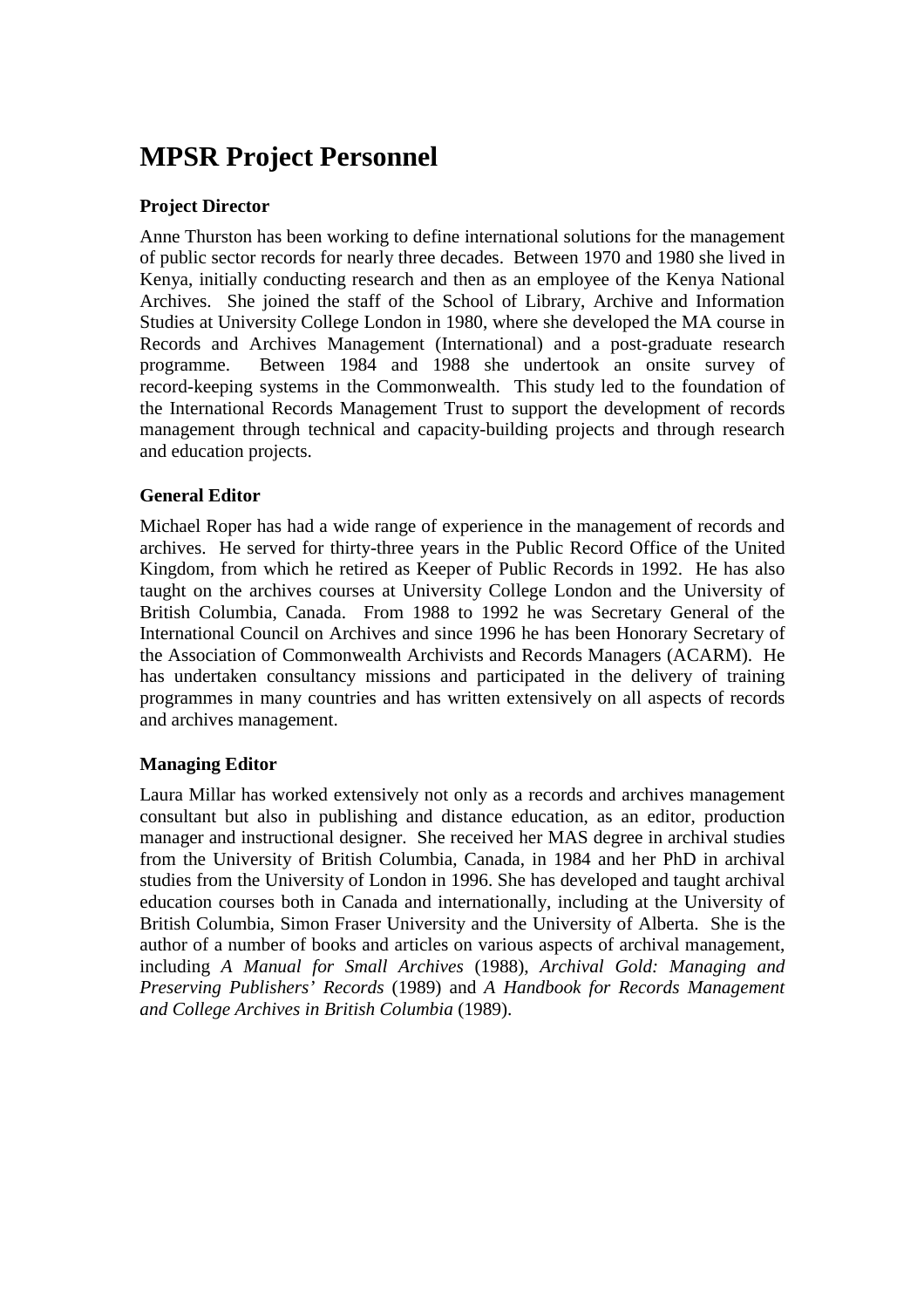#### **Project Steering Group**

Additional members of the Project Steering Group include

Association of Records Managers and Administrators (ARMA International): Hella Jean Bartolo International Council on Archives: George MacKenzie Project Management Consultant: Tony Williams University College London: Elizabeth Shepherd Video Production Co-ordinator: Janet Rogers

#### **Educational Advisers**

Moi University: Justus Wamukoya Universiti Teknologi Mara: Rusnah Johare University of Botswana: Nathan Mnjama University of Ghana: Harry Akussah, Pino Akotia University of New South Wales: Ann Pederson University of West Indies: Victoria Lemieux

#### **Project Managers**

Lynn Coleman (1994-6) Laura Millar (1996-7) Elizabeth Box (1997-8) Dawn Routledge (1999)

#### **Production Team**

Additional members of the production team include Jane Cowan Nicki Hall Greg Holoboff Barbara Lange Jennifer Leijten Leanne Nash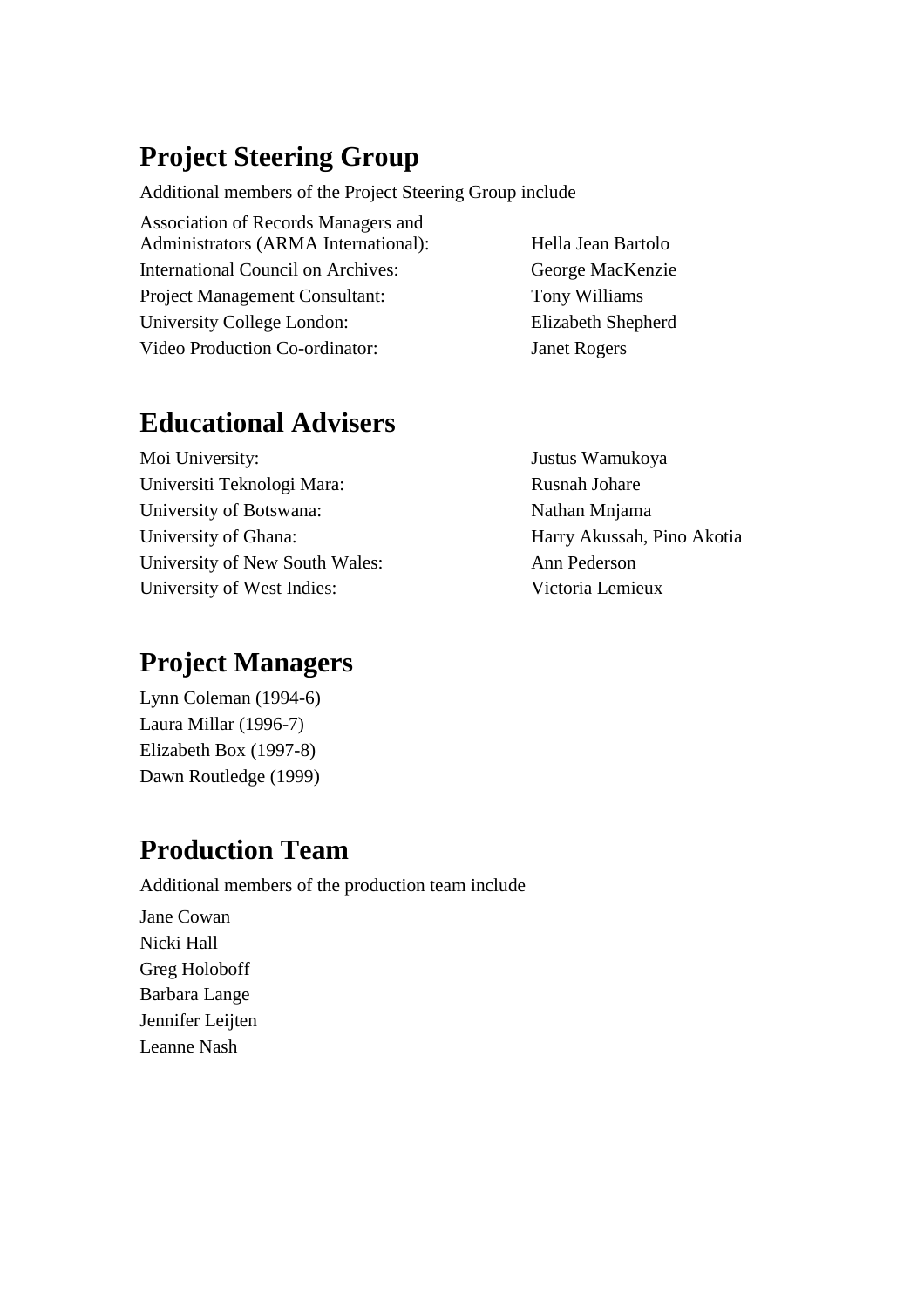#### **Donors**

The International Records Management Trust would like to acknowledge the support and assistance of the following:

Association of Records Managers and Administrators (ARMA International) British Council British High Commission Ghana British High Commission Kenya Caribbean Centre for Development Administration (CARICAD) Canadian International Development Agency (CIDA) Commonwealth Secretariat Department for International Development (East Africa) Department for International Development (UK) DHL International (UK) Limited Foreign and Commonwealth Office Human Rights Fund Hays Information Management International Council on Archives Nuffield Foundation Organisation of American States Royal Bank of Scotland United Nations Development Program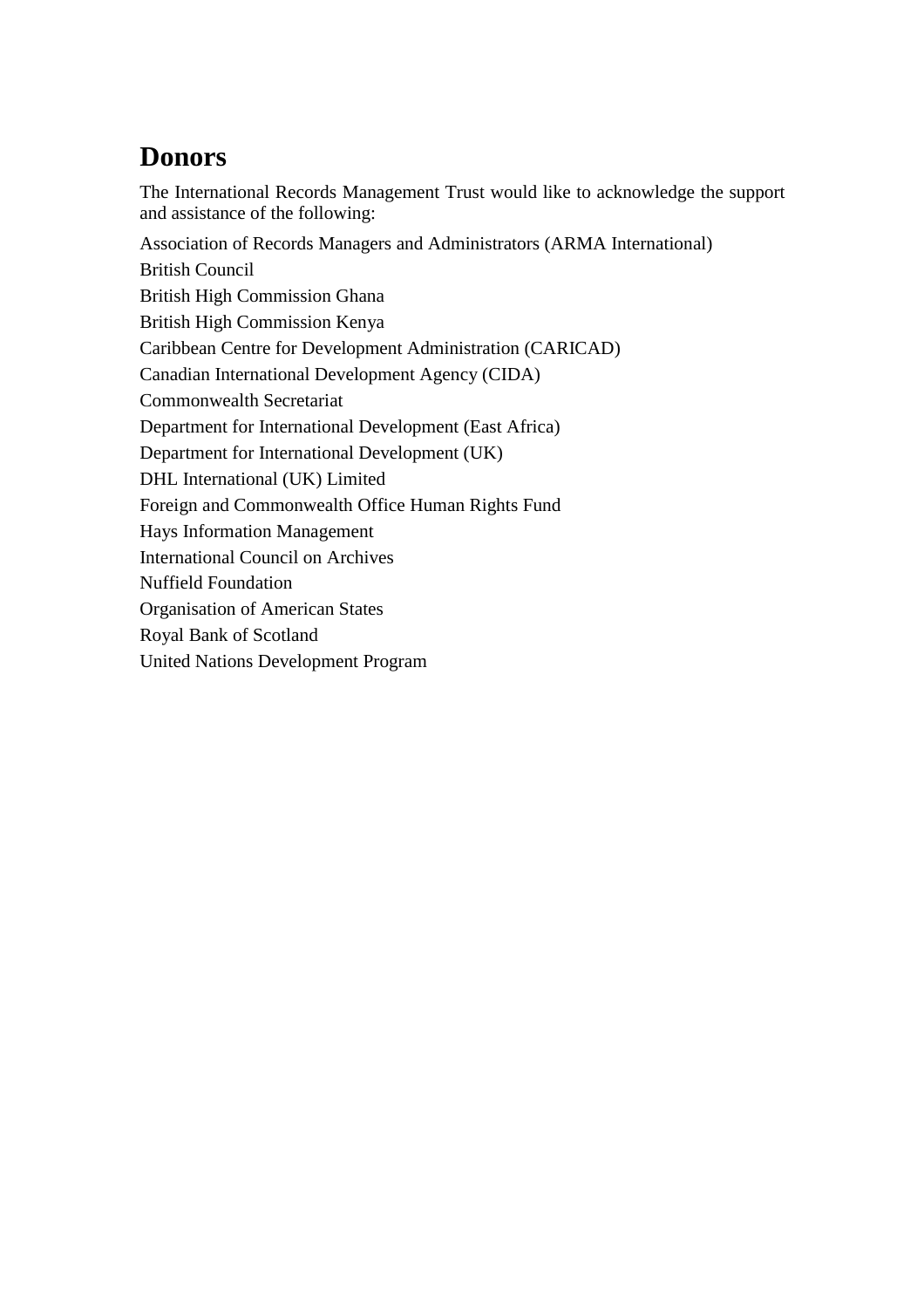#### **Managing Archives: A Procedures Manual**

**Prepared by Michael Cook and the staff of the International Records Management Trust.**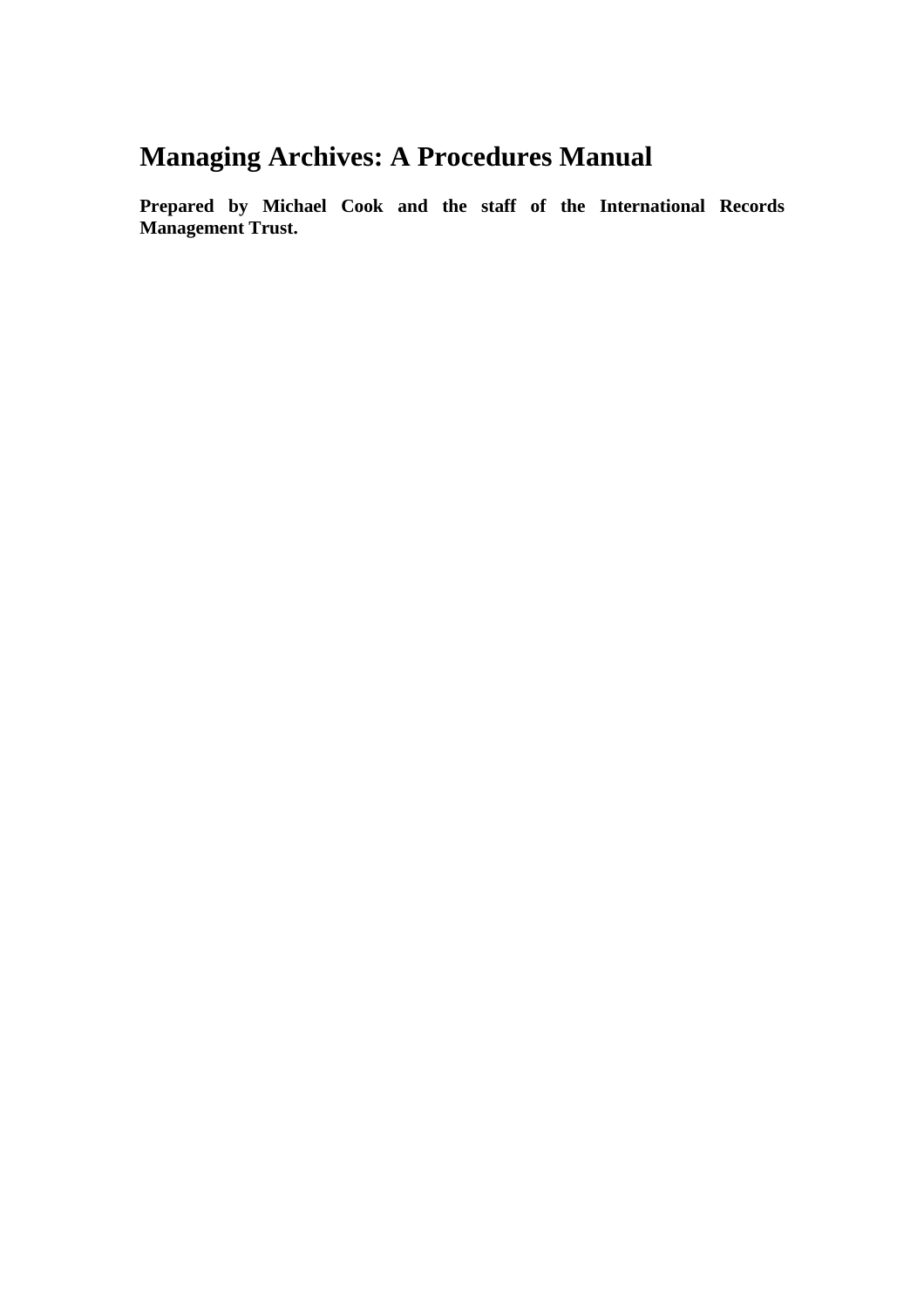## **CONTENTS**

| Introduction                                                 |    |
|--------------------------------------------------------------|----|
| Section 1: General Management                                | 3  |
| Section 2: Accessioning Records into the Archives            | 6  |
| Section 3: Organisation and Management of Storage Facilities | 18 |
| Section 4: Arrangement and Description of Archives           | 23 |
| <b>Section 5: Reference and Outreach Services</b>            | 35 |
| Section 6: Forms and Figures                                 | 49 |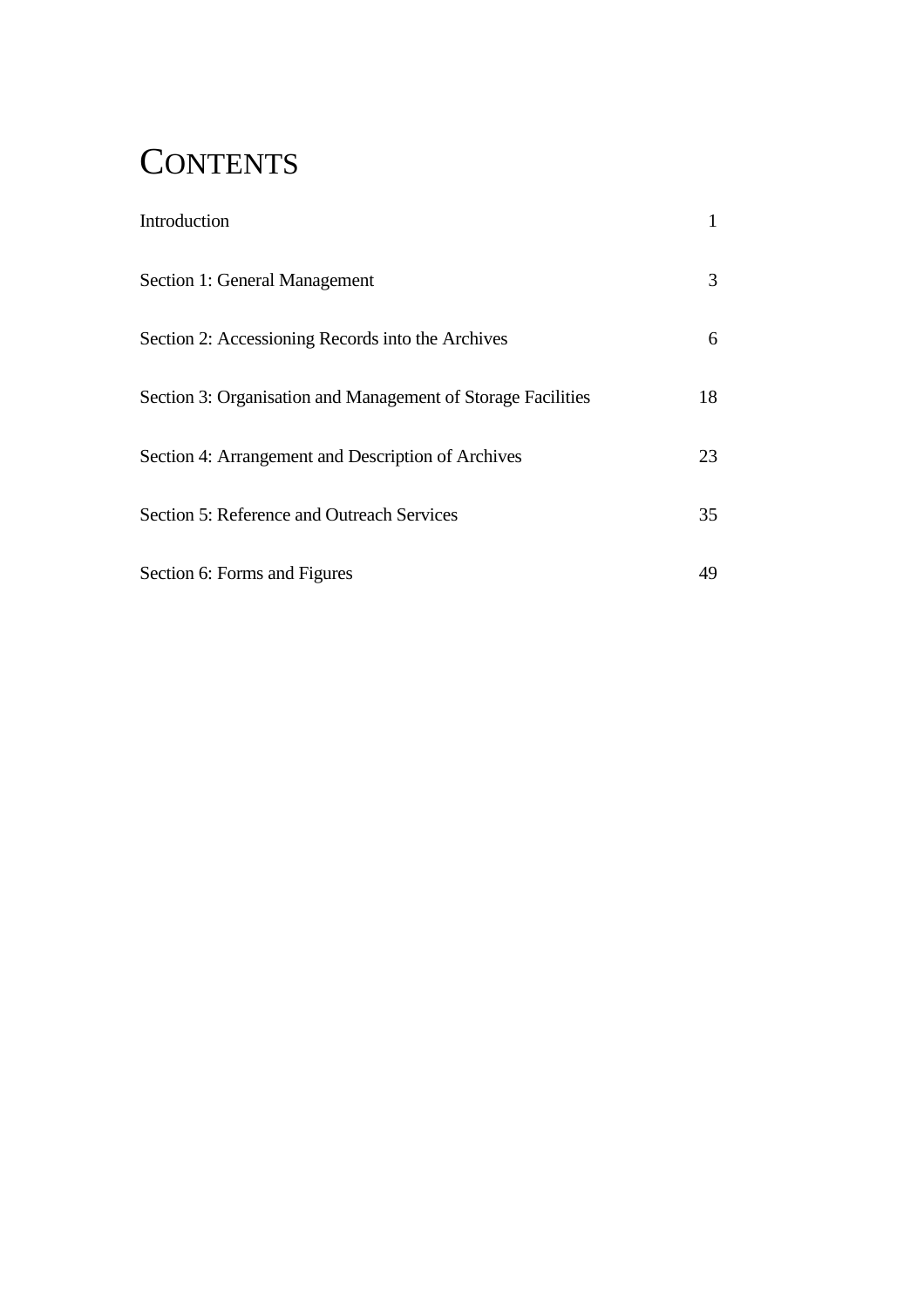## FORMS AND FIGURES

All forms and figures appear in numerical order in Section 6.

- 1. Accession Form
- 2. Accessions Register
- 3. Register of Groups and Series
- 4. Location Register
- 5. Box Label
- 6. Repository Floor Plan
- 7. Register of Copies of Archives
- 8. Production Register
- 9. Annual Stocktaking Form
- 10. Standard Series Description Form
- 11. Standard File/Item Listing Form
- 12. Index Card
- 13. Daily Attendance Register
- 14. Model Reference Rules
- 15. Reader's Ticket Application Form
- 16. Reader's Ticket
- 17. Reader's Ticket Register
- 18. Production Form
- 19. Document Reservation Form
- 20. Index of Closed Documents
- 21. Specimen Loans Register
- 22. Register of Missing Archives
- 23. Dummy Shelf Marker
- 24. Enquiry Correspondence Register
- 25. Loan Agreement and Conditions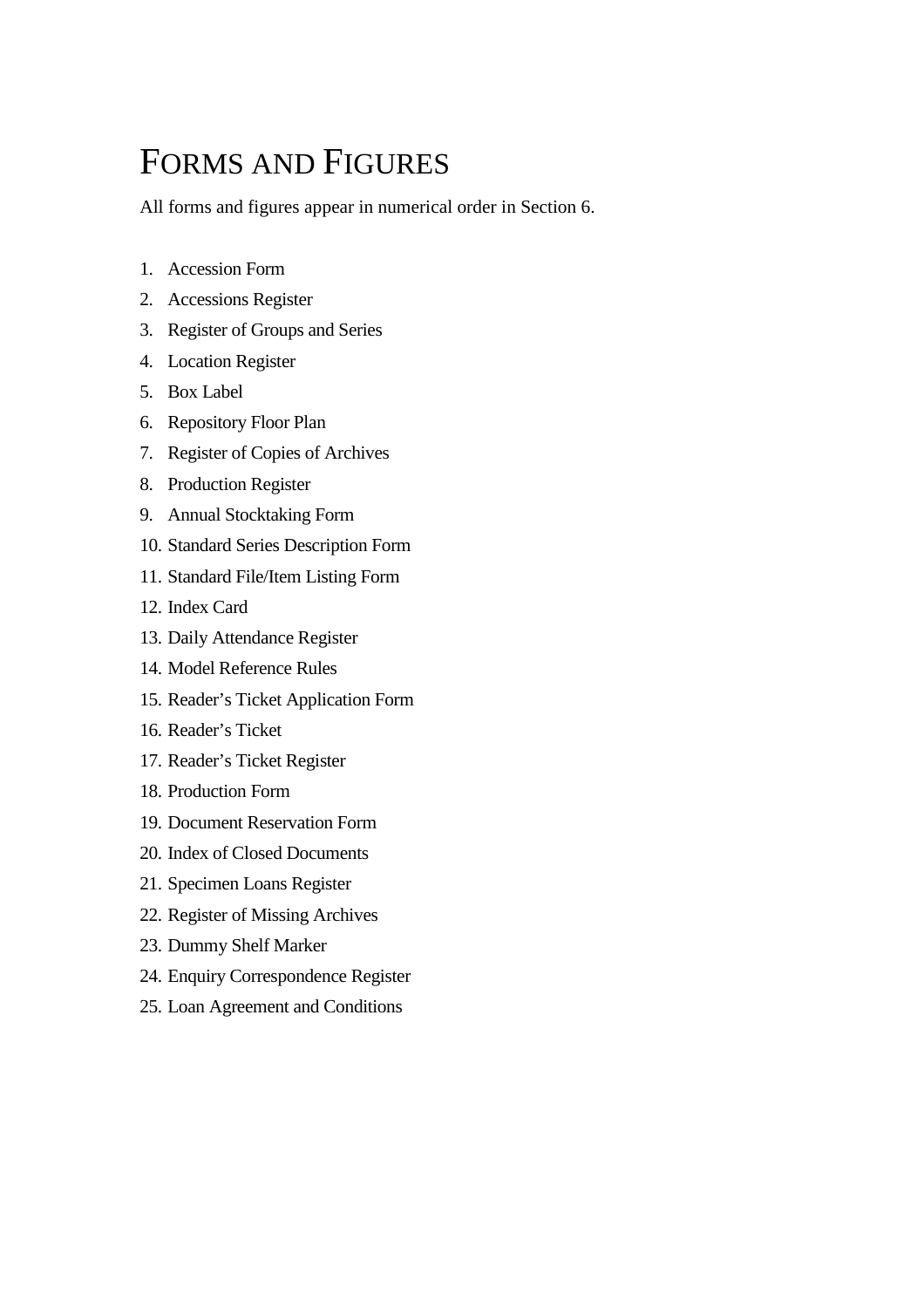**INTRODUCTION**

## **INTRODUCTION TO** *MANAGING ARCHIVES: APROCEDURES MANUAL*

Within governments, businesses or organisations, the archival institution is the vital administrative agency responsible for the permanent preservation of records of enduring value. When records are in active use, they are managed by record offices according to procedures laid down in *Managing Current Records: A Procedures Manual.* When records have been transferred from records offices to the records centre, they are managed by the records centre according to procedures described in *Managing Records Centres: A Procedures Manual.*

*Managing Archives: A Procedures Manual* defines the procedures for managing records after they have been transferred from the records centre to the archival institution for permanent preservation. The archives staff ensure records are received, processed according to archival standards, physically housed and protected and made available for public use.

The archival institution is a public facility and its staff provide all users with advice and help on the use of the holdings in the archival repository.

#### **Terminology**

In this manual, 'records office' is used to refer to registries or any unit that creates and maintains current files. 'Records centre' refers to the agency responsible for semi-current files. The terms 'archival institution' or 'archival repository' refer to the facility responsible for preserving records of enduring value. The term 'archives' with lower case 'a' is used to refer to the actual records housed in the archival repository.

The body that controls the archival institution, records centre and records offices is referred to as the 'records administration.' In some government or business situations, the archival institution may take on all record-keeping functions. 'regional offices' or 'regional archival institutions' refer to regionally or locally based archives units, managed by and working in conjunction with the headquarters archives office.

This manual refers to 'records office,' 'records centre,' and 'records administration' in a generic sense. Users should apply appropriate terminology, such as 'National Archives,' 'Regional Records Centre,' or 'Corporate Records Administration.' While some examples and instructions may refer to government processes, users should adapt this information to apply to business, organisational or private archival activities, as appropriate.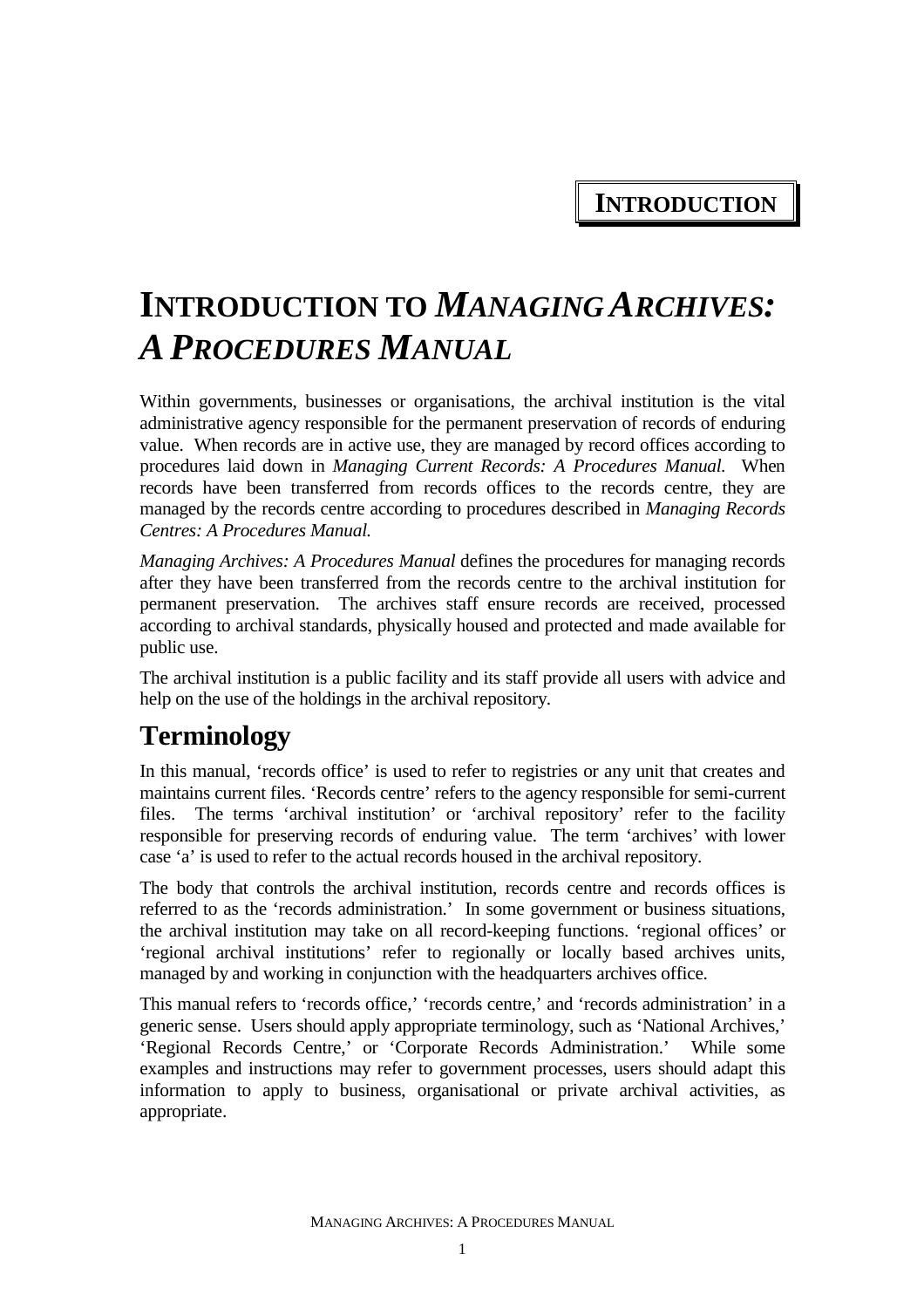Within this manual, staff positions are referred to variously, depending on the context. Terms are used such as head of the records administration, director of the archival institution, department heads and so on. Where possible, generic terms have been used, and users of this manual should replace the terms provided with terms relevant to their own administrative structure.

In this manual, the following terms are used, in conformity with international standards.

- *Group* (sometimes referred to as *fonds*)**:** the primary division in the arrangement of archives at the level of the independent originating unit or agency. Also known as archives group.
- *Series* (sometimes referred to as class)**:** the level of arrangement of the files and other records of an agency or other institution or individual that brings together those that relate to the same function or activity or have some common form or have some other relationship arising from their creation, receipt or use. Also known as a file series or records series.
- *Item* (the unit of handling, such as a file or volume)**:** the basic unit of arrangement and description, normally bearing its own unique reference number. In the UK this is also called a piece.

The sections of this manual are as follows:

Introduction Section 1: General Management Section 2: Accessioning records into the Archives Section 3: Organisation and Management of Storage Facilities Section 4: Arrangement and Description of Archives Section 5: Reference and Outreach Services Section 6: Forms and Figures.

Note that all forms and figures are included at the end of the manual to facilitate review and copying.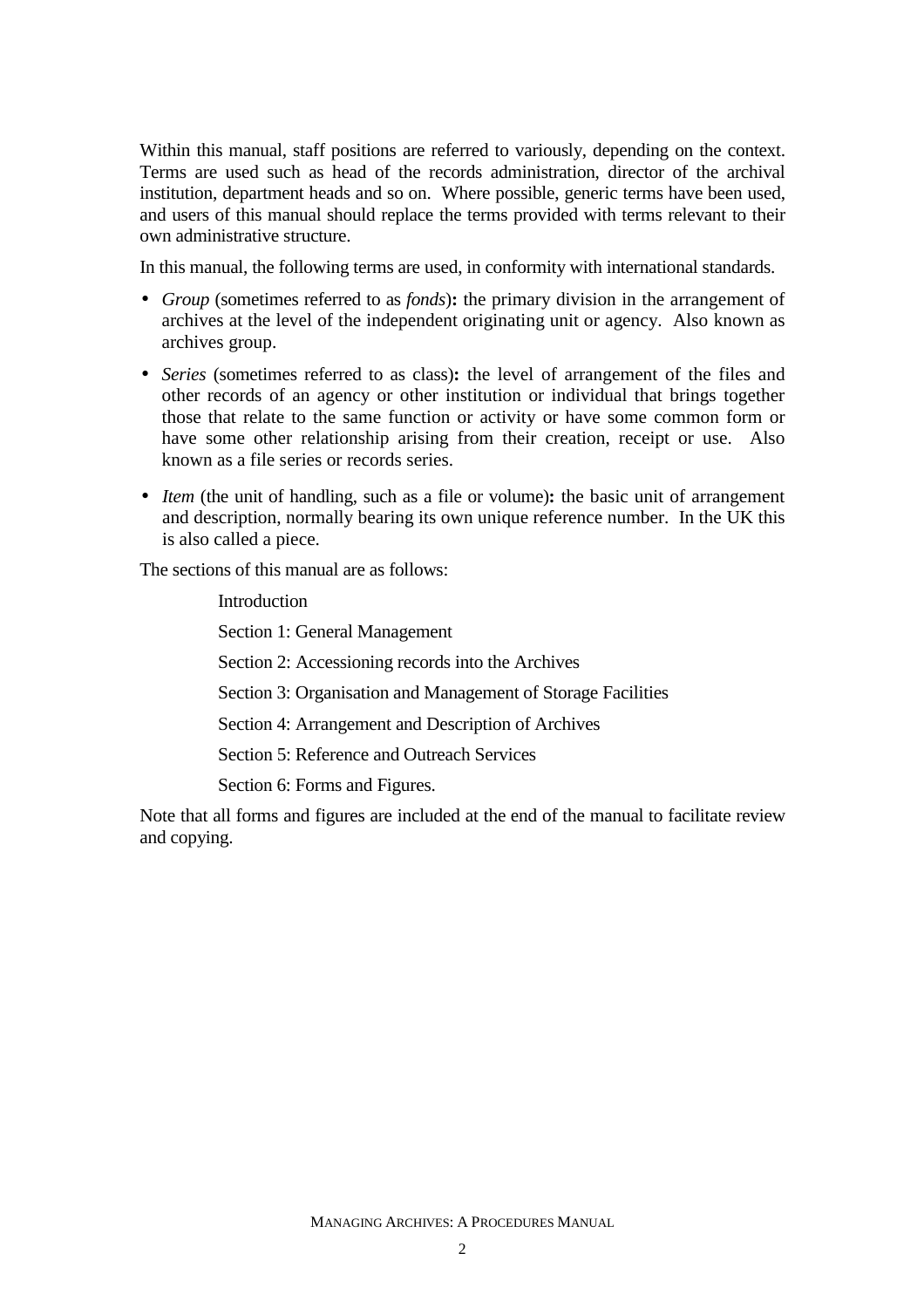**SECTION 1** 

## **GENERAL MANAGEMENT**

Within the records administration there is a clear management structure. The director of the archival institution reports to the head of the records administration. The director, together with department heads and regional office directors, form a management team.

The overall strategy for the archival institution is drawn up by the head of the records administration and director of the archival repository in consultation with the management team. It is then the duty of the director of the archival institution, with assistance from the heads of departments and regional archives, to develop the strategy into plans and programmes. These plans and programmes will then be converted into projects for departments, groups of staff or individual staff members.

National, regional and individual programmes should all be documented and agreed at the beginning of each new year.

All programmes, whether corporate and individual, should be monitored informally on a day-to-day basis; there should also be a formal monitoring process, with minuted meetings at least four times a year.

Regional office programmes should be monitored at quarterly meetings, including the director of the regional office and senior staff. Individual projects should also be monitored. All monitoring should be in accordance with government or corporate regulations.

Along with details of their individual projects, all members of staff should be given written job descriptions, showing clearly what duties they are expected to carry out.

#### TRAINING

All new members of staff in the archival institution must be given all necessary information concerning conditions of employment.

All new members of staff in the archival institution should be given training on:

- security
- handling of documents
- procedures
- the uniqueness and importance of the archives in their charge.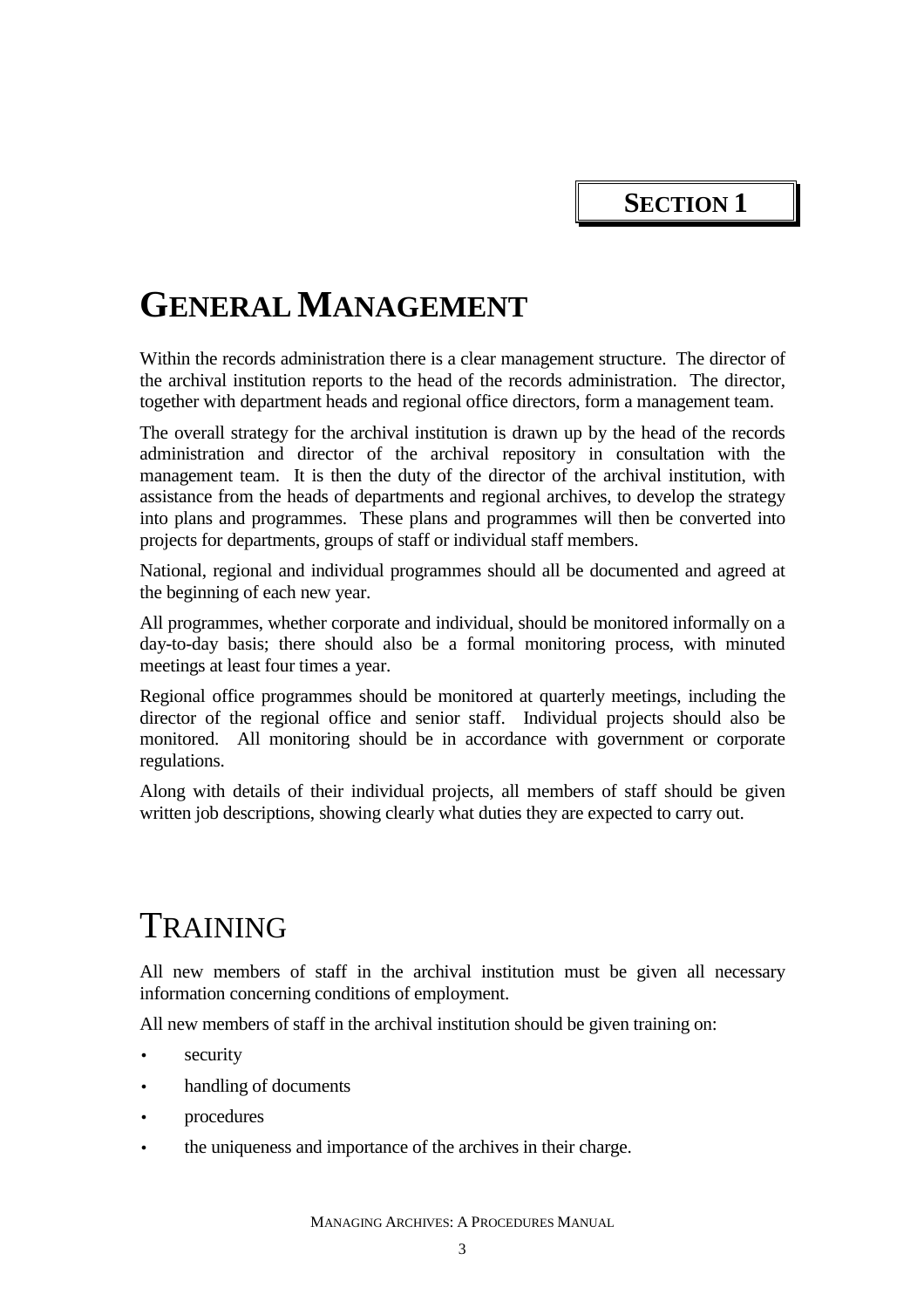## PROCEDURES MANUAL

*Managing Archives: A Procedures Manual* could form the basis for the archival institution's own procedures manual. A member of the archives staff will be appointed editor of the manual. This officer (who may delegate specific tasks) will have custody of the master text. All changes in the text must be processed through him or her. He or she will control the management and distribution of the manual.

In order to facilitate changes, other master copies of the manual held by departments or in regional offices must be in loose-leaf form, and all pages should be dated. Updates or additions sent from the responsible staff member must also be dated.

## FORMS AND REGISTERS

Forms and registers must be approved by the management team before they can be issued. Their use and layout must be included in the institution's procedures manual*.* 

One member of staff will be placed in charge of the numbering, design, layout and printing of all forms and registers approved for use in the archival institution. Directors of regional archival institutions must arrange with the responsible staff at headquarters to ensure they have an adequate supply of forms and registers.

## ANNUAL REPORTS

All departments and regional offices will supply reports for inclusion in the archival institution's annual report. There should be an annual cycle of submission dates for the development of the report*.* One member of staff will be responsible for communicating the submission dates at which material for the annual report is required and for providing models indicating the layout and presentation details.

Statistics and other data for reports will be compiled as required. Procedures for compiling statistics should be developed. Information may be compiled on data such as

- the quantity of archives accessioned by the archival institution (counted by box, archive groups, series or item as appropriate)
- the quantity of archives processed (again by number of boxes or groups or series numbers, as appropriate)
- the number of requests for information
- from government offices
- from in-person researchers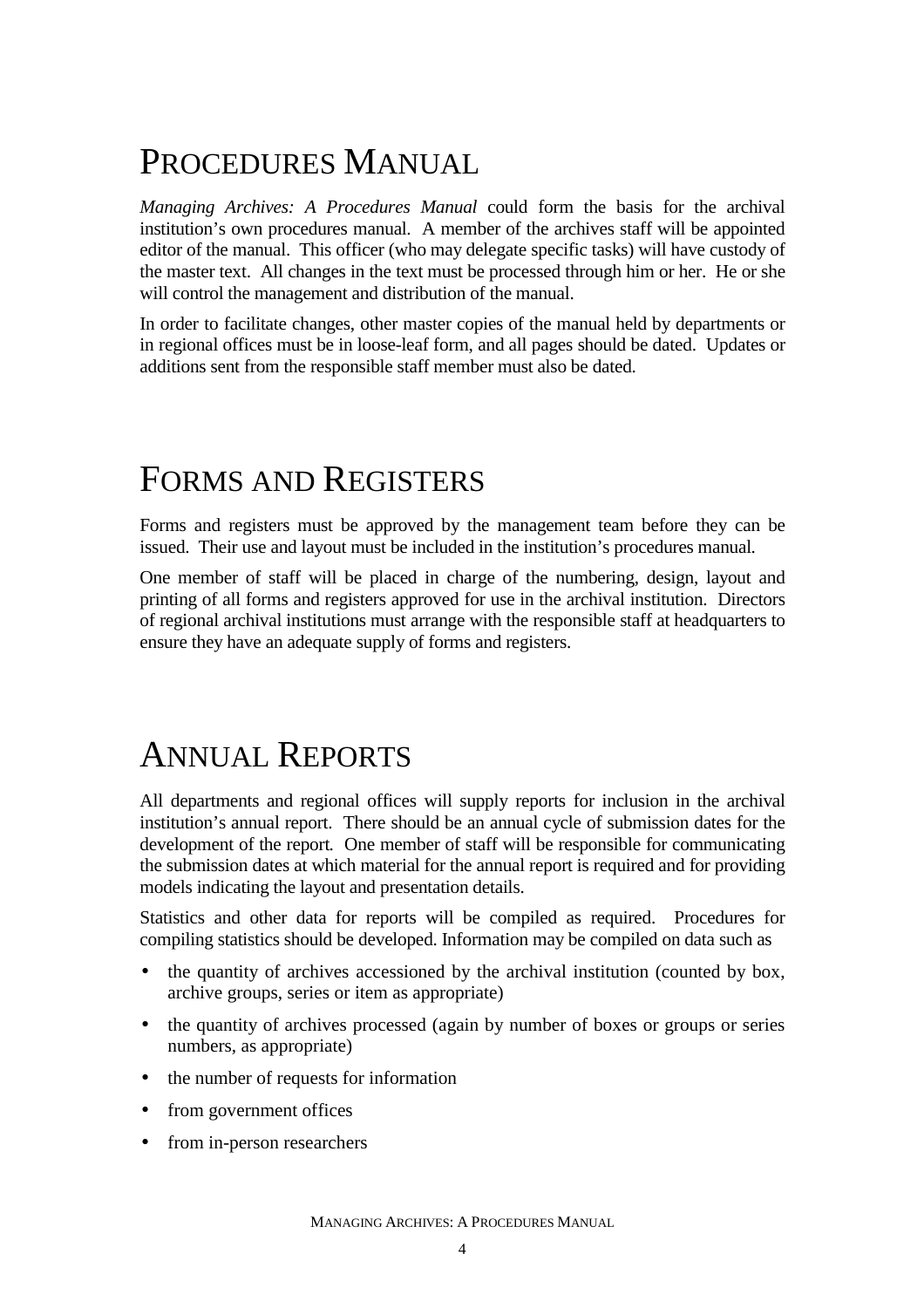- from external researchers (by telephone, post or other communication).
- The number of reader's tickets issued and visits made
- the number of archival items produced for reference
- the number of copies certified
- the number of enquiries received and answered
- the number of items conserved and repaired.

Information may also be supplied on such matters as

- staffing
- training and staff development
- significant acquisitions
- finding aids and publications issued
- progress in the preservation plan
- outreach activities
- exhibitions
- important visitors/tours
- talks provided
- research by staff
- the number of items conserved and repaired.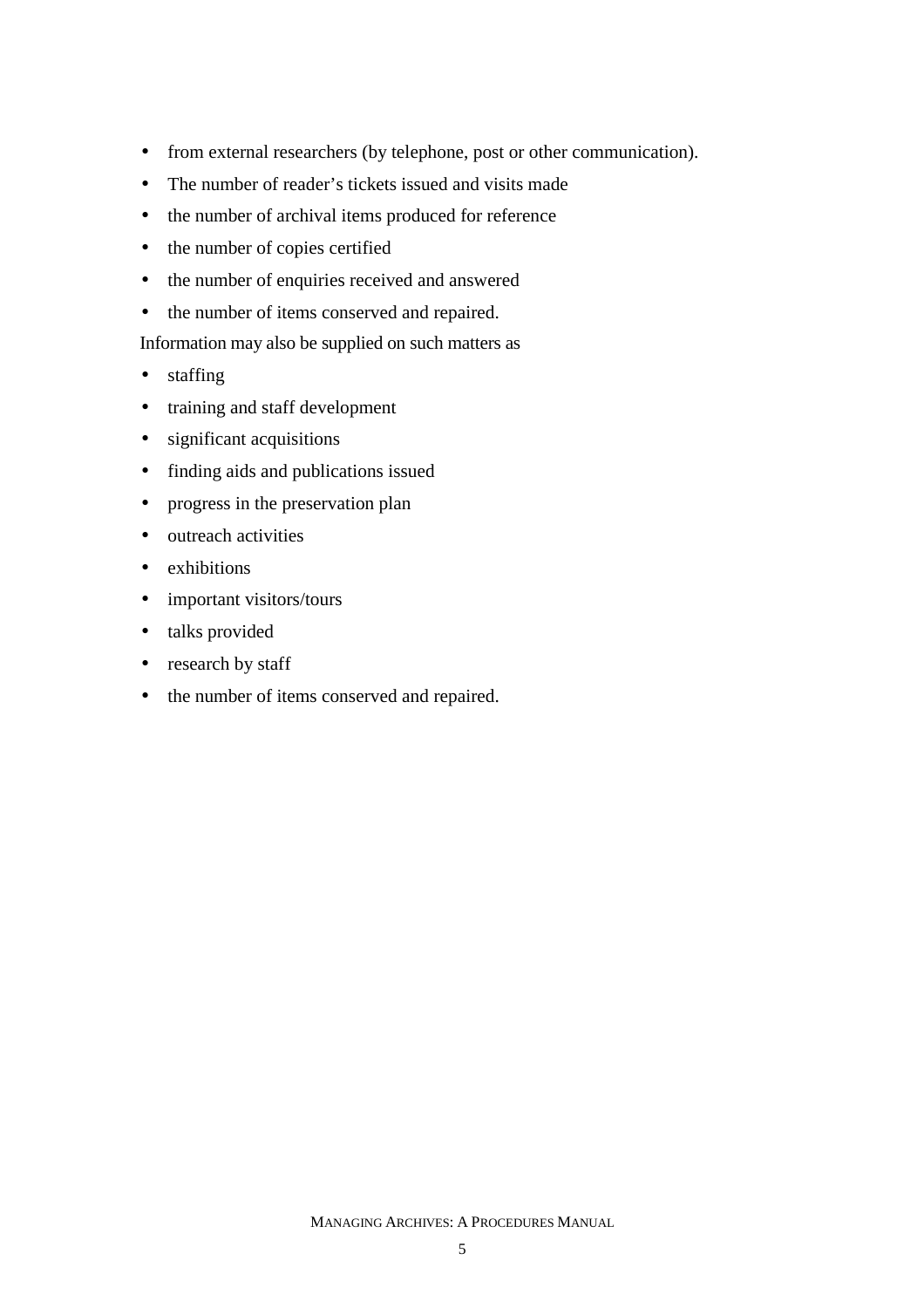**SECTION 2** 

## **ACCESSIONING RECORDS INTO THE ARCHIVAL INSTITUTION**

This section covers the process of transferring records to the custody of the archival institution, from their arrival until their final placement in the repository. Its aim is to ensure that records reach the institution and are processed in a way that is efficient and also ensures the safe-keeping of the records. The section does not cover accessioning of library material; such material will be dealt with separately.

Records may come to the archival institution from

- the records centre
- records offices
- non-government or non-corporate agencies
- private individuals.

Where the records come from may affect the way in which they have been prepared for transfer. In all cases it will be necessary to document

- what body or person has transferred the material to the archival institution
- exactly what has been transferred
- exactly what has been done to the material by the archival institution during the process of receiving and accessioning the material.

This information is needed so that the archival repository can account for its actions and can preserve information about the provenance of the material. Repository staff will be responsible for the safe custody of the records during their transfer and accessioning and for ensuring that all paperwork is accurate and up-to-date.

All records must be appraised before they are accepted into the archival institution. The appraisal of records transferred from the records centre is the responsibility of the records centre staff working under the direction of the records administration. The guidelines in the *Managing Records Centres: A Procedures Manual* should be followed. The appraisal of records transferred directly from creating agencies in government is the responsibility of the records office staff in consultation with Archives or records administration staff. The appraisal of non-government records is the responsibility of the archival institution or records administration.

Once accessioned into the archival facility, records become archives and are subject to the specific provisions of archives legislation or regulations.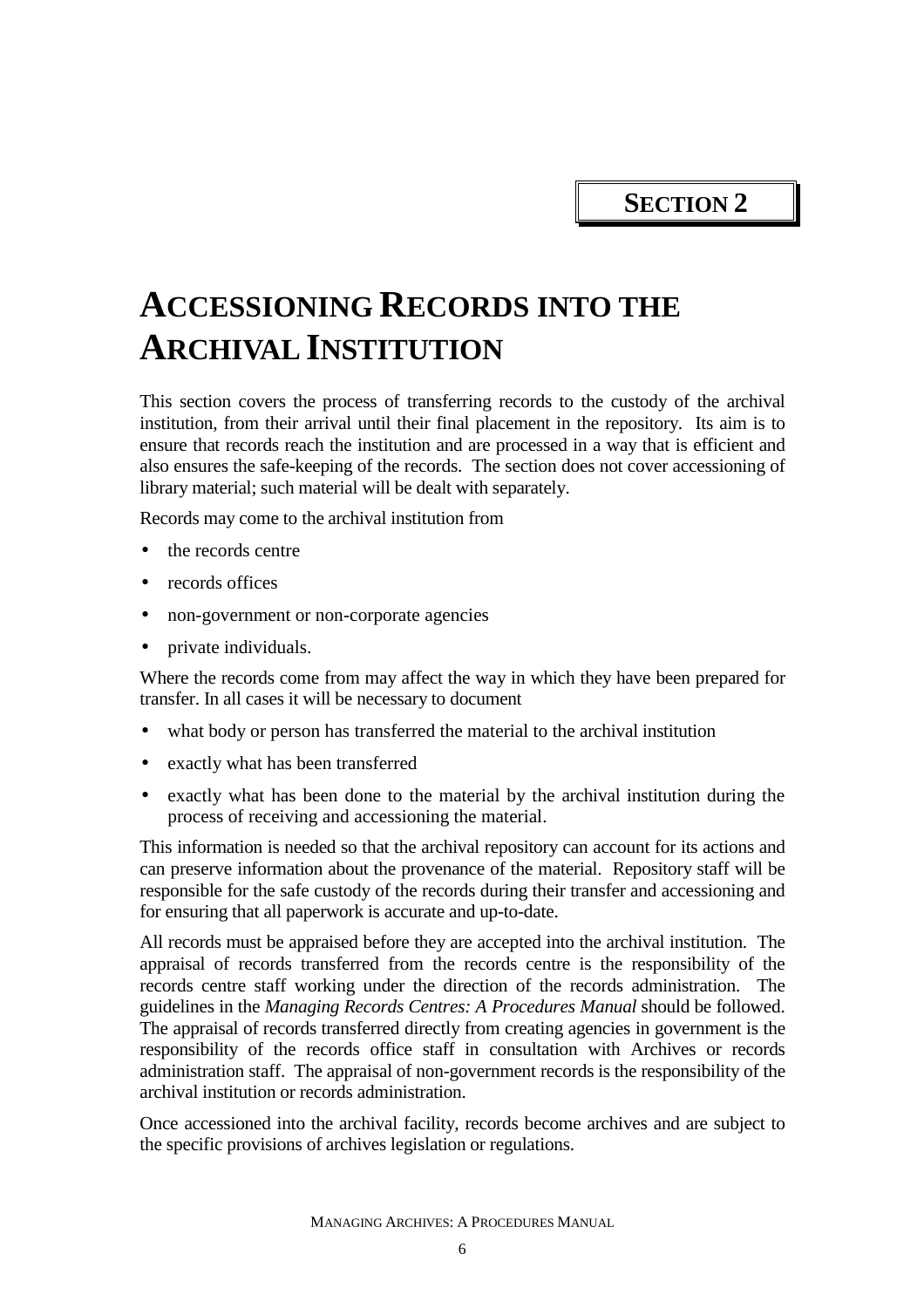## ARRIVAL OF THE RECORDS

If the records are coming from the records centre or direct from a transferring agency's records office, the following preparatory work should be done by their staff prior to transfer:

- appraisal and selection for transfer according to the disposal schedule
- cleaning and tidying
- removal of ferrous metal pins, clips, staples, and so on (these will rust and damage the records and, if possible, should be replaced by plastic or a non-ferrous metal such as brass)
- labeling items with necessary identifying information
- boxing (if boxes are not available, material should be tied in orderly bundles with paper protection)
- listing, giving the name of the series, the original agency file numbers and titles and the covering dates (in cases of transfer within the organisation, the records centre transfer list will normally be used for this and can be annotated to show the series and pieces transferred)
- completing an accessions form (Figure 1).

In accordance with records centre procedures, the head of the records centre will send the summary list and accessions form to the archival institution in advance of the transfer. He or she will then arrange a convenient date and time for the records to be delivered.

If the records are coming directly from a records office, the same preparatory work will be done there by records office staff. A representative of the records office should liaise with the archival institution about the date and time of delivery.

Archives staff will be responsible for all procedures covering records coming from a non-government body or private individual. If records have not been prepared for transfer, staff must make sure that the physical preparation is done before the records are placed in their final home in the repository. This work includes appraisal, arrangement, boxing, labeling and listing.

As soon as the records arrive at the archival institution, staff will

- check the material for signs of insect infestation or mould and identify if they need treatment
- check that the records are properly labeled
- place them in a secure temporary storage area set aside for new accessions
- check the records against the accessions form and transfer list/summary list to make sure that the paperwork really does refer to these records and that all items which are supposed to have been included are there
- complete an accessions form if none has been prepared beforehand and obtain a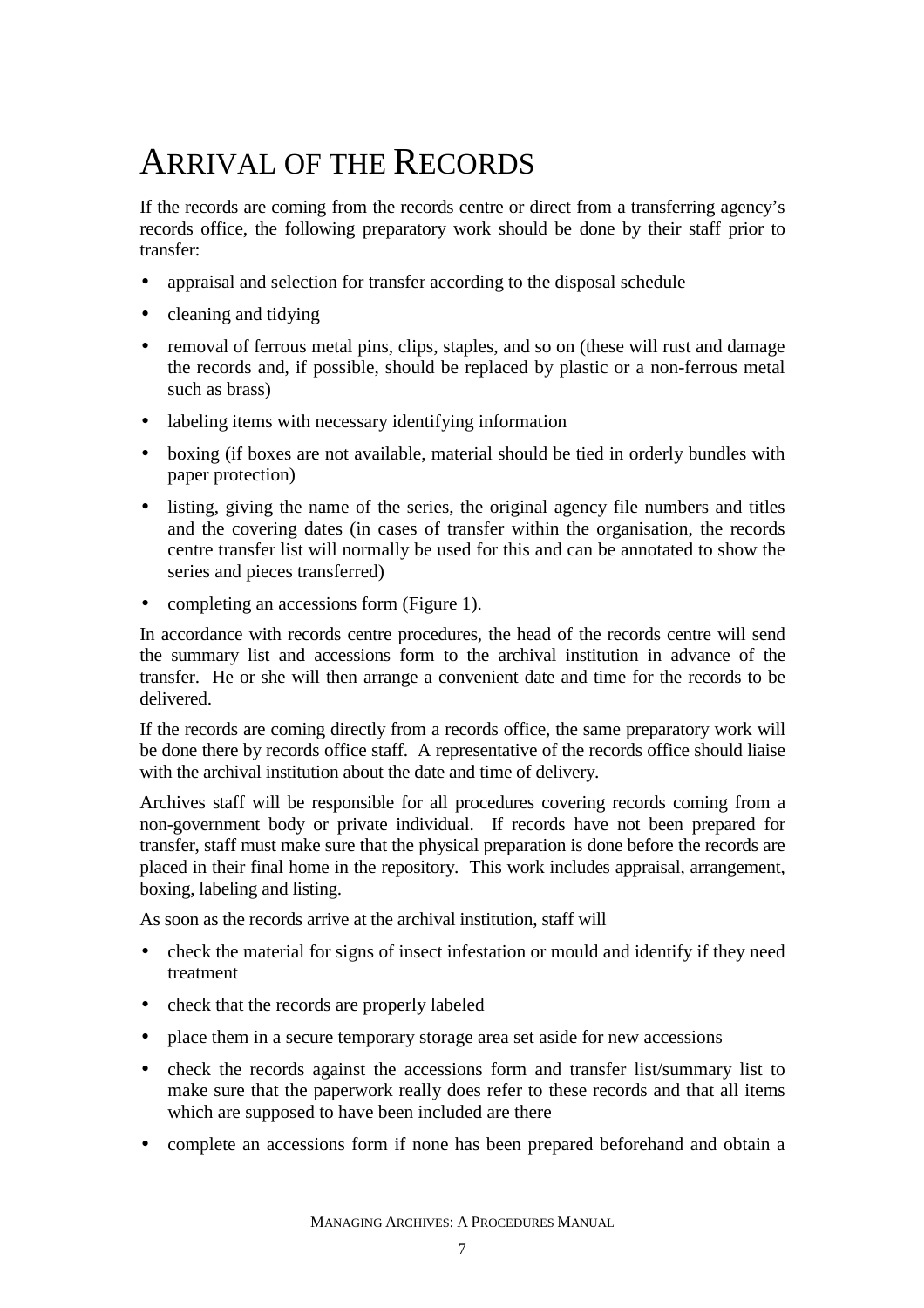signature authorising the accession from a representative of the agency sending the records

- make an entry in the accessions register (Figure 2)
- acknowledge receipt of the accession so that the transferring agency has a record of the transfer.

It is important that staff enter information into the accessions register promptly, preferably on the same day the material is received but certainly within five working days, so that formal transfer of custody of the records is documented and any problems are identified immediately.

#### COMPLETING THE ACCESSIONS FORM

The accessions form is a formal document noting the transfer of custody of the records to the archival institution, in accordance with the provisions of the law or regulations of the organisation. Because the accessions form is signed by both sender and recipient, it is evidence of their agreement to this transfer of custody. The form itself must be kept securely and preserved permanently for eventual transfer as part of the archival institution's own archives.

On the back of the accessions form is a checklist of actions staff should undertake for that accession. All staff carrying out any of the actions listed will initial and date this checklist when an action is completed.

There should be an accessions form for each accession of records into the archival institution, whether the material comes from the records centre, from a records office or from another source. The accessions form should not be used for material to be added to the library.

If possible, the accessions form will be completed by the person sending the records to the archival institution. The form will accompany the records. Alternatively, the form may be sent beforehand to serve as advance notice that the records are coming. If the form has not been completed already, archives staff will complete it as soon as the records arrive. In such instances it will be necessary to obtain a signature on the form from someone authorised to transfer custody of the records.

A separate accessions form must be completed for each separate accession into each series of records.

Archives staff are responsible for seeing that records are allocated to the correct archive group, according to provenance. The full archival references (group code, series and file or item numbers) will be entered on the accessions form immediately. The organisation of the records into group, series, files or items will correspond to the organisation used in the original record system.

If the records arrive from an external source, archives staff will complete an accessions form for the whole consignment, giving enough information to identify the group and record its provenance. Archival references (group, series, files or items) will be added to the accessions form as soon as possible.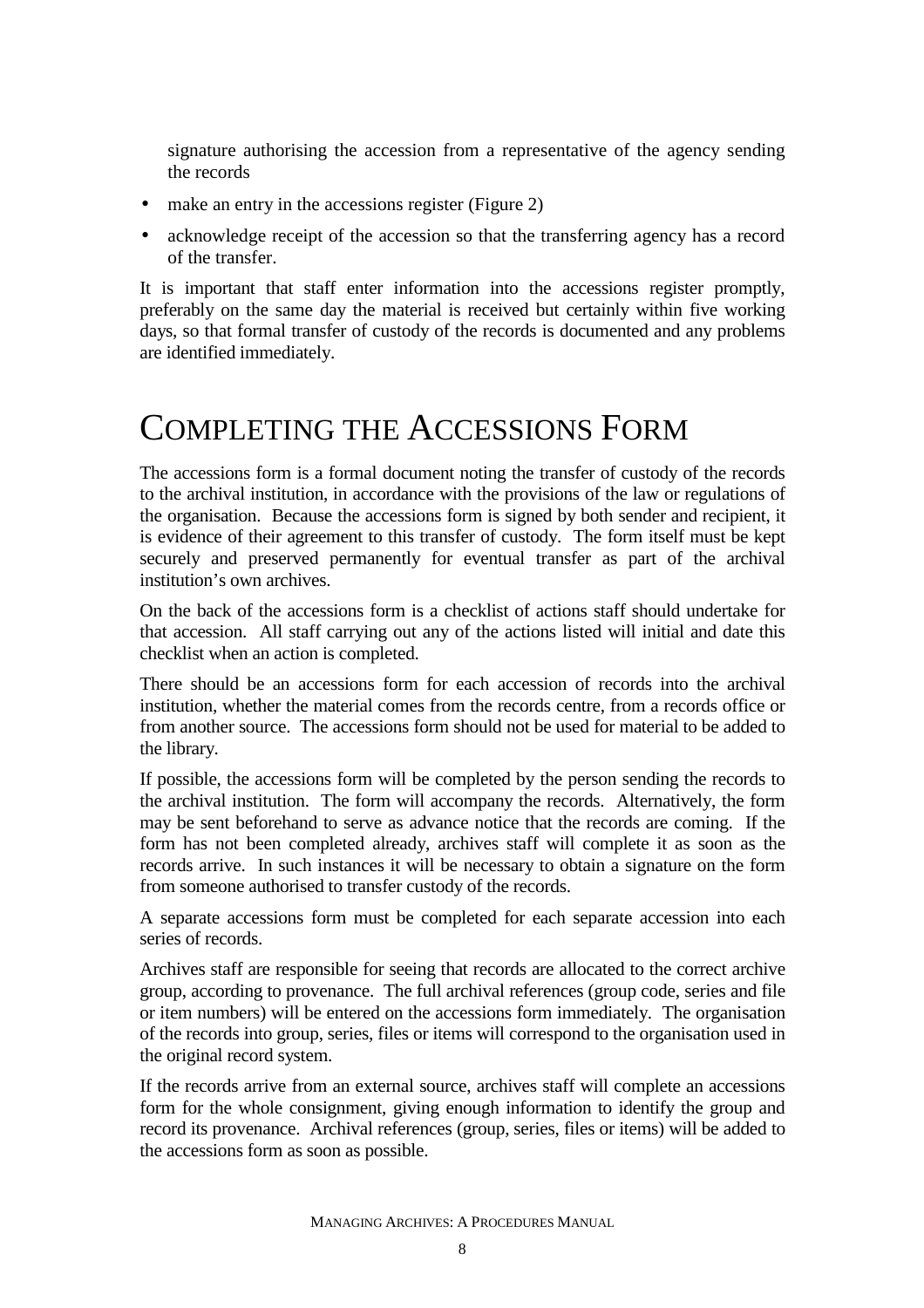If the accession is an addition to an existing archive group and includes both a run of consecutive file/item numbers and other individual files or items, perhaps previously missing or retained by the ministry, they can all be put on the same accessions form as long as they are part of the same group and series.

File the original accessions form securely, marking off actions as they take place. Put a copy with the archives until they have been placed in their final location in the repository, to identify them.

When all action on an accession has been completed, a representative of the archival institution will sign the back of the original accessions form. Forms should be filed according to group and series number and within that by accession number.

The archival institution will send a copy of the completed accessions form to the agency responsible for the records or to the depositor of the records. When the final item list is available, a copy of that will also be sent, so that the creating agency has full details of all its records. Any more detailed lists or descriptions will be sent separately once they are completed.

## COMPLETING THE ACCESSIONS REGISTER

The accessions register is a formal document that records the archival repository's acceptance of responsibility for the materials it documents. The accessions register also confirms the transfer of custody of the records to the archival institution.

The accessions register contains the following information, recorded in columns:

- accession number
- date received
- details of records (series number if known, title or description, covering dates, number of boxes or quantity)
- source/transferring agency or depositor (including original references if known)
- archival references
- remarks (including variations to the statutory (often 30 years) closed period, or other conditions affecting access)
- date action completed.

The accessions register will be labeled clearly and kept securely. It is an internal control tool for the archival institution and is not generally open to public inspection. When a register volume is full, it should be accessioned for permanent preservation as part of the institution's own archives.

Before making an entry in the accessions register, archives staff will check that the accession matches the information on the accessions form and any related lists and that the accession is complete. If any materials are missing and not accounted for by dummies, the archives staff will contact the transferring department or depositor immediately to clarify the situation.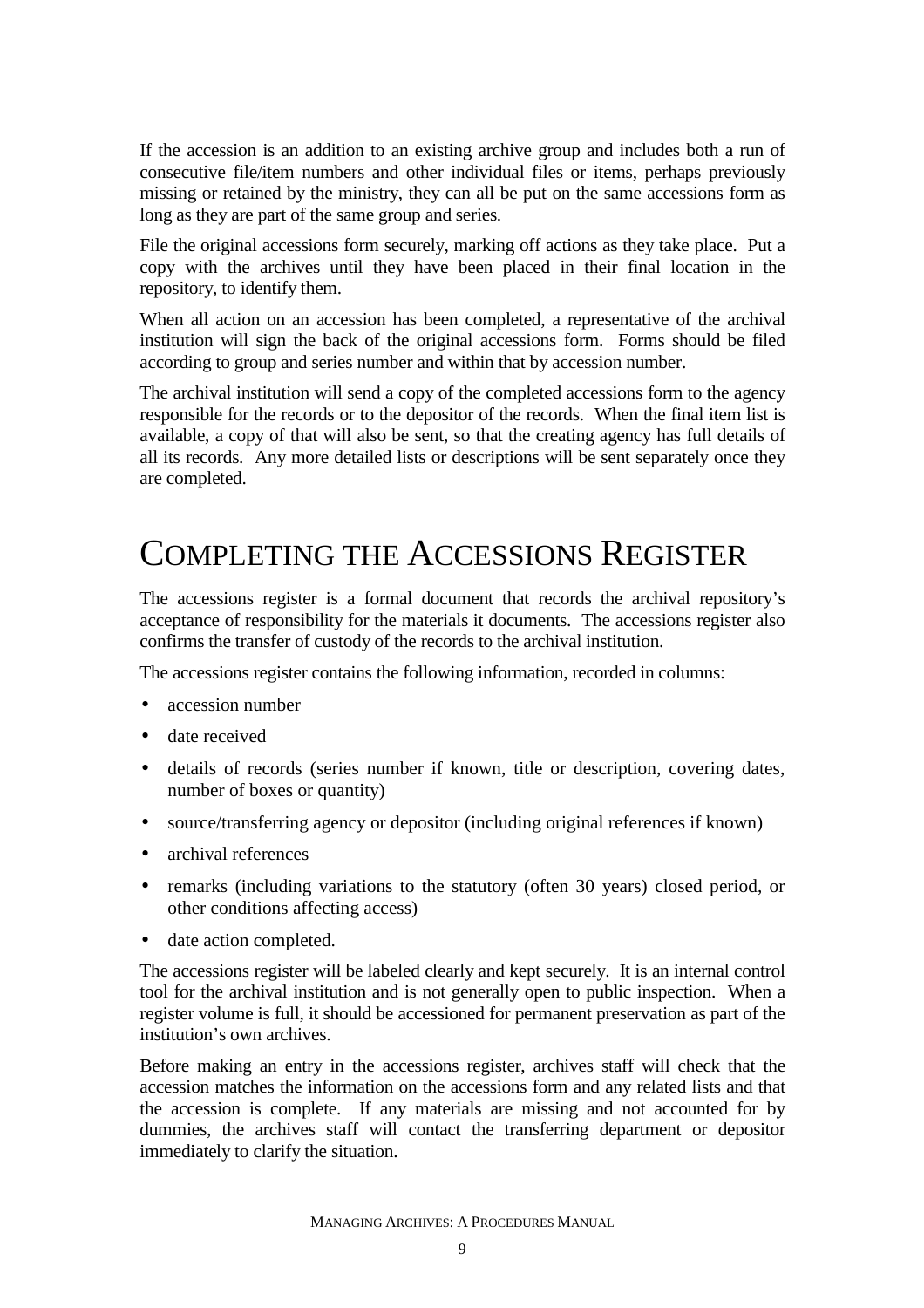All accessions will be entered in the accessions register, and there will be an entry to correspond to each accessions form.

A separate accession number should be allocated to each entry in the accessions register. This number is usually composed of a sequential number and the year, starting again at '1' each January. For example, 98/1 refers to the first accession in 1998, 98/2 the second, and so on.

The accession number will be written on the front of the accessions form when the accessions register entry has been made.

Assigning archives to appropriate groups and series is the responsibility of the archival institution. If the accession has come from the records centre or from a records office, the staff member responsible may be able to decide the appropriate series and file/item numbers before the records arrive. In that case the full archival reference (group, series and file/item numbers) can be entered in the accessions register. If the staff member has not yet assigned numbers when the records are received, he or she will enter sufficient details to identify the materials and add full archival references later. In these circumstances the accession number will be used as a temporary control number.

The 'action completed' column in the accessions register should not be signed off until all action on an accession has been completed, including assigning the archives to a series and distributing a final description of the records.

It is important to make an appropriate entry whenever an action on an accession has been completed, so that an accurate picture of outstanding work can be obtained at any time. It is easy to overlook outstanding work once the materials have been placed in the repository.

Once a month, a designated member of the archives staff will check the accessions register to monitor which accessions have work remaining on them and to plan completion of outstanding actions to an agreed deadline. No accession should have work outstanding for more than one year.

Follow these instructions to complete the accessions register.

- 26. Make a separate entry for each accession into each series.
- 27. Enter the following information into each column.

*Accession number:* Enter the year, followed by the next available serial number, starting from 1 January each year, such as 98/1, 98/2 and so on.

*Date received:* Enter the date on which the accession was received.

*Details of records received:* If the series number and title are known, enter them. If not, give a brief title or description to identify the materials. Enter also the covering dates and the number of boxes or some other indication of quantity.

*Source/depositor:* Enter the name of the creating agency responsible for the materials. If they have come from the records centre add '(RC)' after the ministry's name.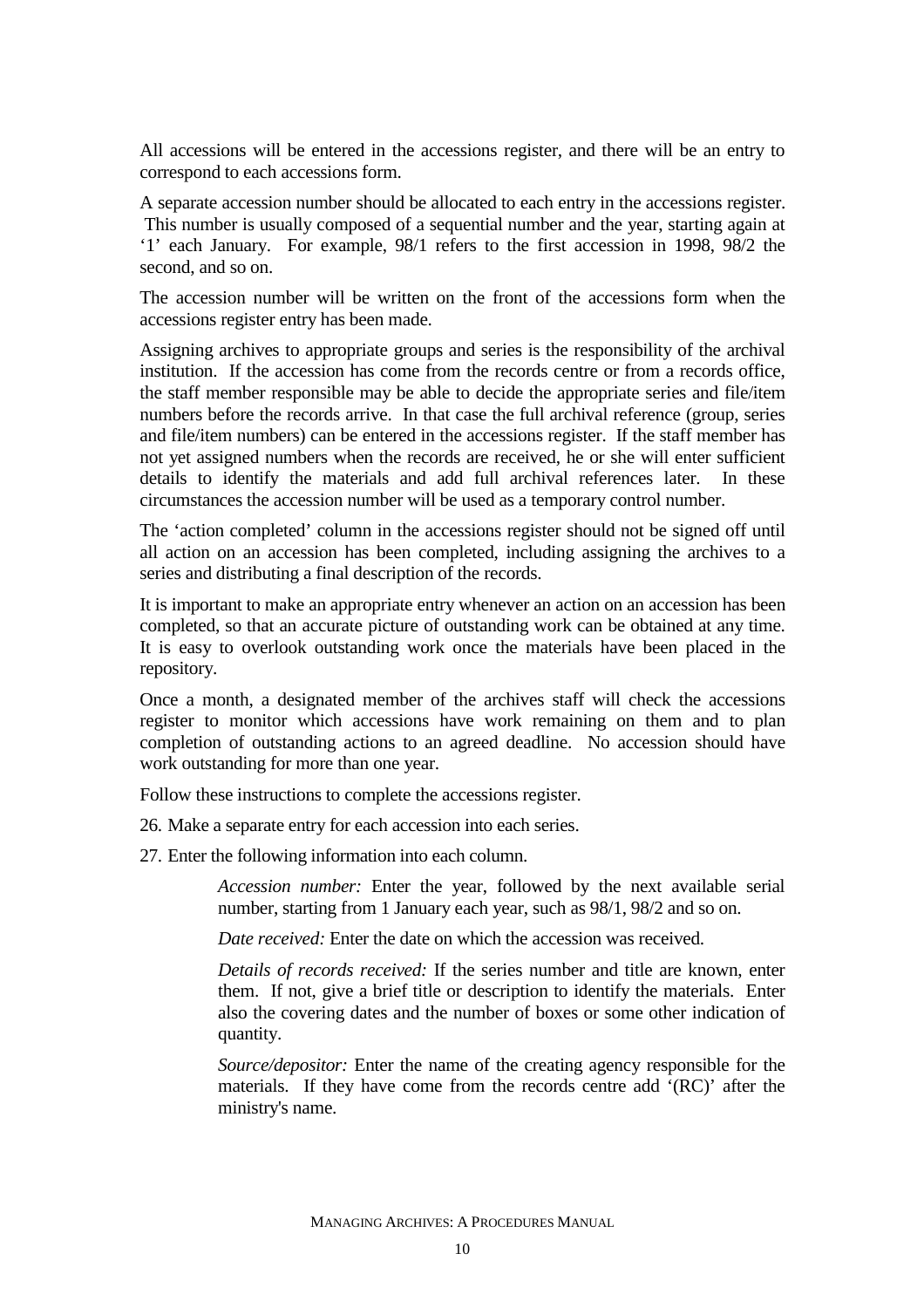*Archival references:* Enter the final reference numbers given to the archives in the accession, including group, series and file/item numbers. They should be entered as soon as they are decided.

*Remarks:* Enter any details of access restrictions applying to the archives, or of items missing from the accession or retained at the time of transfer. Also include here any other notes that the archivist considers useful.

*Initials of person receiving accession and date:* Enter the initials of the archivist undertaking the work and the date the register was completed.

#### INITIAL ARRANGEMENT AND DESCRIPTION

Arrangement and description are described in more detail in Section 4 of this manual. The information provided here refers to the initial arrangement and description of accessions upon receipt in the archival repository.

When records are accessioned, archives staff will decide if they should be added to an existing series or if they represent a new series. If possible, this decision will be made before the records are transferred, so that the archival references can be written on the records and used to control them right from the start. However, this is not always possible, and staff may have to determine to which series the records belong after their arrival. The archival institution will maintain a group and series register (Figure 3) identifying all group and series it holds.

When an accession of records arrives belongs to a new series, the archival institution will allocate the next available series number within the group and enter this new number in the register.

If the archives belong to a new series, the item numbers will start at number '1'. If they are being added to an existing series, the first file/item in an accession should be allocated the next available file/item number. This number is obtained from the register, which is then updated to show the last item number. If there is any doubt as to the completeness of the list, the series itself should be checked, to prevent the same item numbers being allocated more than once.

For each series of records in the archival repository, there will be a list of the items it contains. This list serves both as an inventory of holdings and as a reference tool.

A summary list, giving the original agency file number and title and the covering dates of each item, will have been prepared by records centre or agency records office staff before transfer. This is normally prepared in the form of a records centre transfer list (see *Managing Records Centres: A Procedures Manual*).

If this summary list has been prepared, archives staff will do the following, as necessary:

- check the list to see if it serves as an adequate archival finding aid
- make any improvements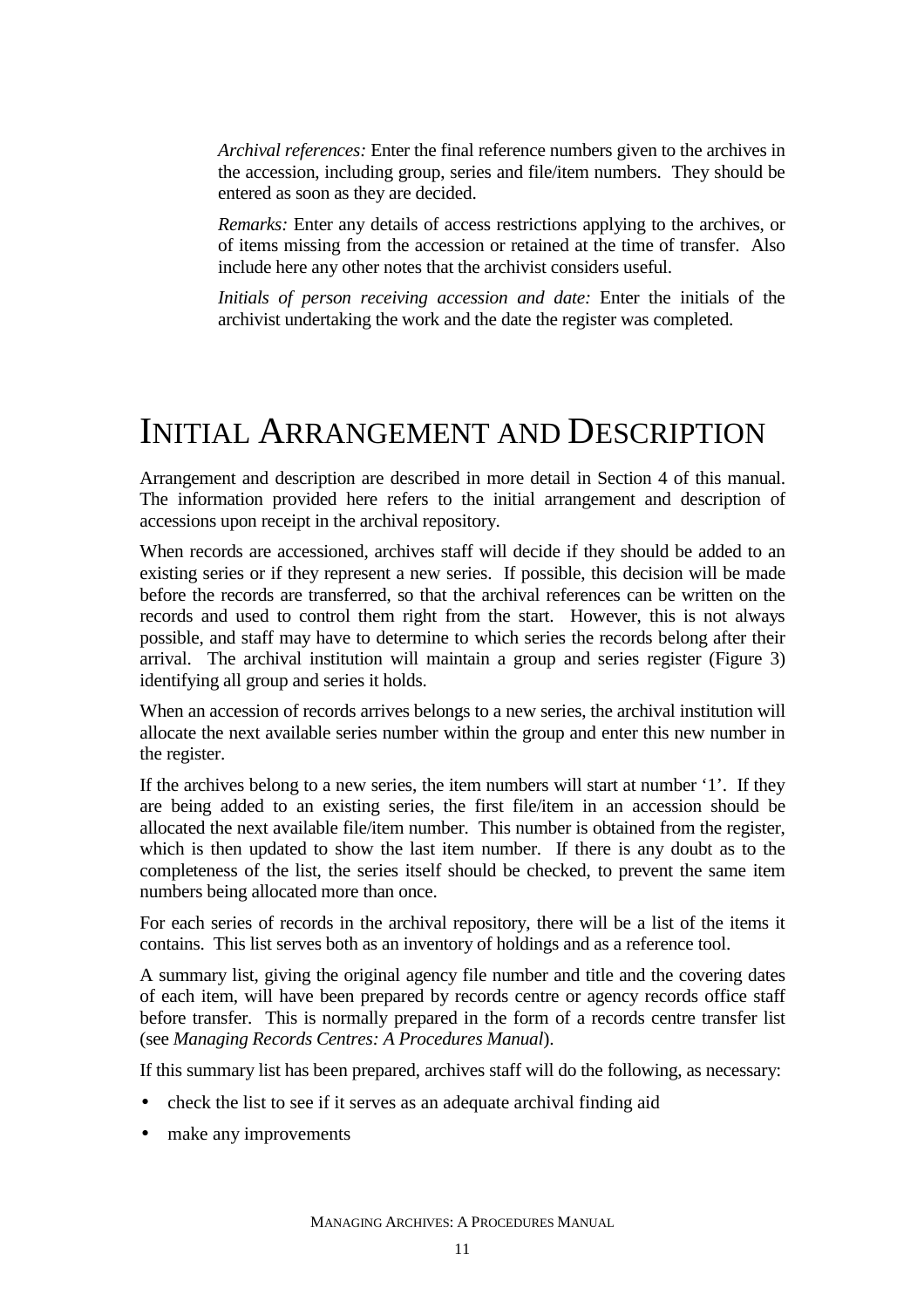- add archival references to the list
- label the items with their archival reference
- add the archival references to the accessions form and accessions register.

If no summary list has been prepared by the transferring agency, archives staff will

- prepare the records physically
- list the materials
- label the items with their archival reference and covering dates
- add the 'closed until' label if necessary (this is described later)
- box the items and label the boxes
- add the archival references to the accessions form and accessions register.

Staff will arrange for the final list to be typed, proofread and corrected. The master copy will be kept securely, and copies will be made and distributed as follows:

- one to the search room, for public reference
- one to the agency last responsible for the records
- one as a working and reference copy.

Archives staff should update the archival series register and other finding aids as necessary. Finding aids are discussed in Section 4.

In exceptional circumstances, for example, if an accession is large and complex, it may not be possible to complete its arrangement and listing quickly. In that case, the accession should be boxed and labeled with the accession number and all other action on the accession should take place. However, the accession should not be marked off as completed in the accessions register. This will ensure that archives staff do not overlook the fact that work is still required.

## STORAGE OF NEW ACCESSIONS

If the archives show signs of insect infestation or mould growth, staff will ensure that they are treated before being placed with other materials in the repository.

> *Information on physical protection is in* Preserving Records.

All paper-based archives should if possible be boxed to protect them the usual causes of deterioration: water damage, light damage, pests and dirt. Boxes should be of sufficient quality and strength to withstand many years of use. They should conform to archival standards; that is

• they should be made of materials which will not deteriorate or harm the archives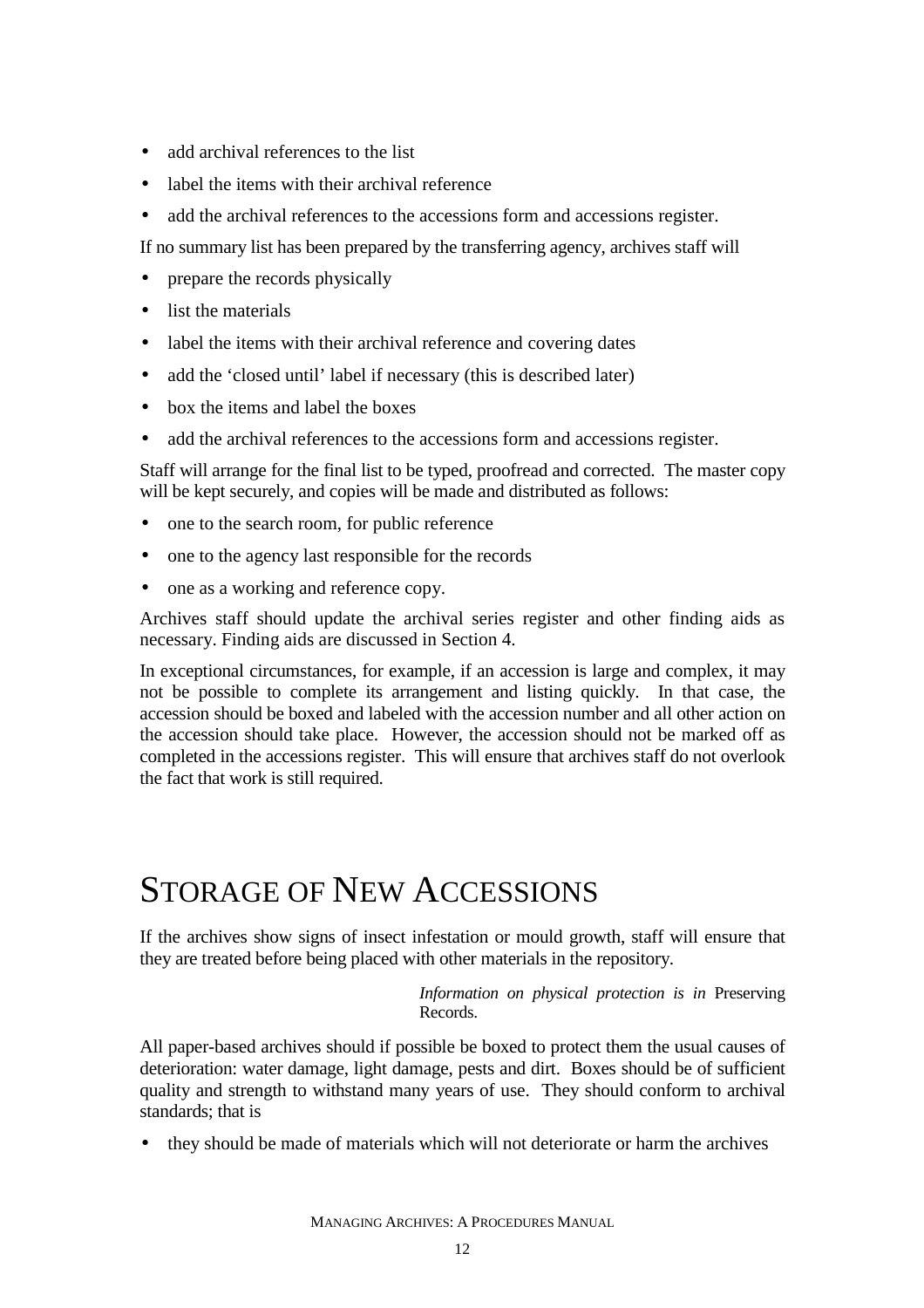- the board making up the boxes should be at least 1.5 mm thick and not too acidic, that is, with a pH value of between 5 and 8
- staples and fasteners should be plastic, brass or a non-ferrous metal that will not rust.

If it is not possible to box the archives, because they are of a size or shape unsuitable for boxing or because no boxes are available, the archives staff will need to pack the materials into bundles and provide an alternative protective covering. Usually this means wrapping them with good quality paper and securing the bundles with cotton tape. The bundles will be labeled with archival references in the same way that boxes are labeled so that the contents are clear.

All boxes and bundles must be labeled clearly to show the group, the series and the range of item numbers inside. Printed labels should be used if they are available; otherwise use a rubber stamp. Labels should be marked in clear black writing to an agreed layout.

Place maps and plans flat in chests if possible. If this is not possible, roll them inside a protective cardboard or cloth covering and secure with cotton tape.

Keep reels of microfilm or cine film on plastic spools, inside plastic or rustproof metal boxes.

Place photographs in acid-free albums, or in individual acid-free folders, and then in boxes.

Once the records have been cleaned, labeled, listed, boxed and checked, they are ready to be moved to storage in the repository area.

Storage by series is the usual arrangement of records in the archival institution. Under this arrangement, the whole of a series will be stored together, in numerical order of files and items, if possible. However, not all series in a group may be stored together as this would require the continual rearrangement of boxes.

In some cases, it may not be possible to store the whole of a series in one location. In such cases, the archives staff will separate the series and store them in more than one location. However, if an accession contains items missing from earlier accessions as well as a new block of item numbers, the items formerly missing should be inserted in their correct place in the sequence of item numbers and the dummies removed.

A designated member of staff will have responsibility for deciding where each accession should be stored, using the location register (Figure 4) and floor plans of the repository area.

Special storage arrangements will be made for archives to be closed for longer than the 30-year (or other statutory) period. A special label will be added to these materials to specify the year they will be open, using the wording 'CLOSED UNTIL.' An additional label should be fixed to the box or bundle to indicate that it contains materials to be closed for longer than the statutory period, and for how long. A sample label is included in Figure 5.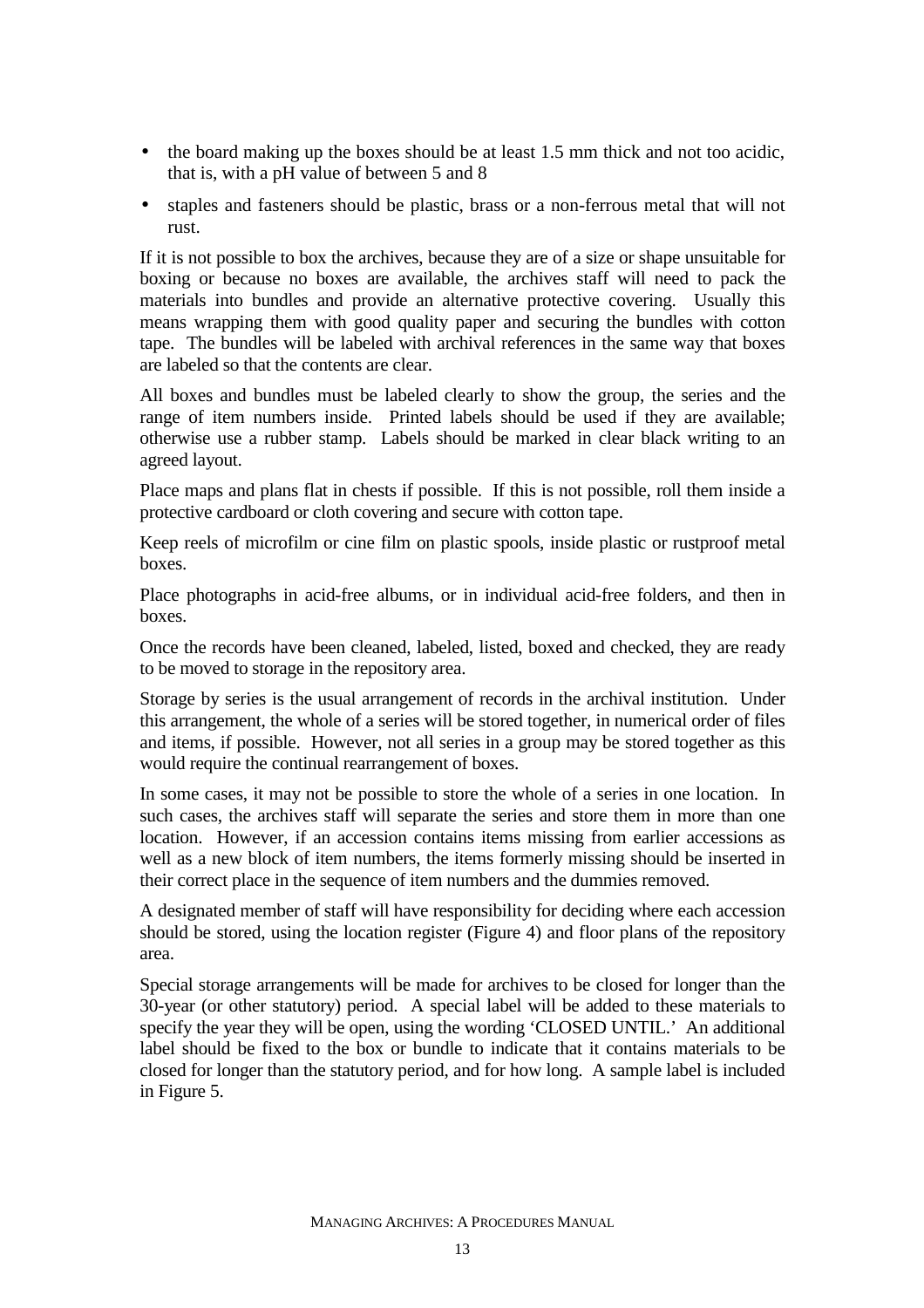If the accession contains items that are particularly sensitive and require especially secure storage, these materials will be placed in a locked storage area. In order to find these materials later, the staff will either

• make a separate entry for the items in the location register

or

• insert dummies in place of the items, directing staff to them.

When the archives have been placed in storage, staff will enter their location in the location register. Staff will also update the repository floor plan, to indicate how much space is still available and where.

The floor plan will show the layout and whereabouts of each bay of shelving. When all shelves in a bay have been used, the staff member will mark the box for that bay with a cross  $(X)$ . When some shelves in a bay are still empty he or she will mark the box with a half cross ( $\ell$ ). To ease updating, he or she should use a pencil to make these marks.

When an accession is ready to be moved into storage, staff can use the floor plans to discover where there is sufficient free shelving. When the accession is placed on the shelves, or when archives are moved from one place to another, staff will need to update the floor plan.

Note that in the repository nearest the search room, some shelving should be reserved for overnight storage of archives that users wish to use again the next day. This reserved shelving should be marked on the floor plans as occupied. (See Figure 6 for a sample floor plan.)

Once the archives have been placed in storage and information about them entered in the location register, the substantive processing of the accession is complete.

The annual stocktaking process will help staff identify any problems, including defective boxes, labels and tapes.

## COMPLETING THE LOCATION REGISTER

Follow these instructions to complete the location register:

- 1. Use a separate page for each archive group.
- 2. Make a separate entry for each series, arranged in numerical order.
- 3. Enter the locations in the following form:

repository number/bay number/shelf letter

for example: 3/598A is Repository 3, Bay 598, Shelf A

4. If the whole series is stored together in one continuous run of shelving, enter the series number and the location of the first and last items

for example: RG 1/2 3/598A-E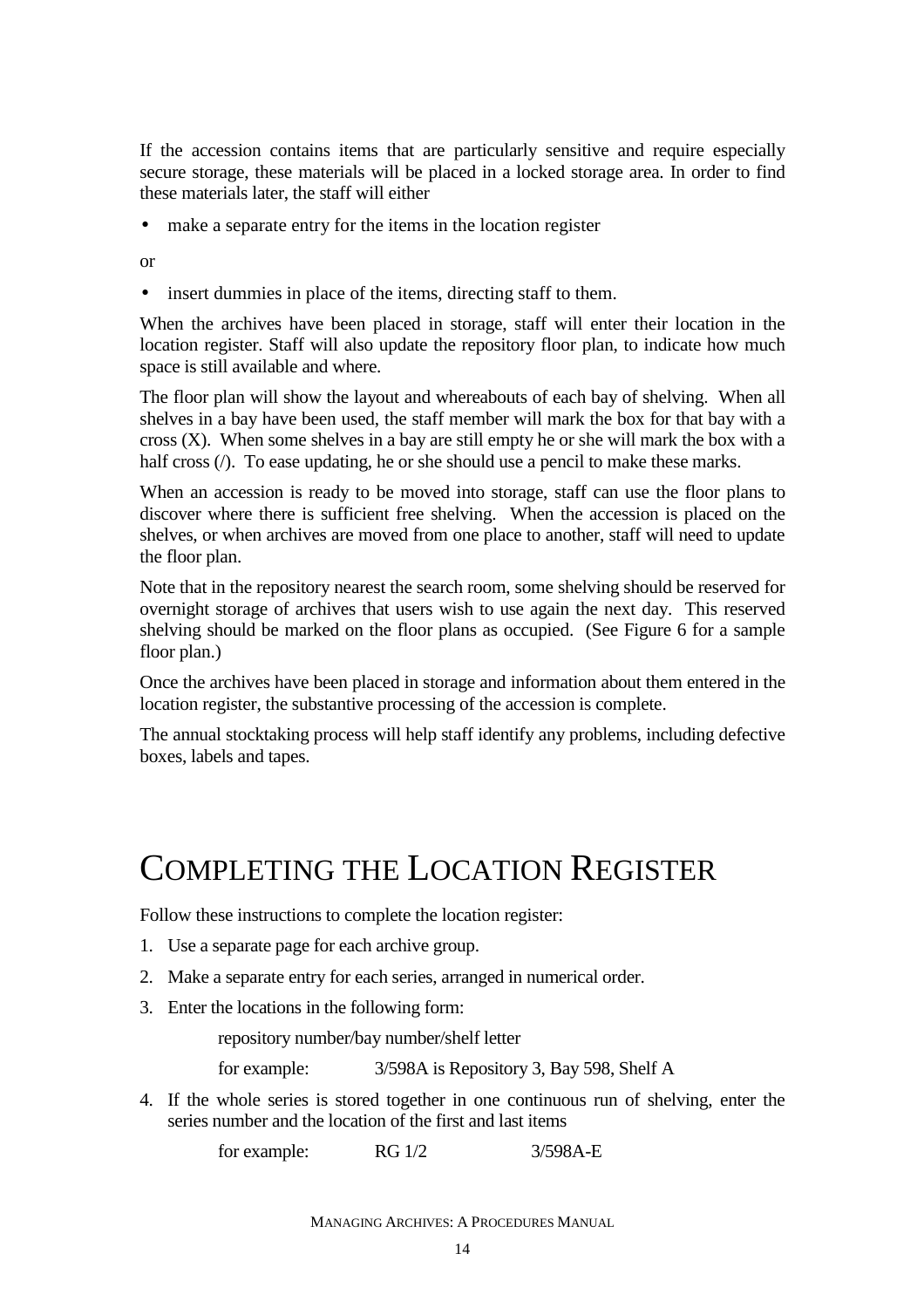5. If the series is split between more than one location, enter each location separately, giving the range of piece numbers at each

| for example: | RG 1/2/1-72   | $3/598A-E$    |
|--------------|---------------|---------------|
|              | RG 1/2/73-904 | $3/42A-62C$ . |

## COMPLETING ACTION ON AN ACCESSION

When all of the above action has been completed, an authorised member of staff will confirm completion and sign the back of the accessions form indicating that work is done. The accessions form will then be copied and a copy sent to the agency responsible for the records, such as the government ministry that transferred the records or private individual who donated the materials. The original accessions form will be filed in a binder by series and accession numbers.

## RECORDS RECEIVED FROM EXTERNAL **SOURCES**

When acquiring records from sources outside the government or corporation, archives staff will have to negotiate terms and conditions of acceptance of the materials. These terms and conditions should be set out on the accessions form or in a separate agreement signed by the depositor and the archival institution. The following points should be clarified:

- whether ownership of the materials remains with the depositor or is being transferred to the archival repository
- arrangements for appraisal, either before or after transfer, including who should make the final decision
- the disposition of materials not considered worthy of permanent preservation
- arrangements for and restrictions on public access to the archives
- arrangements for provision of copies to searchers, including ownership of copyright and authorisation of publication
- arrangements for the use, publication and copyright of finding aids
- whether or not the archives can be used in exhibitions or in other outreach projects at the discretion of the director of the archival institution.

The director of the archival institution should also consider the possibility of obtaining an agreement from the depositor that, in the event the materials are withdrawn by the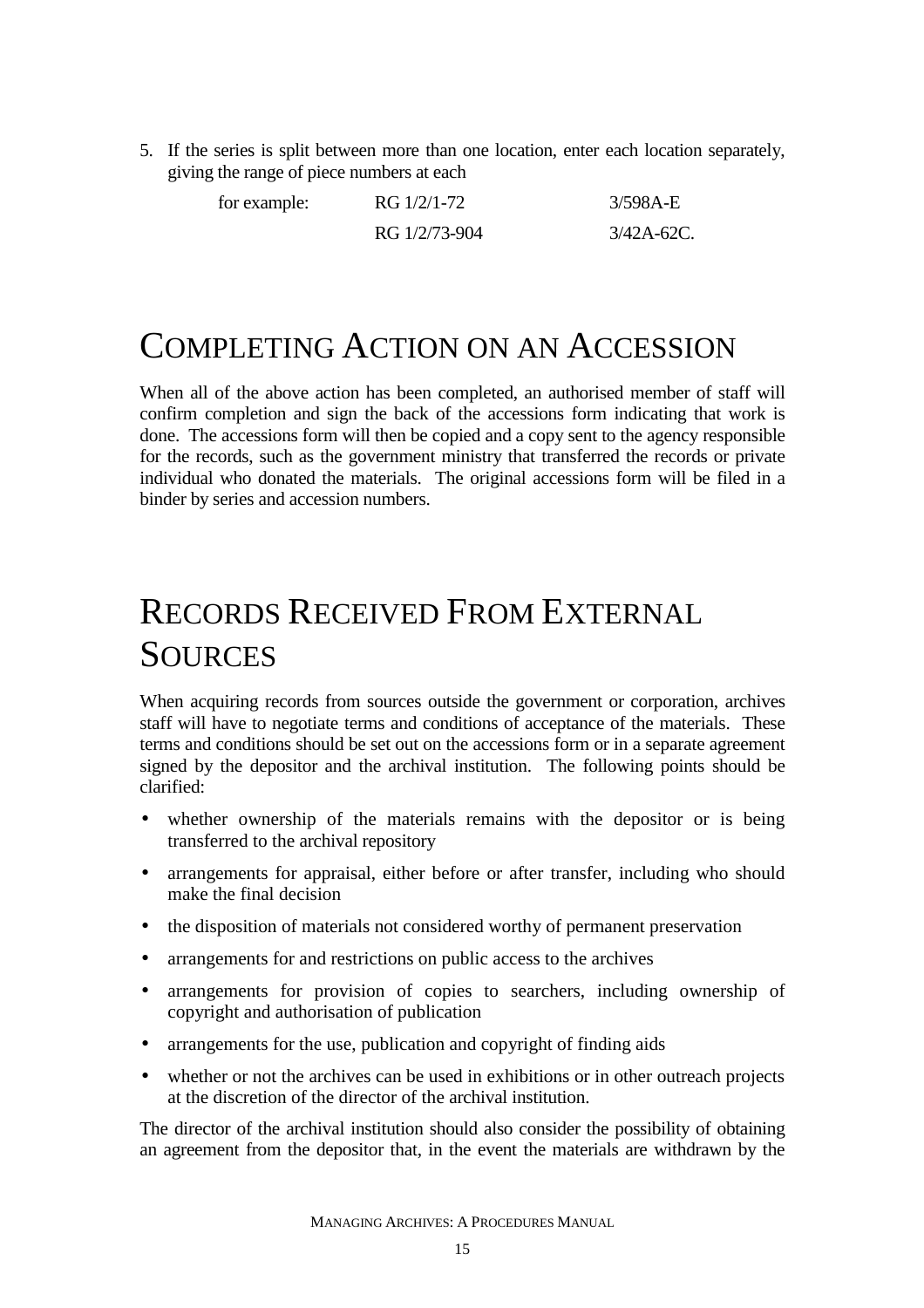depositor, some compensation will be provided to the institution for storage, conservation, description or production costs. In return, the director might wish to confirm a commitment to providing resources for that work.

Consignments from non-government sources will usually form a whole group*,* though a particular group may be received in more than one consignment.

There are two phases to the accession process when accessioning materials from external sources.

- 1. Identify the nature and whereabouts of the materials. This phase may involve initial planning, followed by some research and a programme of surveys. It concludes with visits to the site and the negotiation of conditions for the transfer.
- 2. Prepare the materials for transfer. This phase may involve arranging and describing the materials, cleaning them and carrying out physical preparation, boxing or packing.

Since the creator of the records may not have followed a formal records management programme, the archival institution may have to omit some or all of the preparatory procedures and make other arrangements to handle the records when they arrive.

## ACCESSIONING COPIES OF ARCHIVES

Microfilm and other copies of original archives held by other repositories should be accessioned in the same way as originals. Archives staff will allocate appropriate numbers and list and describe the records in the institution's finding aids, clearly identifying them as copies.

Microfilm and other copies of original archives held by the archival institution itself need not be accessioned in the same way but will be entered in the register of copies of archives (Figure 7).

The register of copies of archives contains details of copies made of materials in each group of records. The following information is recorded:

- reference number of the originals
- item number
- type of copy (such as microfilm or photocopy) and number
- location.

The register of copies of archives should be labeled clearly and kept securely.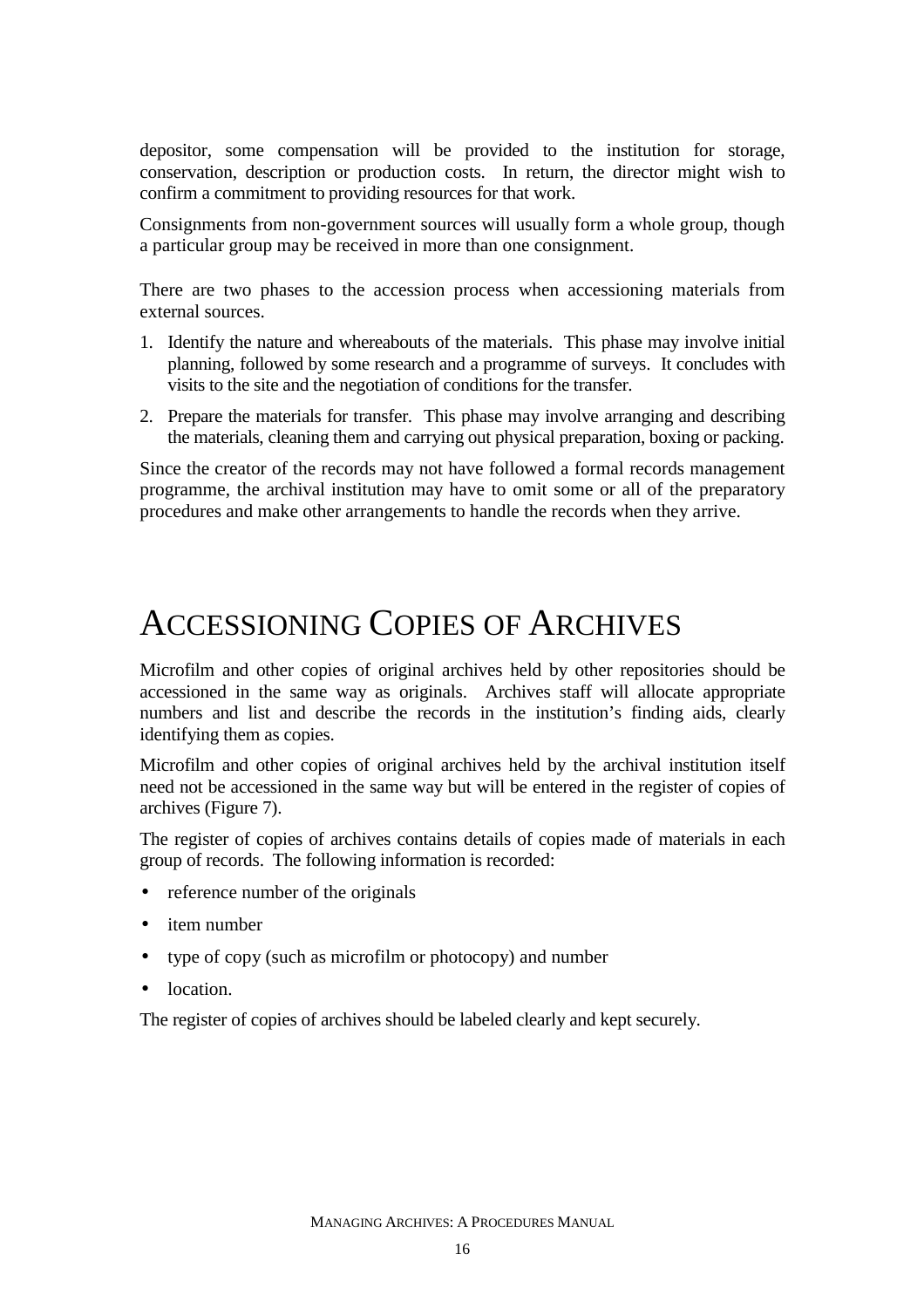#### **Completing the Register of Copies**

Follow these instructions to complete the register of copies of archives.

- 1. Use a separate page for each record group.
- 2. Make a separate entry for each series (if the whole series has been copied) or each piece or range of consecutive items (if only part of the series has been copied).
- 3. Enter the details in the following columns:
- reference number of the originals
- item number (each reel of microfilm or other type of copy should be given a single running number in sequence)
- type of copy (such as microfilm, photographic negative) and number (if the copy is marked with a number)
- location in the repository.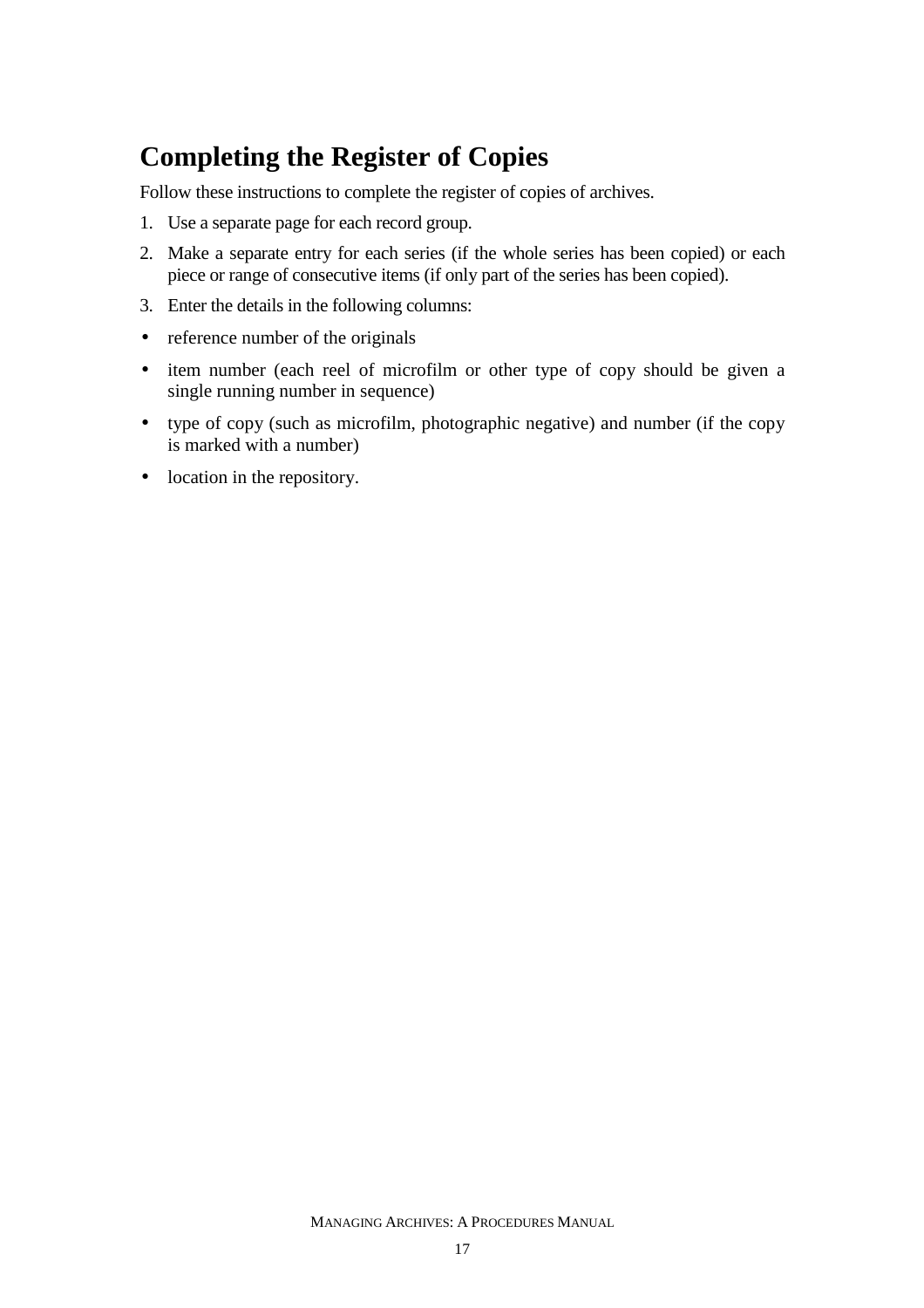**SECTION 3** 

## **ORGANISATION AND MANAGEMENT OF STORAGE FACILITIES**

The archival institution is accountable for its holdings and must be able to show that it has proper procedures in place for their storage and handling. Storage areas, often called repositories, must be organised and managed to ensure the safekeeping and good order of archives in the custody of the Archives. This section of the manual contains instructions for good management of the storage area(s) of the archival institution and for all activities relating to the storage and retrieval of archives from the storage repository.

Three absolute rules must be followed by all staff of the archival institution.

- 1. All storage areas must be secure. They must be kept locked at all times so that readers and other unauthorised people cannot gain access to them. Entry must be by key or pass, and the issue of keys or passes must be to authorised members of staff only and must be strictly controlled.
- 2. Once materials have been accessioned and placed in storage, they must be removed only in accordance with procedures in this manual. They should be out of storage for the shortest time possible.
- 3. There must be no smoking, eating or drinking in storage areas. Smoking is a fire hazard, while food and drink can damage the archives both directly and indirectly through the encouragement of rats and other pests.

The archival institution is also responsible for seeing that any general rules and requirements relating to health and safety are observed. Penalties should be implemented if staff do not follow established regulations.

The archival institution should also ensure an emergency plan is prepared and its contents made known to all staff. All staff should know where they are supposed to be and what they are supposed to do in the event of an emergency.

> *Emergency planning is outlined in* Planning for Emergencies: A Procedures Manual *and in*  Emergency Planning for Records and Archives Services.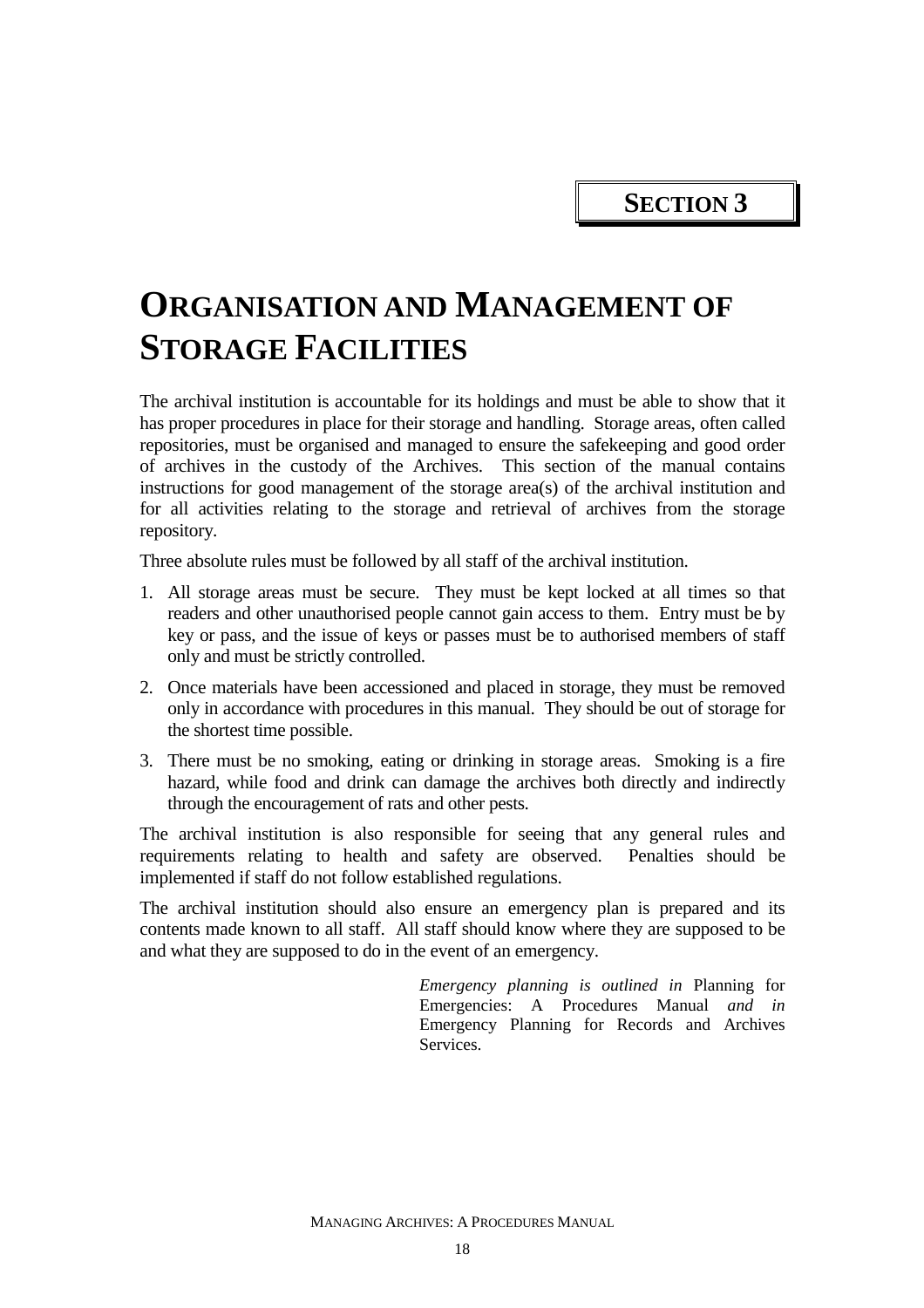# PHYSICAL MAINTENANCE OF STORAGE AREAS

Storage areas must be kept in good order. The following actions will be taken according to an appropriate schedule.

- Floors will be swept once a week.
- All shelves and boxes, or other storage containers and all archives will be cleaned on a rolling programme.
- Nothing will be kept in the storage areas except the archives and the equipment needed for their storage and use. The repositories should not be used to store spare furniture, equipment or consumables.
- Proper equipment will be provided, including small tables, trolleys and ladders.
- Aisles will be kept clear at all times, for the safety of both staff and archives.
- The three absolute rules described above will be kept.

The shelving used to store archives will be non-combustible and non-deteriorating, ideally rust-proof metal. Preferably, it will be adjustable to accommodate boxes and bundles of a variety of different sizes and to allow maximum use of the shelf space available.

Staff will be trained in the techniques of lifting boxes and bundles, for health and safety reasons.

Because of the damage insects can cause to archives, storage areas should be treated with insecticide once a quarter. Accessions that show signs of insect infestation or mould must be treated before being placed in storage. However, this is best done under the guidance of professionals experienced with the use of such chemicals.

> *For more information on the physical protection of records, including information on the topics outlined below, see* Emergency Planning for Records and Archives Services.

#### **Temperature and Humidity Control**

Staff will maintain a record of the temperature and humidity in the repositories and will identify when air conditioning equipment is not working properly. If possible, a 24-hour record of the temperature and humidity in each repository should be kept, using a thermohygrograph. If used, this equipment must be recalibrated each month by an agency or member of staff trained for that purpose.

If this is not possible, readings must be taken using mercury thermometers and manual hygrometers. A maximum-minimum thermometer may also be used. Readings should be taken in the morning and afternoon and recorded in a register which should be kept securely.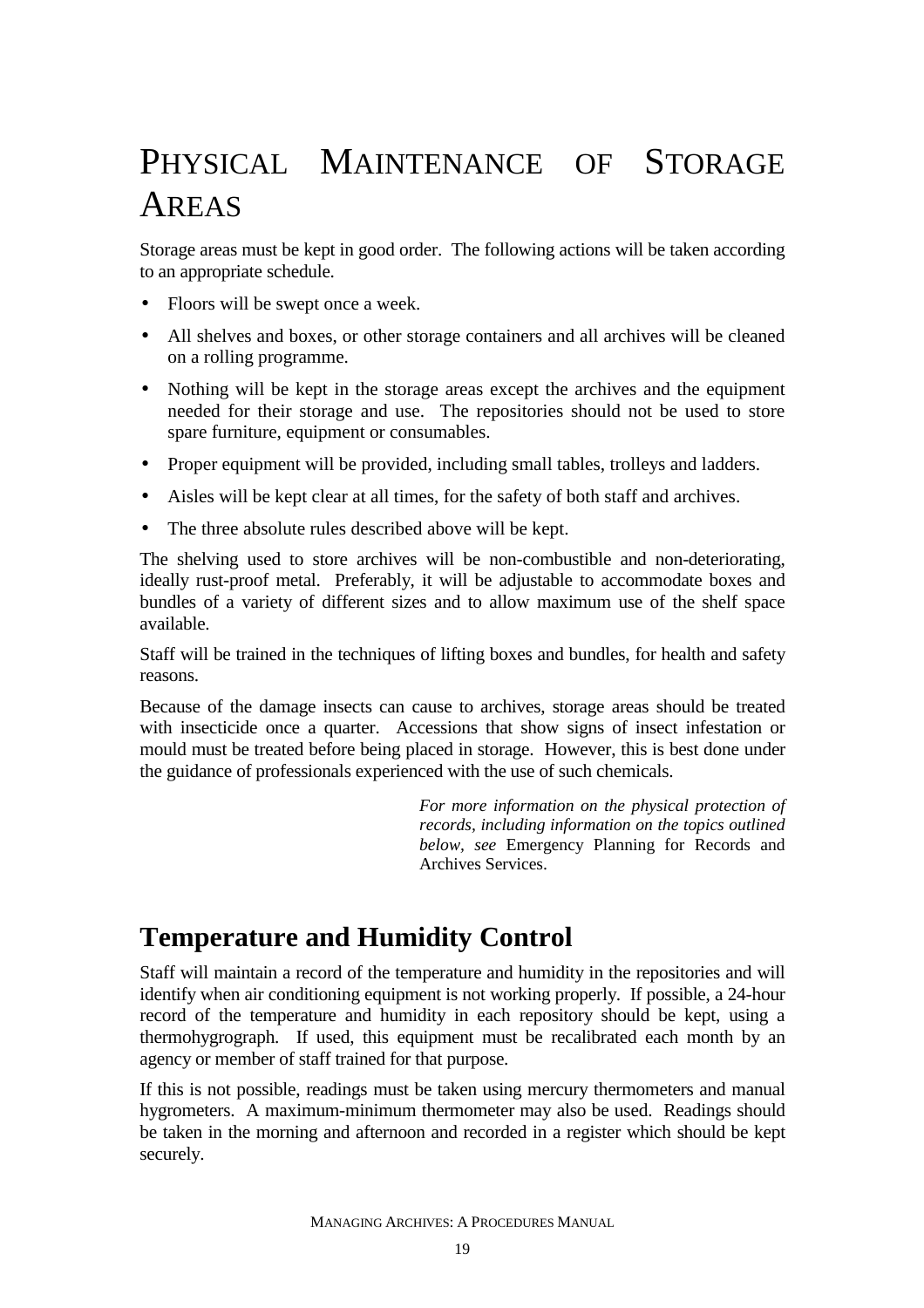In repositories where paper-based archives are stored, the ideal is to ensure that the following conditions are maintained with no rapid changes or significant variations:

- temperature: within the range 16-20 degrees celsius
- relative humidity: within the range 55-65 percent.

This is important because temperature and relative humidity outside these ranges, and fluctuations in particular, lead to deterioration of the materials.

In repositories where microfilm, microfiche, photographs, sound tapes and film are stored, it is particularly important to avoid fluctuations of temperature and humidity because these types of archive are even more vulnerable than paper. In these instances, the temperature should be the same as for paper but ideally the relative humidity should be lower:

- silver halide (acetate) film: within the range 15-20 percent
- silver halide (polyester) film: within the range 30-40 percent
- diazo film: within the range 15-30 percent

At the very least the temperature and humidity should be within the range given for paper.

#### **Lighting**

Staff will ensure that lighting in the repositories is sufficient to enable the safe and accurate production and replacement of archives. Lights should be switched on when members of staff are taking materials in and out of the repositories and switched off when this work ends to avoid damage to the archives and unnecessary use of electricity.

#### **Fire Protection**

Staff will ensure that effective fire-fighting equipment is kept in the repositories at all times. This equipment must be inspected and tested annually. There will also be 'FIRE EXIT' signs placed at suitable points inside the repositories.

#### **Arrangement and Labeling of Shelving**

Staff must keep a record of the location of all materials in storage areas and identify which storage areas are free at any given time.

To do this, the terminology used for describing the units of shelving (bay, shelf) should be used consistently in order to avoid confusion. Archives will be arranged on the shelves according to an established order. A location register (see Figure 4) and repository floor plan (Figure 6) will be kept.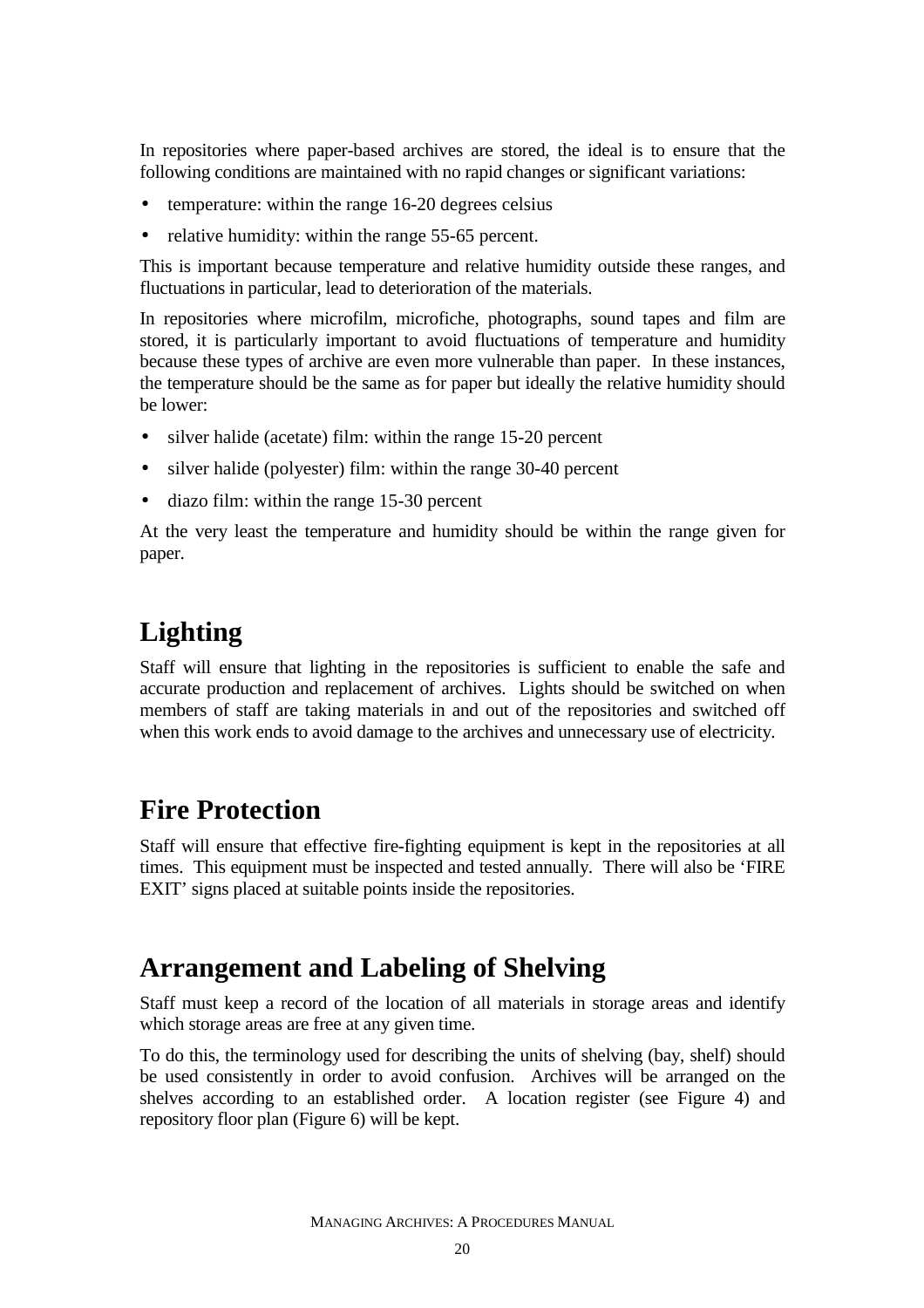Bays and shelves will be clearly labeled with the repository and bay numbers, and shelf letter, e.g. 3/43A, 3/43B and so on. At each end of each row of bays, there should be a label showing the range of bay numbers there. All labels should be tamper-proof (ideally plastic-coated) and securely attached to the shelves. If labels will not stick owing to heat or humidity, information should be written directly on the boxes.

Map cabinets and their drawers will also be labeled using the same basic method: that is, a number for the cabinet and a letter for the drawer.

The general rule when placing archives on shelves is to move from top to bottom shelf by shelf and from left to right on each shelf. Begin at the left-hand side of the top shelf of the first left-hand bay (when facing the rows of shelving from the central aisle). Continue shelving to the right of the previous box until you reach the end of the shelf, then move to the shelf below and fill it from left to right. Continue in this way until the bottom shelf is reached. When it is full move to the next bay to the right and start shelving at the left-hand side of the top shelf. Continue in this way until the bays on the left-hand side have been filled, then move directly across to the facing bay on the next row and continue the process. Shelving according to an established pattern makes it easier and quicker to retrieve and replace materials. When placing archives on shelves make sure that the label can be seen. Procedures for storing records and maintaining location registers and floor plans are described in Section 2.

#### ANNUAL STOCKTAKING

In order to keep a check on misplaced or missing archives, and to ensure the adequate care of the archives in storage areas, staff will conduct an annual stocktaking of the storage shelves.

Before the annual stocktaking, efforts should be made to ensure the return of all outstanding materials held by archives staff and out on loan to transferring agencies. Any item still required by a member of staff will be inspected so that its whereabouts is confirmed. To ensure the stocktaking is up to date, a new entry for the item should be made in the production register (Figure 8) with a cross-reference between the new and the original entries. The two copies of the production form (see Figure 18) should be annotated with the new date of production. This process essentially 'returns' the item before the stocktaking and charges it out again under the next year's record-keeping system.

Staff responsible for conservation in the archival institution will participate in the stocktaking exercise, to assess the physical condition of the archives. Information should be documented about whether materials require repair and how urgently. A sample stocktaking form is shown in Figure 9.

During the stocktaking process, staff will ensure the following points are checked.

• The location of each series should correspond to its entry in the location register.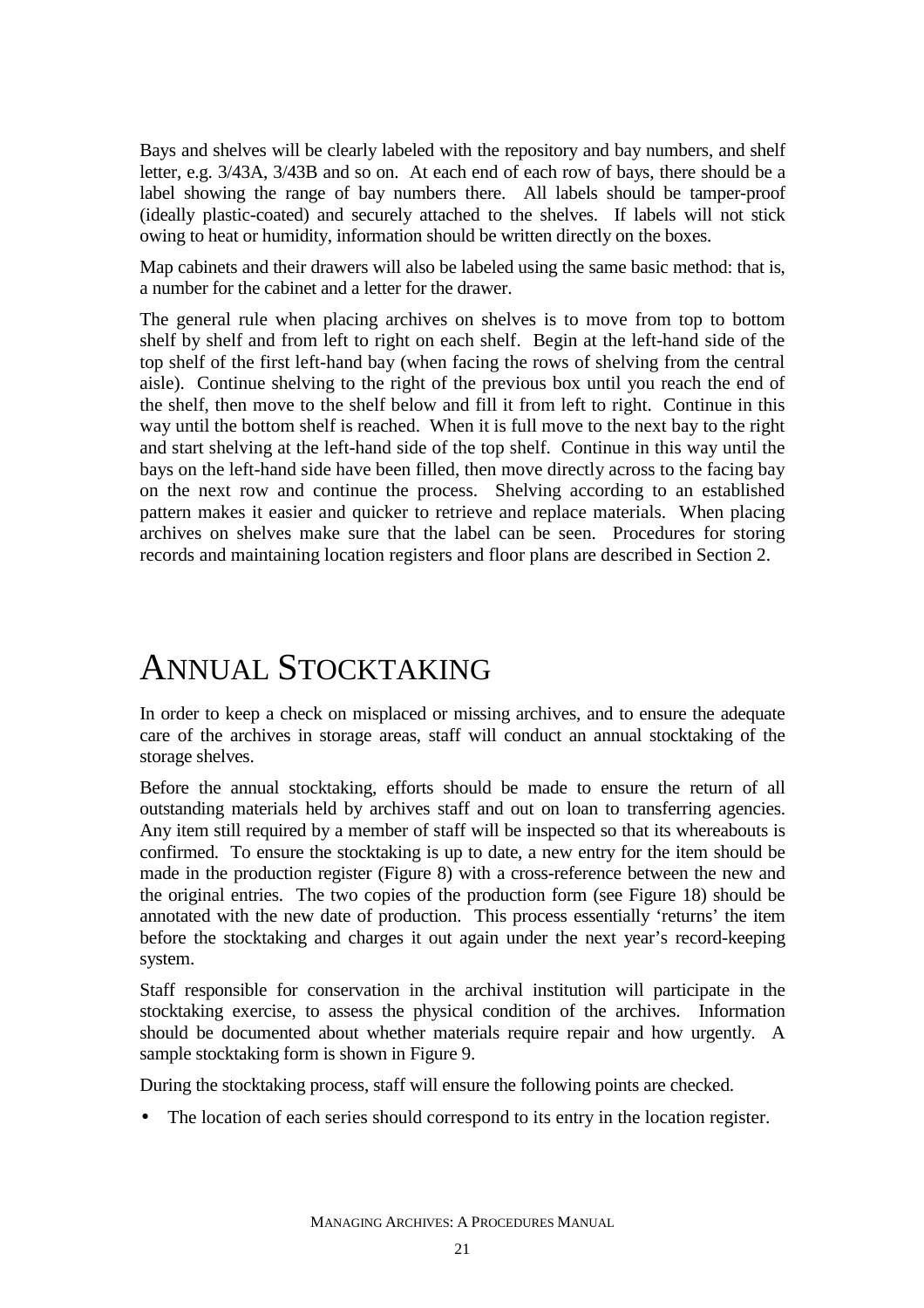- For each series, the number of items on the shelves should correspond to the number of items in the register of series.
- Items in need of repair should be identified; those requiring urgent attention should be identified as 'unfit for public use until repaired'.

The following specific items should also be noted:

- signs of mould growth
- signs of insect infestation
- labels missing from shelves or boxes
- boxes that need to be replaced by new ones
- shelving or other equipment in need of repair or replacement.

Once the archives staff have noted any items requiring action by them, the stocktaking forms should then be passed to conservation staff to plan preservation tasks.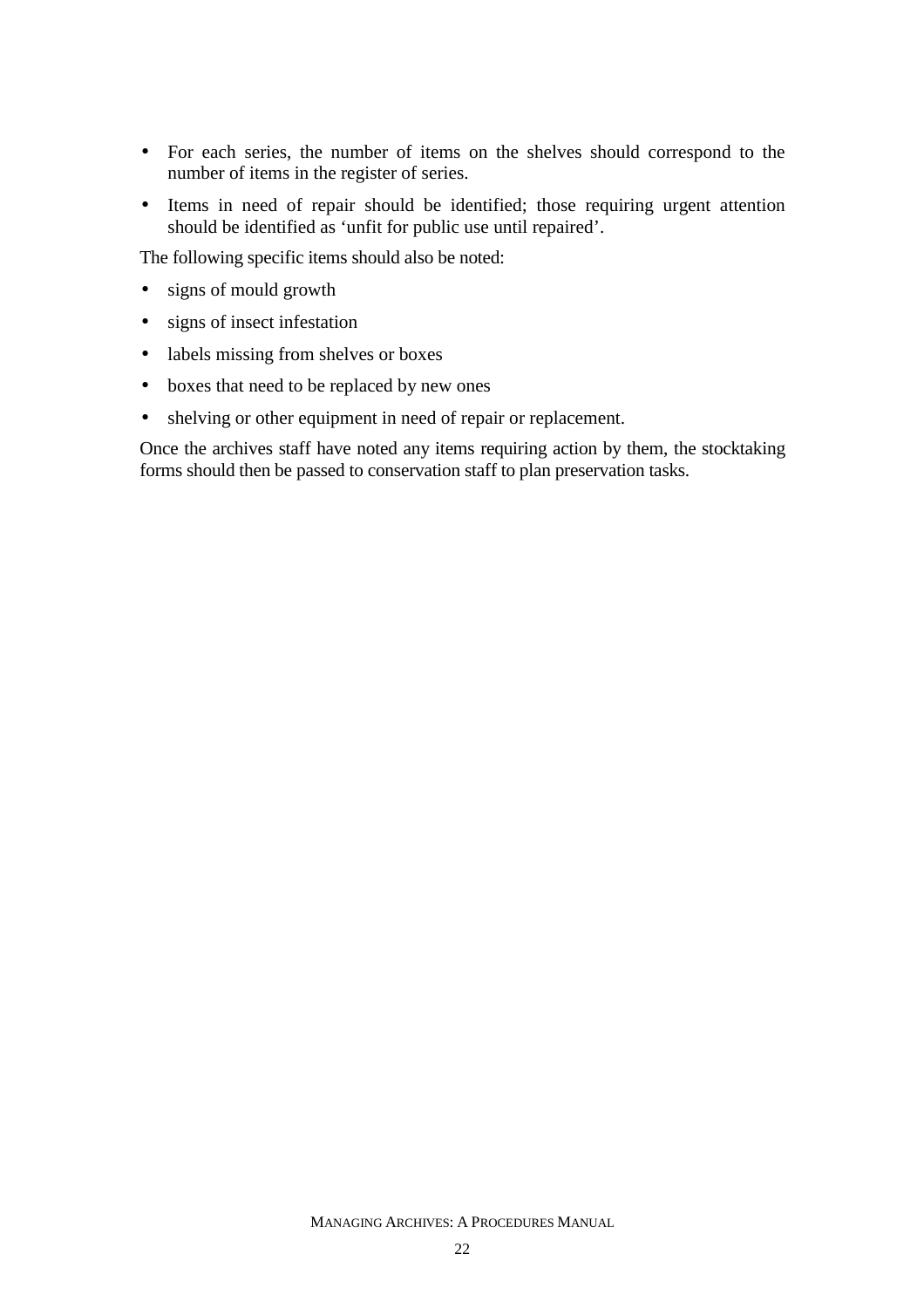**SECTION 4** 

## **ARRANGEMENT AND DESCRIPTION OF ARCHIVES**

This section describes the way in which the archival institution arranges and describes the materials in its custody. The institution aims to follow the internationally accepted principles of respect for the provenance and original order of the materials and it aims to provide information about their content and context, thus documenting the holdings and providing information to users. The institution also follows standards and guidelines set out for international practice. In particular, it aims to produce descriptions that are compatible with the Standard International Archival Description: ISAD(G).

In order to provide contextual information, it is essential that the archives staff obtains a clear understanding of how and why the records were created before any arrangement and description is finalised.

The processes described in this section are often undertaken during the accessioning of archives and should be read in conjunction with Section 2.

#### LEVELS OF ARRANGEMENT

The archival institution divides its accessions of archives – the individual components of which are items -- into groups and series. These groups and series usually reflect the way in which the materials were created and kept while in active use. Within the series are the actual items referred to, such as the file or volume.

#### **Group**

The archive 'group' is the name given to the whole archive produced by a single identifiable organisation. (The term 'fonds' is also used to refer to the whole body of records of one agency or individual; the word 'group' is used in these study materials.) In terms of government records, the group is interpreted to mean the whole body of archives produced by a ministry or other distinct body, and to include bodies that are subordinate to it. For example, all of the archives of the supreme court form a group, as do the archives of a district administration, of the regional education office, and of the ministry of justice. In terms of non-government archives, the whole body of archives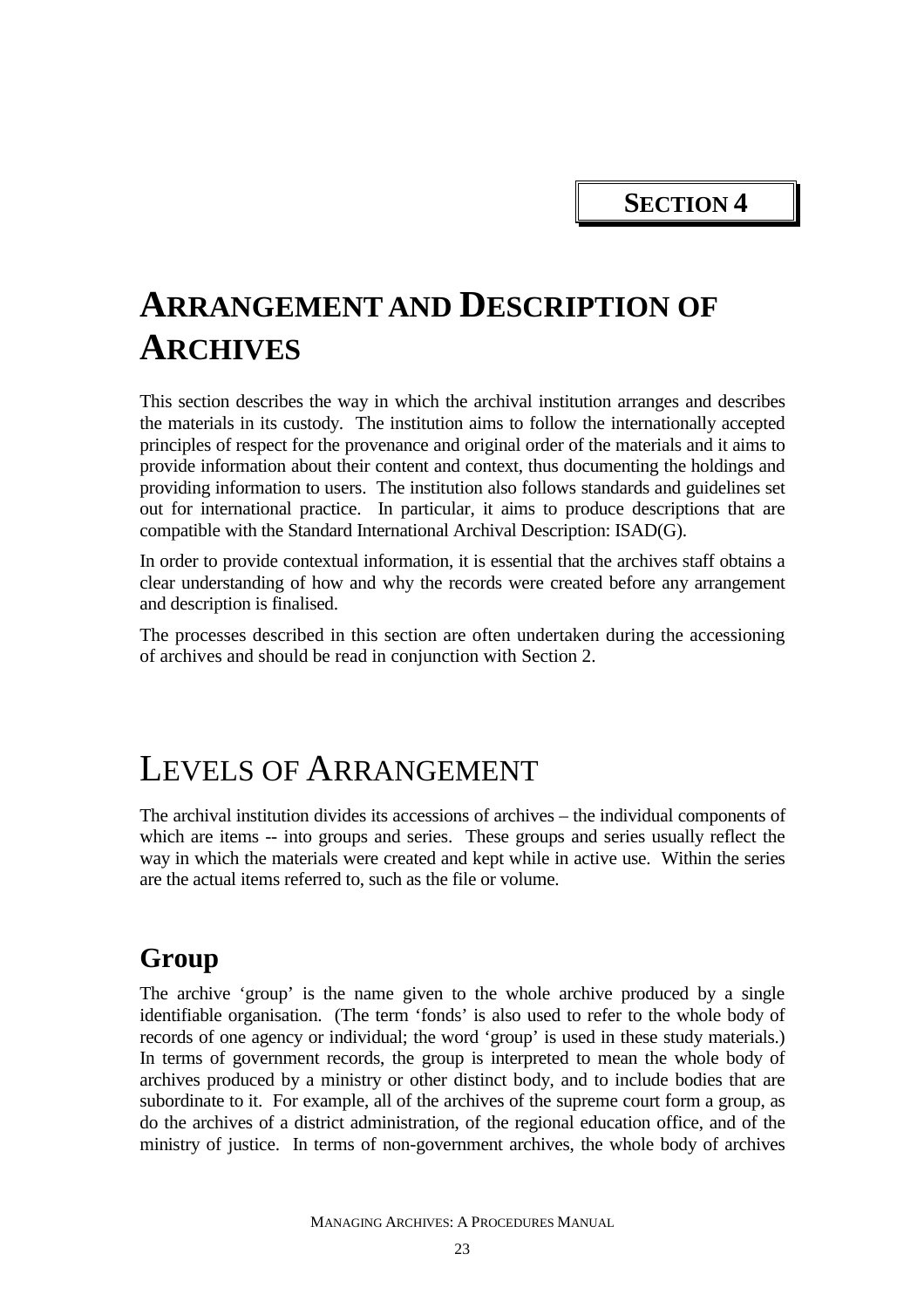produced by a single organisation or by an individual statesman or public figure is managed as an archive group.

Subgroups may exist within a group when the originating organisation of the group had distinctive functional subdivisions, each creating its own body of records. In general, however, if functional subdivisions of the main organisation are more independent than subordinate, their archives should be treated as a distinct group.

> *More information on subgroups is provided in*  Managing Archives.

#### **Series**

'Series' is the name given to the whole body of records or archives produced by, and used in, a single recording system. Generally, series represent a function exercised by the creating agency, and usually all the archives in a series conform to a single record type. Archivists seek to preserve or restore the manner in which the records were arranged within the body which created them. This means that files in a registered series will be kept together, as will be any other set of materials which share common features of function or system.

How homogeneous a series will be usually depends on the size of the creating body and the quantity of its archives, as well as the way in which it kept them. So, for example, if a ministry had several large and distinct categories of registered files, each dealing with a particular function or activity of the ministry, each should be treated as a separate series. A large court might have kept sets of case papers, various registers, judgement books, order books, and so on. Each would fall naturally into a separate series. A small court, on the other hand, might not have kept separate records in this way, or very few records might have been selected for permanent preservation. In that case, it might be more practical to place all the archives of a small court in one series.

The series should be given a title, which provides a brief indication of what archives are in the series. The series title is relied on by researchers and staff when deciding whether to look at the detailed list of the series' contents for information or for a particular item. For example, the Judgement Books series in the Supreme Court group would be called 'Judgement Books'. The Supreme Court's Order Books would be called 'Order Books.' Coupled with the group name, the series title provides information on who created the records and what is in the series.

Sometimes there will be a need to recognise an intermediate level between the series and item, called the sub-series. As far as possible these intermediate levels should be reflected in the description and listing of the archives, rather than in the archival references assigned to them.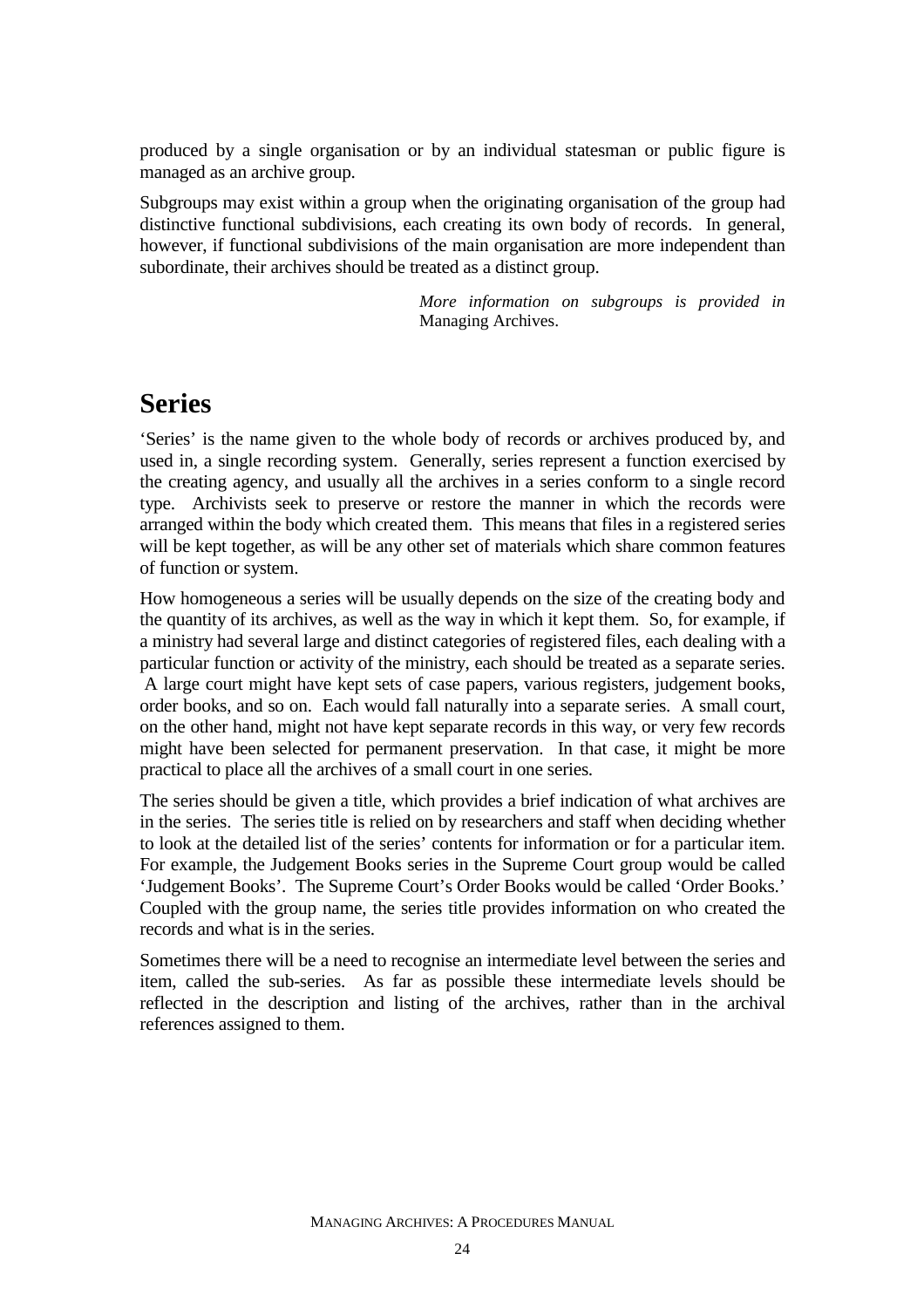#### **Items**

While the term 'item' suggests an individual document, the word is used here to refer to units of handling, such as a file or register or map. Individual documents may sometimes be treated as the unit of handling (and therefore of description), but in most practical circumstances an item will be a file containing documents, or a volume containing pages. Therefore, whereas other modules and manuals discussing the care of current records would have referred to the management of files, this manual and the *Managing Archives* module considers files to be specific units of handling, referred to as items.

## ARRANGING ARCHIVES WITHIN SERIES

The arrangement of archives within a series will depend on the nature of the series. Ideally, the archives are usually arranged just as they were kept when in active use in the creating agency, but this is not always possible. An arrangement may have to be imposed in some situations, such as when the majority of records have not been selected for preservation or when no previous arrangement can be discerned. Before any arrangement is decided, it is essential to understand clearly the legislative, administrative and historical background of the records.

There are six main types of arrangement.

*Numerical order* is the numerical or alphanumerical order of the original registry system or other numbering system used for the records when they were active. It is the most common order and should always be considered first. If items do not fall into a numerical order then some other suitable arrangement should be devised, one that reflects the reason they were selected, or the way in which they are most likely to be researched.

*Chronological order* is the date order of the items, arranging by year, month, or even day if relevant.

*Alphabetical order* is often used for archives based on places or geographical divisions, such as of regions, or, on names, such as of people. It is used also for series that have no discernible numerical or other order and that contain a wide range of subjects. It is especially useful if there can be a further breakdown of the subjects into smaller categories, such as agriculture, which can be divided into buildings, crops, labour, livestock, and so on.

*Hierarchical order* is the normal method of arrangement when a series consists of archives of a body with a clearly defined structure reflecting levels of importance or activity.

*Geographical order* is used for series of archives originally organised according to their geographical location, such as land records.

*Record type order* tends to be used with artificial collections: that is, records brought together for a collecting or subject purpose and that were never used together in an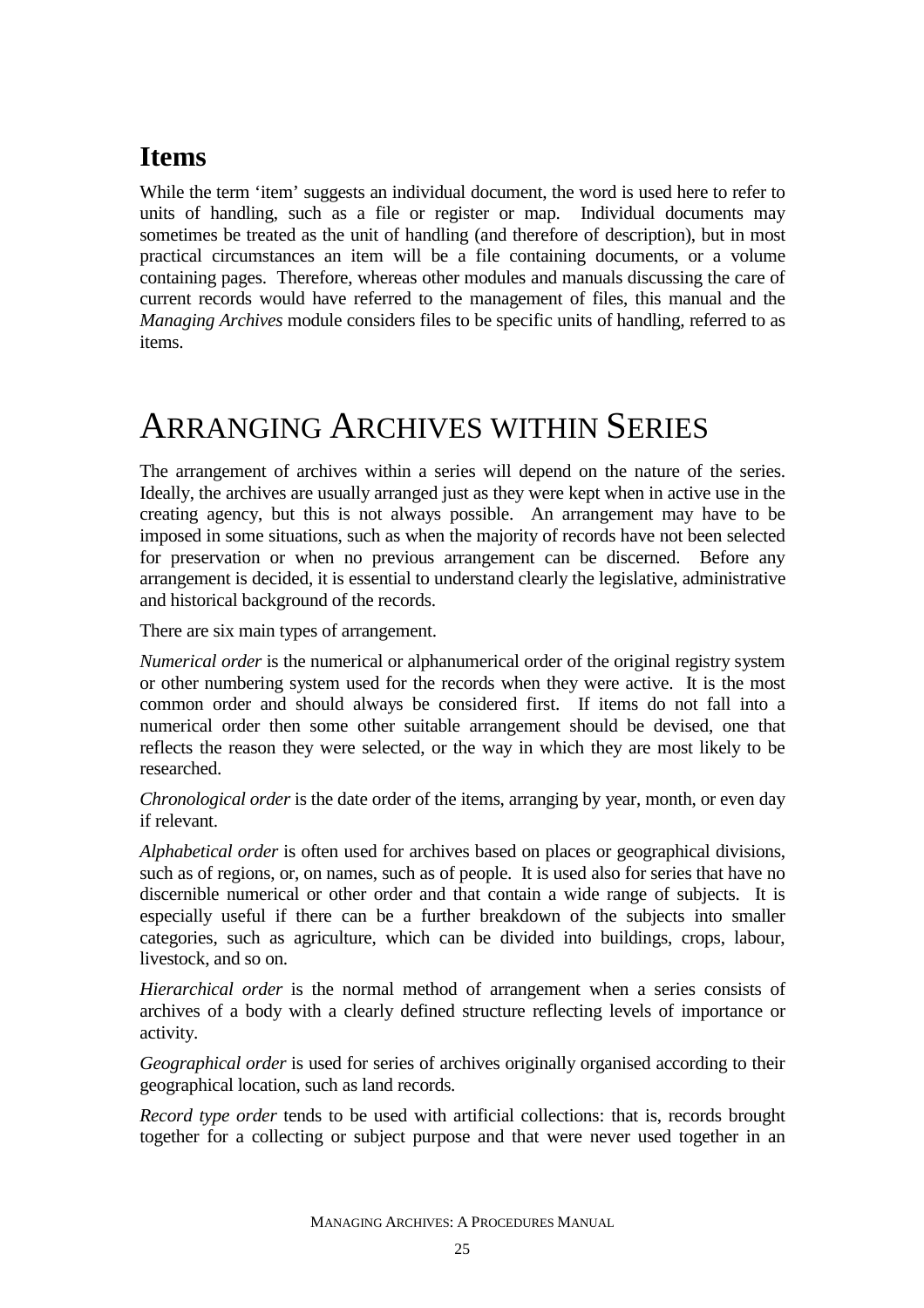administrative structure during their active life. This type of arrangement organises material into record types, formats or media, such as incoming correspondence, outgoing letters, photographs and reports. This arrangement should be regarded as a last resort, chosen only when no other type of arrangement is evident.

Staff will select the type of arrangement that seems most suitable for the series. If necessary, they will combine more than one of the types. For example, archives may be arranged alphabetically then again chronologically.

When deciding on the arrangement of a series, staff need to think about whether further accessions are likely in the future. Subsequent accessions can cause confusion or mean a series loses its structure. If problems in arrangement are expected then it may be better to define the series more narrowly.

Once archives have been arranged into a series, it is bad practice to move them and give them a new archival reference. This should be done only when it is absolutely necessary to correct past mistakes in arrangement. Steps should be taken to ensure that searchers who knew of the former archival reference can be led to the new reference. This can be done by providing a cross-reference from the old entry in the series list to the new

## ASSIGNING REFERENCE CODES

The archival institution should develop an archival reference code system to allow control over and easy identification and retrieval of the materials it holds. The archival reference code is the combination of letters and numbers allocated to groups, series and items in order to identify and control the materials. Each of the levels of arrangement is represented by an element of the archival reference code. Archival references should be kept as simple as possible, normally to three elements: group, series and item. The full archival reference of a file unit is made up of the group code, series number and item number. Together they provide a unique code for each archive. For example ARG 6/1 is the first file unit within series 6 of the group ARG.

#### **Codes for the Group**

The group is assigned a letter code representing the body that created the records. For example, SCT is the letter code for the whole archive of the supreme court. If the group were to be made up of subgroups, each subgroup would be numbered SCT 1, SCT 2 and so on.

When selecting letter codes, it can be useful to make the codes meaningful, such as by choosing letters from the name: Supreme CourT  $=$  SCT. However, there is a danger to making codes meaningful; if two agencies are similar in name the codes could become confused: it is important not to strive so hard to make the codes meaningful that confusion arises. The Policy and Regulations Department could be PRD, but so could the Public Relations Department. It is best to use codes that might be more familiar to users, such as POL for the Policy and Regulations Department and PR for Public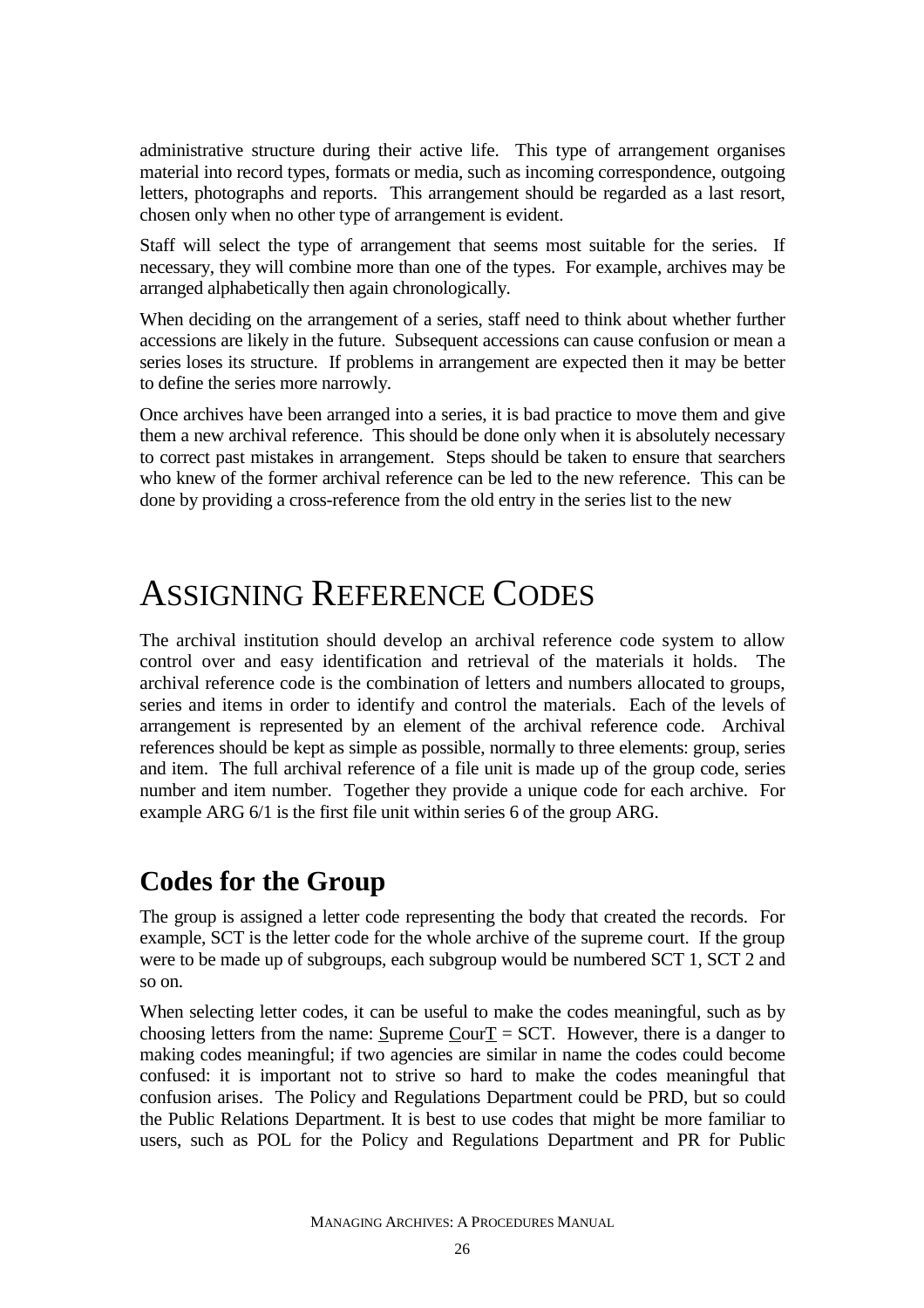Relations Department.

It is also important not to reuse codes for other names if the original code is no longer needed. For example, if the Public Relations Department is renamed the Outreach Department, the code for that department might change from PR to OUT. The code PR should not now be used for the Policy and Regulations Department. To do so would confuse users and would also cause confusion about older records from the Public Relations Department, which should still be identified as PR.

### **Codes for the Series**

Each series within a group should be allocated a number. For example, the series number of Supreme Court, Judgement Books is SCT 6, and of Order Books is SCT 7. Numbers are allocated as needed, using the next available number in the sequence.

### **Codes for the Item**

Within each series, each item (that is, each file, volume or other unit of handling) will be allocated a number, using the next available number in sequence. For example SCT 6/1 is the first file unit within series 6 of the group SCT.

## REGISTER OF SERIES

The register of series is the master record indicating the group, series and item numbers that have been allocated. Archives staff will maintain this register; ideally, the head of the repository is responsible. The register should be kept in the repository office. A sample register is shown in Figure 3. The register is maintained in group code order, and within groups in series number order.

As well as providing a master record of group and series, the register of series is used to record the last file unit number allocated within each series. This means that it serves as a source of information on the next available file unit number.

The register is used also to record the quantity of the series: that is, the length of shelving or number of boxes the series occupies. This is valuable information when planning storage.

When a new series is ready to be accessioned, archives staff will allocate the next available number and enter the details in the register of series. These details are

- group code
- group description (a brief statement of who created the records in the group)
- series number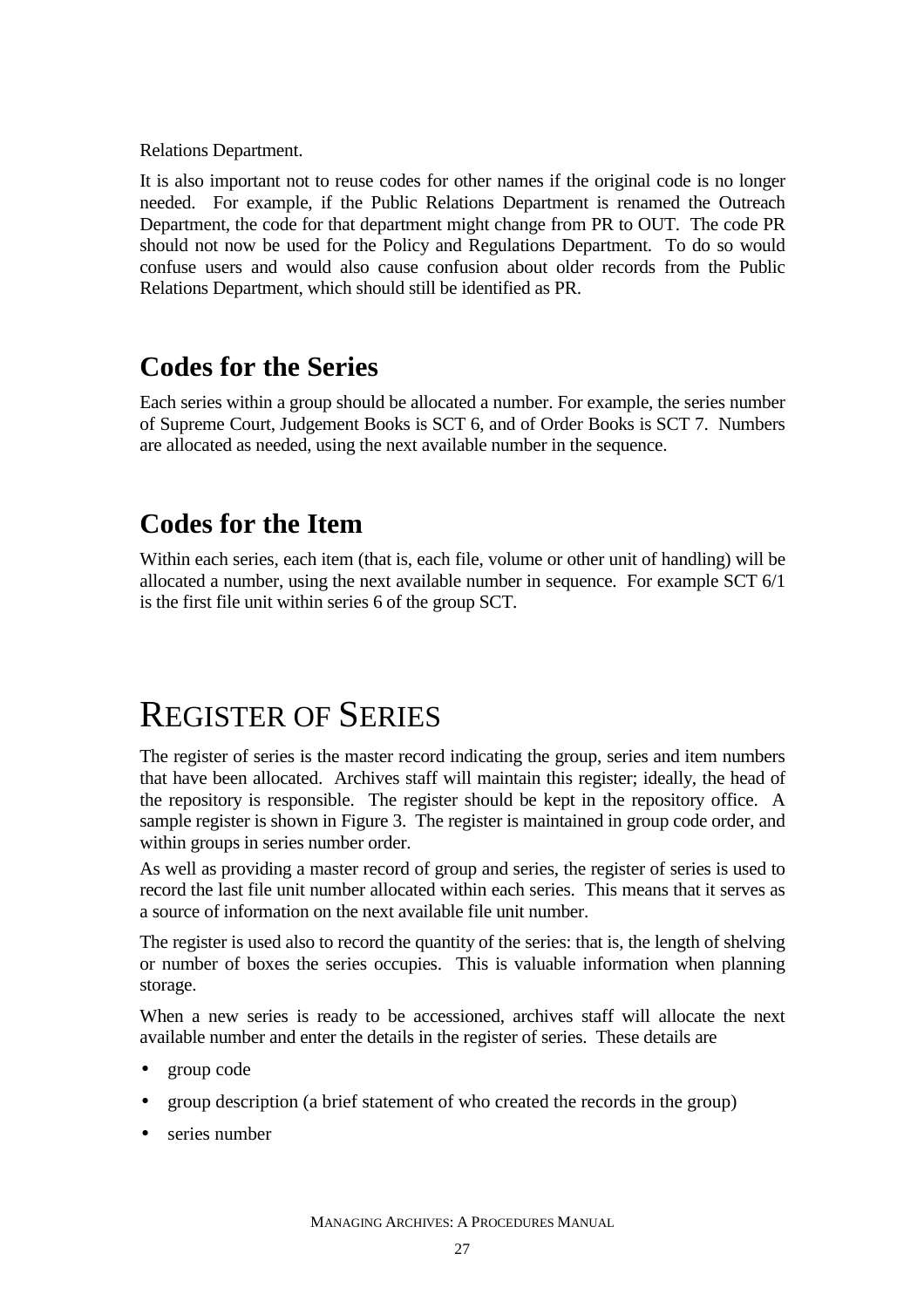• series title (a brief statement of whose and what the archives are).

When archives are added to a series, the register should be updated with the last item number used and the quantity (length of shelving occupied or number of boxes). It is important that archives staff update the register of series whenever new groups, series and item numbers have been allocated so that the register remains a reliable source.

If a series predates the use of the register, an entry should be made for the series when some action is to be taken on it, such as accessioning items into it. The covering dates and last file unit number should be obtained from the file unit list or from the materials themselves.

Follow these instructions to complete the register of series.

- 1. Start a new page for each group.
- 2. Make a separate entry for each series.
- 3. When the group code is first allocated, enter the following information at the top of the first page for the group:
- group code (letters or letters and number if there are subgroups)
- group description (a brief statement of who created the archives).
- 4. When the series number is first allocated enter the following information for the series:
- series number
- series title (a brief statement of whose and what the archives are).
- 5. When archives are accessioned into the series, add the following information for the series:
- last item number
- quantity (linear metres of shelving used or number of boxes).
- 6. Whenever items are added to a series, update the LAST ITEM NUMBER and QUANTITY.

# CREATING A GUIDE TO THE ARCHIVES

The guide is the overall finding aid to the holdings of the archival institution. The guide provides information about archival materials at the group and series level. Information at the file or item level is provided by the file/item lists. The arrangement of descriptions should be compatible with international description standards. Guides commonly include an administrative history for the organisation; series lists and an index.

The guide should be arranged in parts according to constituent parts of the archival institution. At headquarters and within each region the records of each group should be described, preferably in alphanumerical order: ADM 1 - 999, CSO 1 – 999, SCT 1 – 999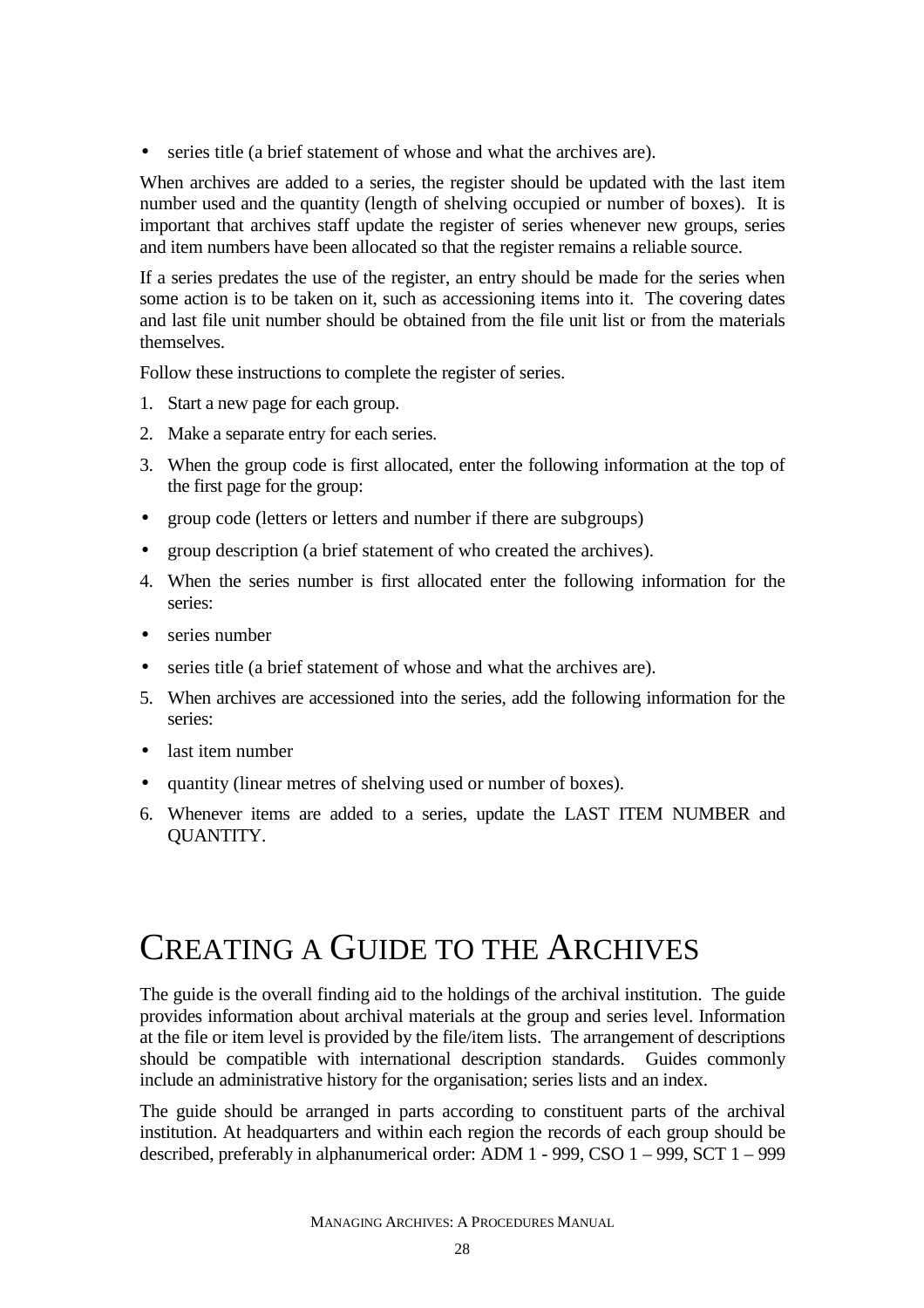and so on.

Each regional office is responsible for keeping its part of the guide up to date.

Before describing the archives of a group, or a range of series within a group, the guide should outline the administrative history of the organisation, its major constituent bodies and its predecessors that together created the records. The functions and activities that resulted in the records must also be explained. Any relevant legislation should be cited, and any administrative and organisational changes should also be mentioned, with their dates. Anything significant in the history of the records should be noted, including names of persons and places and covering dates, where appropriate.

If further information can be found in other sources, such as published books, articles or theses, these should be mentioned. Administrative histories and contextual information are included to help readers understand the significance of the archives. Anything relevant to an understanding of the archives and their content and arrangement should be included.

For example:

The records of the Ministry of Agriculture were kept in the registry at Circle House until 1958, when they were severely damaged by a fire. Those that survived, about 40 percent, were transferred to the National Archives later that year. They were put in series ADM 4 - 6.

If different groups within the archival institution have a common provenance, this should be mentioned.

Any relevant information specific to a particular series should be put with the series description. This information might include the internal arrangement of the records and reference to any directly related series.

After the administrative history is completed, staff will compile descriptions for each series. This should be done briefly when the series is first received and more fully after the series has been listed. Series descriptions should be made using the standard series description form (included in Figure 10). Each series description should contain

- group name
- group description
- group code
- series number
- series title
- first date and last date
- number of items
- physical character
- $\bullet$  description of the documents, including the subject(s) and function
- the provenance of the series, if not covered in the group administrative history
- availability of item list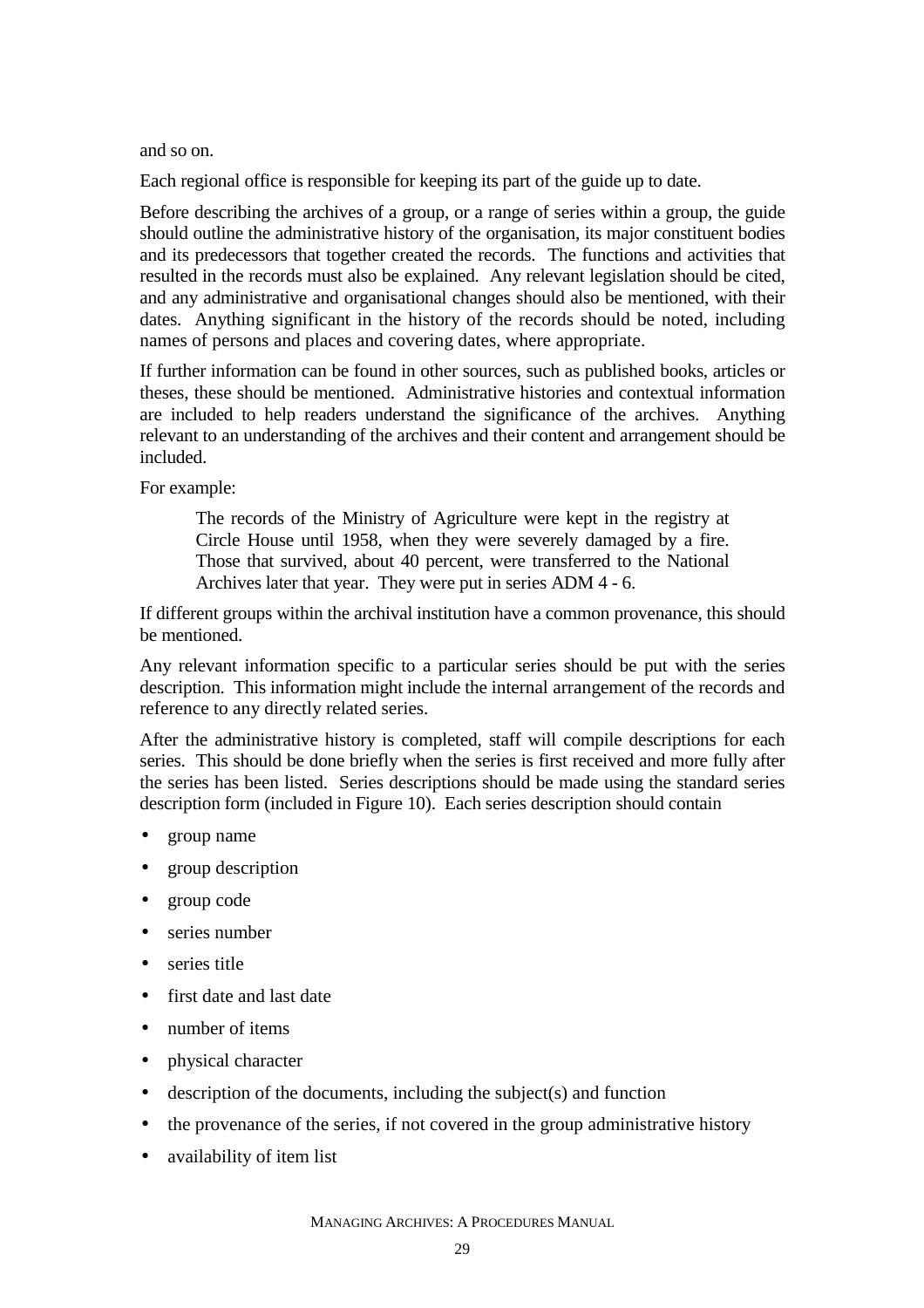- availability of index or other finding aids
- availability of the archives, that is, any special conditions of access such as extended closure.

If a series has been accessioned into the archival institution but has not been fully listed, it is still helpful for searchers to know about its existence. As many of the details as are known should be included, even if the series is not yet available for consultation.

Where series have been divided into sub-series, a further breakdown will be needed to show the contents and covering dates of each sub-series.

Several copies of the guide should be available in the following areas:

- two copies at least in the reference area: one for research use and one for staff use
- in the editorial area, for future revisions
- in the storage area
- in each regional office
- with the director of the archival institution.

Other copies should be distributed to interested parties.

Regional offices should send copies of their parts of the guide to other sub-regional offices, wherever possible, to ensure full information about archives is shared throughout the system.

The guide must be kept up to date. When series are received, and when item lists are completed, a member of staff should be responsible for compiling entries and copying these for the various sets of the guide. Heads of regional offices are responsible for ensuring that the copies in their possession are also kept current, incorporating amendments and additions sent to them by headquarters.

It is best to keep the master copy of the guide*,* whether typed or word-processed, in loose-leaf binders or folders so that information can be added easily. If the guide has been published, the working copies that need to be kept current should be unbound and then pasted onto pages in the loose-leaf folders. This will allow regular updates more easily.

## LISTING FILES/ITEMS

The purposes of a file/item list are to

- locate records
- identify provenance
- describe the content of files/items
- identify related materials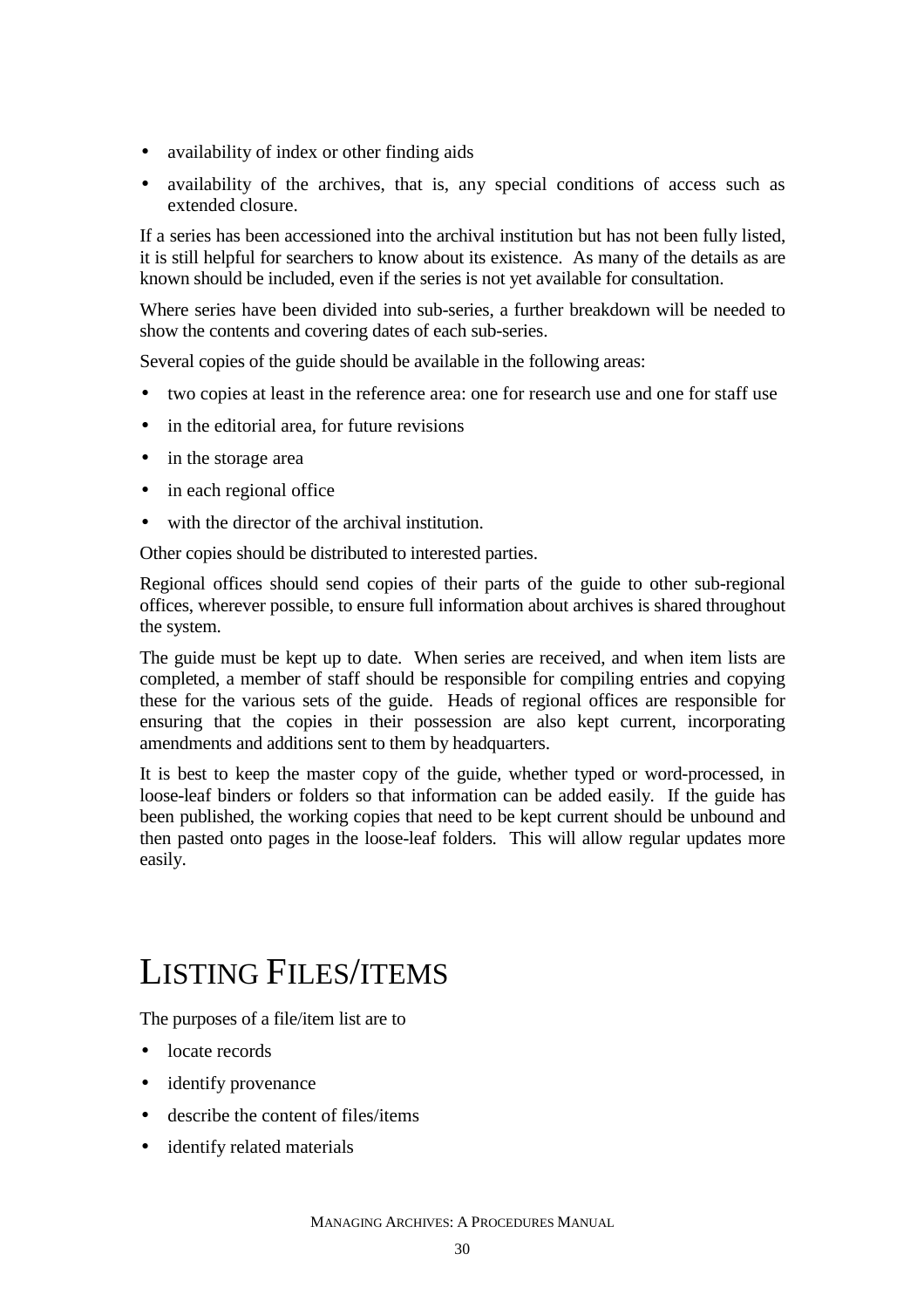- describe the physical condition of archives
- explain conditions of access.

The following basic mandatory rules apply to all file/item lists.

- The group and series reference must appear at the head of each page of the list. Items in a series must not be confused with items in another series.
- Each item must be identified by its own unique reference number.
- The nature and contents of each item should be made clear.
- Information about each item should be clearly separated from information about the items before and after it.
- The following elements of information are required:
- item number
- date range
- title and content description
- former reference.

Each of these elements should be placed in separate columns, each clearly distinguished from the ones on either side. The same basic layout should be used for all lists, to facilitate their efficient use by researchers. It is essential that lists conform to established standards and formats, to ensure clarity for users.

Lists should contain concise, accurate, informative summaries of the content of each file unit or item. Accuracy is more important than brevity. If a transfer list already exists, this must be carefully checked, edited and expanded as necessary.

The contents of a file can be quite different from its title. Original file titles may be used as descriptions, but staff preparing lists should not use them without reviewing them first to ensure their accuracy and clarity. Staff should establish the actual subjects dealt with in a file and write a description to reflect these. The list description should include all the words necessary to the understanding of the material, including prepositions and verbs.

The use of keywords at the start of a description can be helpful, provided that stilted language is avoided. It is important that staff use clear, unambiguous, and non-technical and non-specialist language as much as possible.

The names of people, corporate bodies (such as committees or departments), offices of state, acts and publications should be cited in the correct official form. Standardisation of place names should be agreed. Write the initial letter of the names of people, corporate bodies, offices of state and acts in upper case. Policies about the use of upper and lower case in other instances should be drawn up so that consistency can be achieved. Titles of publications included in descriptions should be underlined or in italic.

If names are abbreviated, they should be written in full the first time together with the abbreviation in brackets. If an item list is long and contains several abbreviations, it may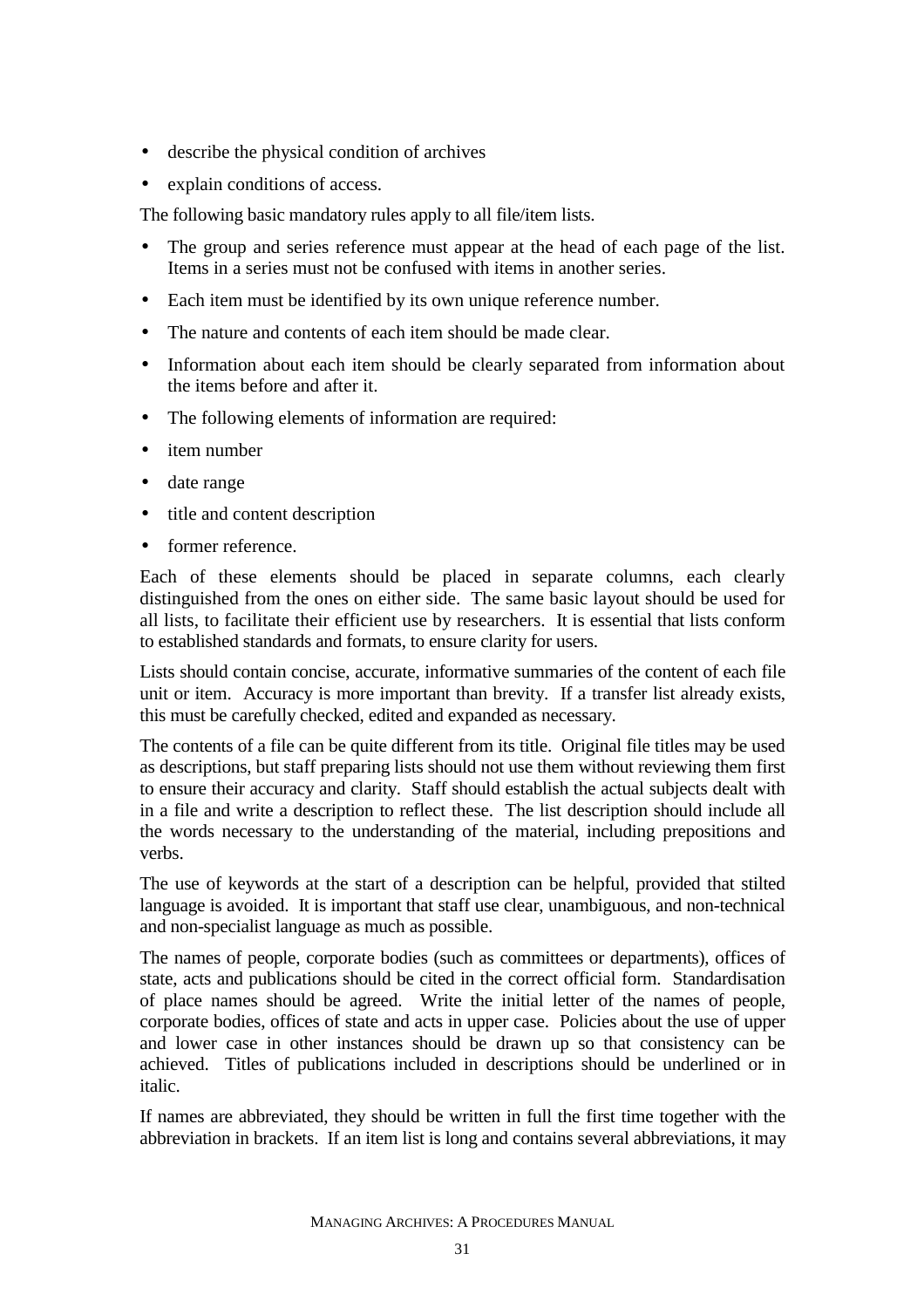be more helpful to include a list of abbreviations at the beginning.

Write the list in item number order. If another order would be more convenient for searchers, then consider providing this information in an index.

Produce item lists on standard listing forms and use one side only. A sample is shown in Figure 11. For word-processed lists, use an agreed template.

The beginning of each list should give the series reference, the series title and, if appropriate, the accession number. Accession numbers may be useful if a further addition is made to the series. The accession numbers of the additions should be given.

Where lists have more than one page, the series reference should appear in the top right hand corner on all continuation pages.

If several items have the same description, it is usually best to repeat it. Using 'ditto' or leaving a blank space for the description may cause complications if the lists are computerised in the future. If numerous items have the same description or share a descriptive element, consideration should be given to creating a sub-series for the items with the common characteristics.

Add additional information about an item, such as extended closure, on a new line after the item description, in brackets. Other information, such as the inclusion of maps and photographs or the physical condition of the item, should be put in the same place.

The master set of lists must be kept secure. Any alterations or additions to lists should be approved by assigned staff before being included. When an alteration or addition is made to a list, the responsible staff member will arrange for copies to be made from the master and will file these in the sets in the office, making sure that any superseded pages are removed. Four copies of each list should be made for:

- researcher use
- use of staff in the reference area
- editorial control
- storage staff use
- use by the agency that created or transferred the series.

Regional offices should send one copy of each list they create to the archival headquarters for reference purposes.

### INDEXING

Many readers arrive at the archival institution not knowing which groups or series may contain information that they seek. They often rely on staff to point them to the appropriate finding aids.

An index is a vital tool in pointing readers to the relevant series of archives. With a good index to the finding aids, readers are able to make quick and accurate searches, saving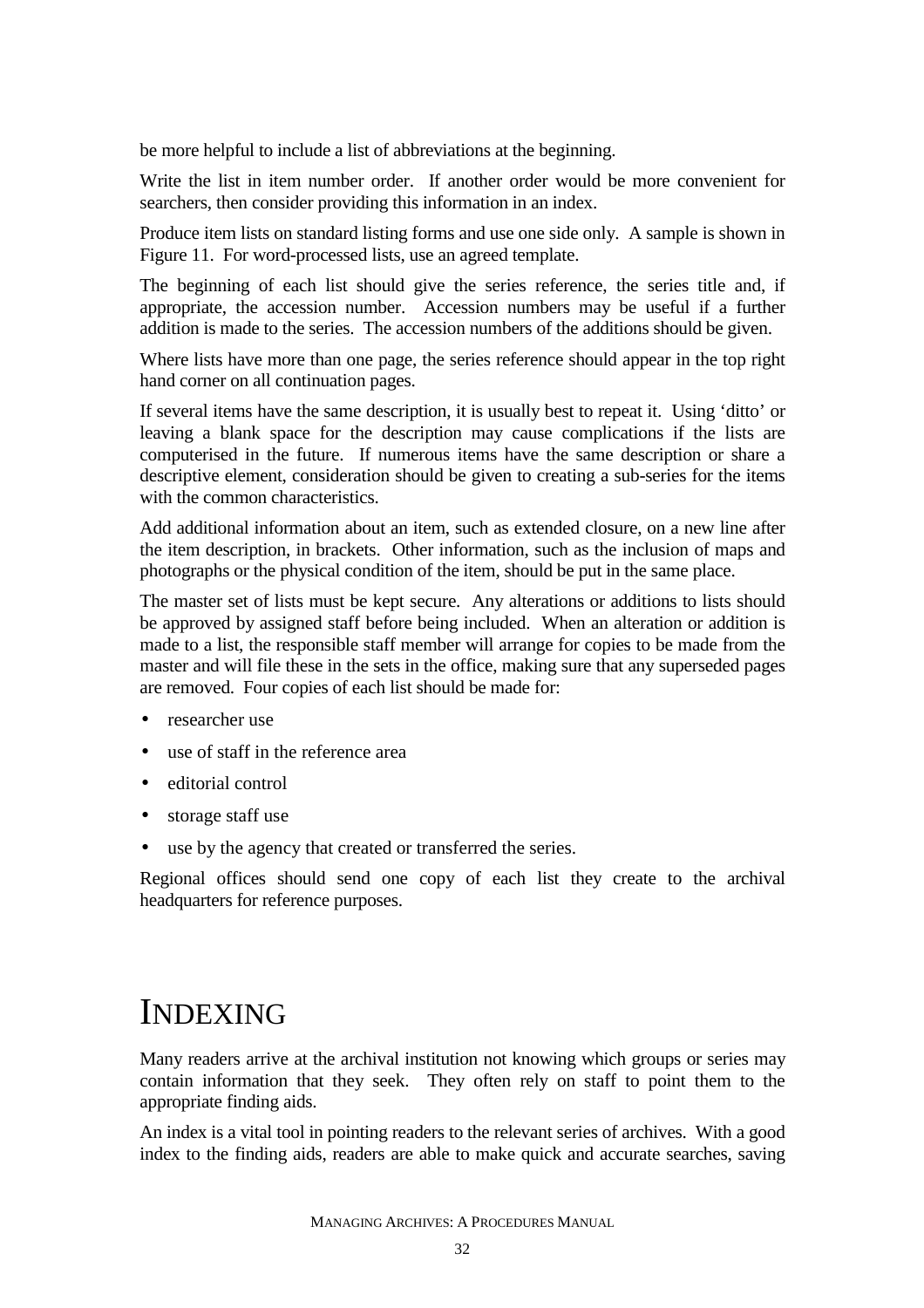researchers and staff considerable time.

The archival institution may wish to create an index to the item level. In this way, interesting individual items can be drawn to a reader's attention straight away. The index should be selective, but it could be compiled series by series, with individual members of staff working to agreed guidelines.

In order to be effective, an index needs to be internally consistent. Staff must conform to rules and guidelines established by the archival institution.

The index should be made up of four elements:

- headings
- sub-headings
- archival references
- 'see' and 'see also' references

Headings may consist of terms representing

- corporate names (government departments, courts, commissions, businesses)
- personal names (names of ministers, chiefs, business people, missionaries)
- place names (countries, towns, regions, areas)
- subjects/functions (schools and colleges, trade, inquests, land grants)
- record type (accounts, maps and plans)
- generic information (record group).

Standard spelling and style must be used for headings. The staff member in charge of indexing should draw up a thesaurus, which all indexers must follow. If possible, use established reference works.

Sub-headings are terms that qualify the main heading by focusing on a particular aspect of it. The staff member in charge of the index should devise rules to make clear which terms should be used as sub-headings of headings and which terms should be headings in their own right.

Sub-headings are arranged in alphabetical order under their headings.

Keep 'see' and 'see also' references to a minimum as they can cause great frustration to those using an index.

- 'See' references indicate preferred terms (Cows. See Cattle).
- 'See also' references indicate associated terms (Gold Coast. See also Ghana).

Both 'see' and 'see also' references may refer to broader terms or narrower terms.

- Farming. *See* agriculture (broader term), field drainage (narrower term).
- Farming. *See also* population settlement (broader term), chemical spray (narrower term).

Index entries can refer either to the text of the guide or to items or documents mentioned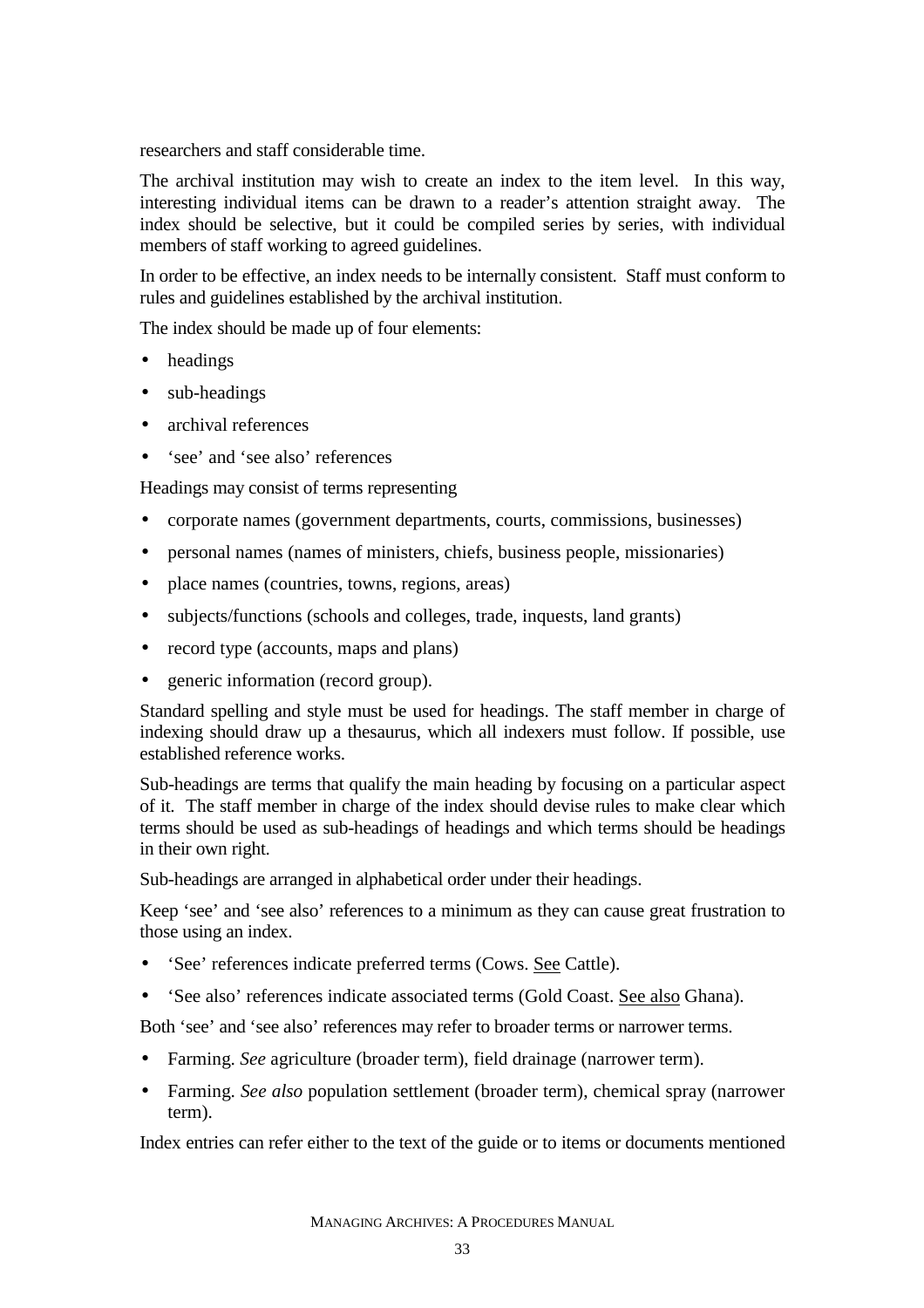in the lists. The distinction between these must be made clear to users. If the index is on cards, write entries on differently coloured index cards.

The index to the holdings of the archival institution should be kept in the search room. If it is on cards, then the cards should be held in a card drawer secured with a rod. Index cards should only be removed from the drawer by authorised staff. A sample index card is shown in Figure 12.

## MAINTAINING A REFERENCE LIBRARY

The archival institution may wish to develop a reference library. This library would be for the use of staff, to support them in their professional duties; and for the use of readers, to aid them while researching in the institution.

Books acquired for the library should not be accessioned as if they were archives. Rather, they should be entered into a separate library accessions register. This register should record the author's name, the title, the publisher, the place of publication, the date of publication and any relevant classification or shelf location reference information.

A simple classification system should be devised to suit existing collections. This system should be easy to maintain for a non-professional librarian. It may be helpful to obtain professional library advice in setting this up. A catalogue in card index or database form may be kept. Books should be catalogued by author, title and subject.

Frequently used books should be bought in multiple copies. One copy will be made available in the search room.

The library catalogue should be made available for consultation in the search room. If produced on cards, these should be secured by a rod through the card drawer.

Books acquired as part of an archive should also be included in the library catalogue with their archival reference, but in this case the books themselves will not be kept with the library.

Books in the library should not be removed from the Archives. Those in use by readers should not be removed from the search room.

Staff borrowing books from the library should complete a production form (see Section 5). These should be given to the staff member retrieving the book, who will put the top copy in place of the book and keep the duplicate as a record of who has borrowed what.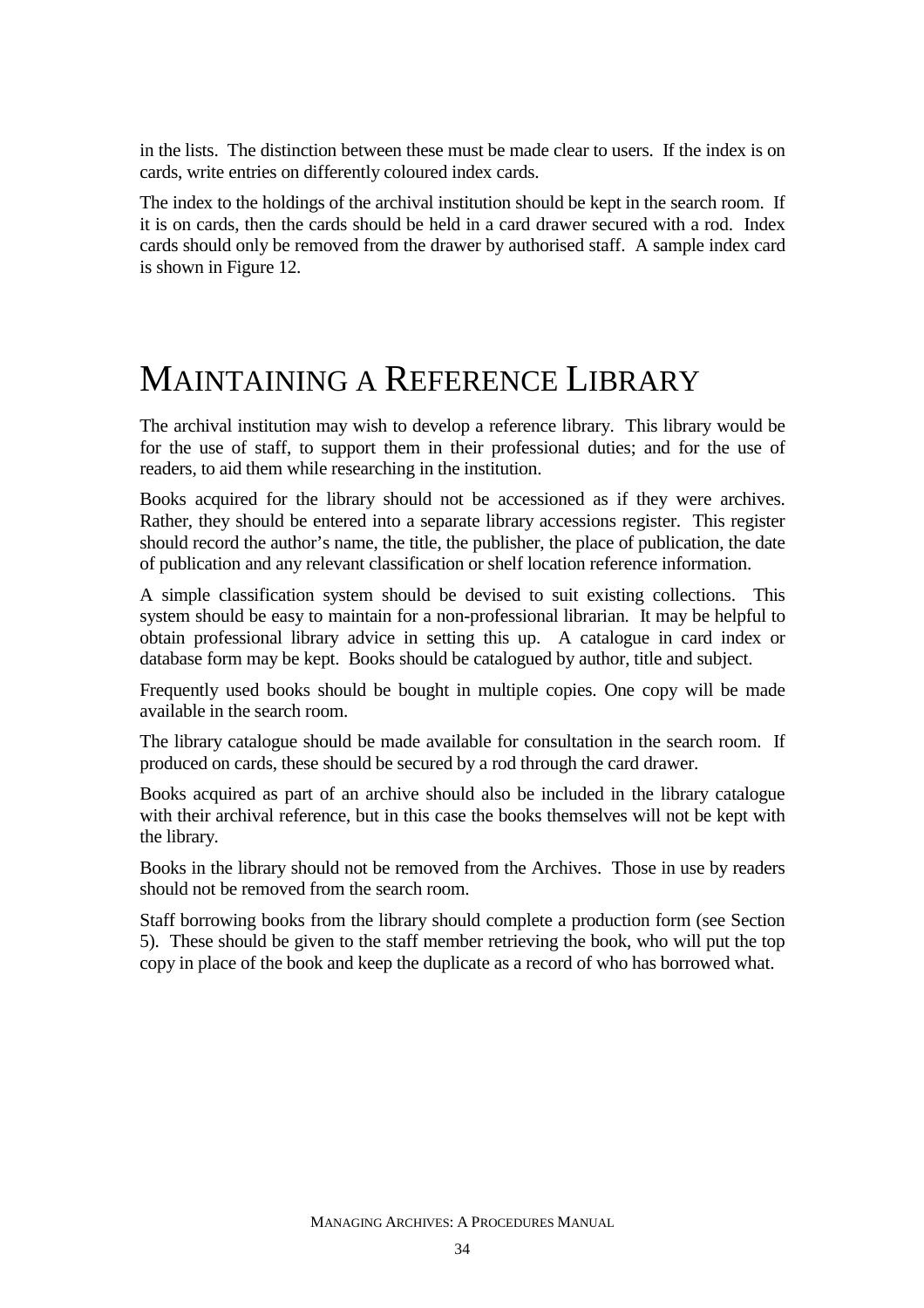## **REFERENCE AND OUTREACH SERVICES**

The reference section of the archival institution, often referred to as the search department, is the contact point for members of the public and government or corporate officials who wish to find out about the holdings of the archival institution. People may communicate with the institution by letter or fax, by telephone or in person. Increasingly in some countries, electronic mail is also used as a means to provide reference services.

The standing and reputation of the archival institution will, to a very great extent, be formed by the service provided to researchers (also called users, searchers, or readers). Reference staff should therefore ensure that they reply to correspondence accurately and promptly, that replies to telephone enquiries are polite and well informed, and that any visitors to the archival institution feel welcome, receive good advice and courteous and speedy service and are able to work in quiet and pleasant surroundings.

While satisfying the legitimate needs of researchers as much as possible, reference staff should always remember that the safety of the documents remains their paramount duty. Documents are especially vulnerable when they are in the search room and being handled by people who are not trained to handle them. They must therefore be prepared to enforce the reference rules, even if this means refusing access to certain archives or correcting the behaviour of readers.

As well as protecting the archives by correct handling, strict enforcement of the rules can help to deter potential criminal action. Sloppy enforcement has the opposite effect: some researchers will continue to handle documents inappropriately and there will be reduced protection against damage and theft. It is important therefore that the archival institution has a strict, clear, legally enforceable, and consistent policy over the enforcement of its reference rules.

### MANAGING THE REFERENCE AREA

When readers arrive at the archival institution they should find clear signs directing them to the reference area, often called the search room. This not only puts them at their ease but also helps prevent their straying into 'staff only' areas.

The search room should look as follows.

• The door should be clearly labeled.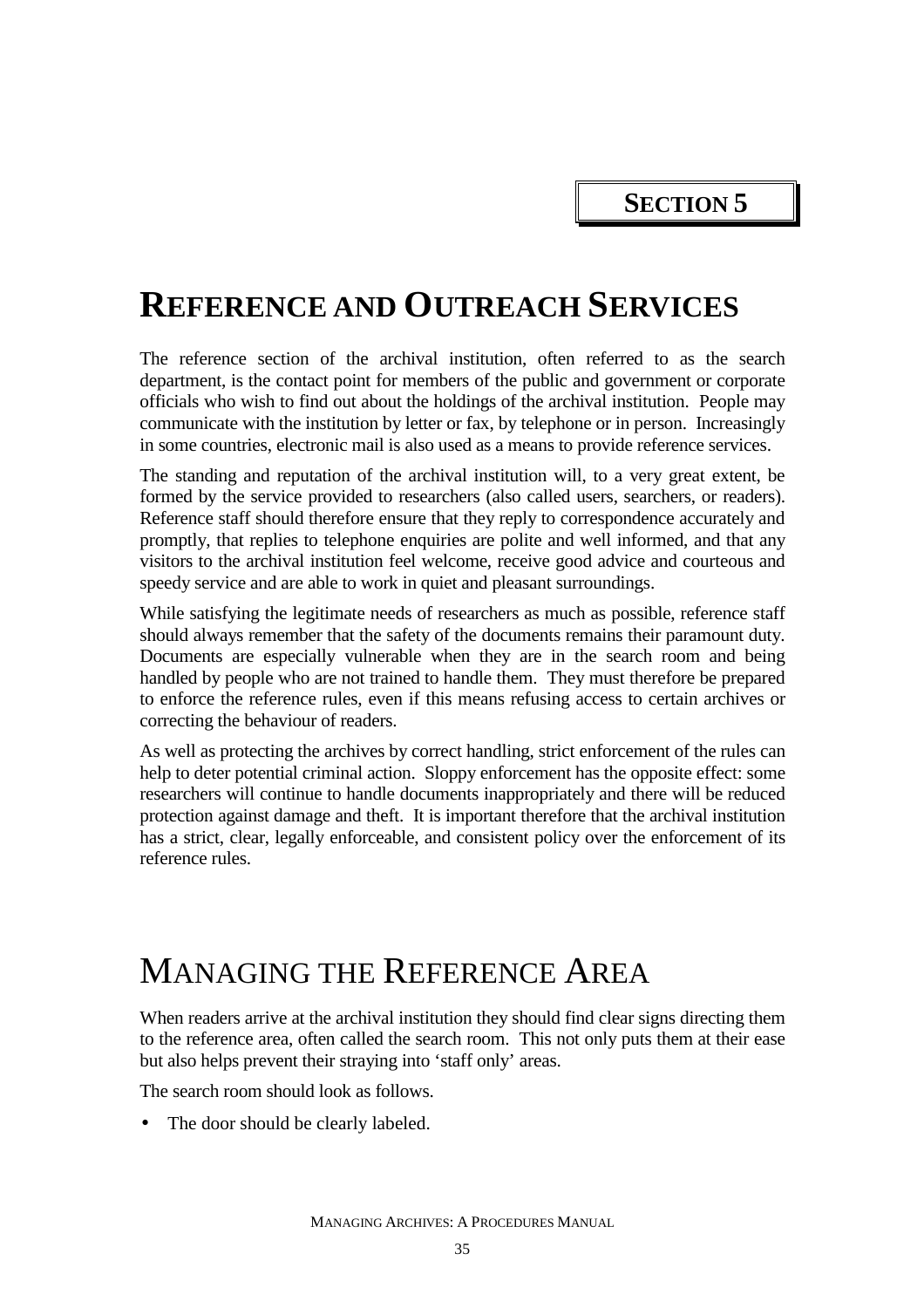- Opening times should be shown on or near the door, and there should be an indication that searchers should enter without knocking.
- The room should be clean and tidy.
- Furniture should be arranged so that desks for readers can be supervised from a single point, if necessary with the aid of mirrors.
- Staff should have clearly allocated places to sit which face the readers. It is helpful if they are marked with labels such as 'Search Room Officer on Duty' or 'Enquiries'.
- Only immediately necessary items of furniture and equipment should be in the search room. Supervision is much easier when the room is as bare as possible.
- The location of lists and finding aids, including reference books, should be clearly marked.
- Documents should not be left on desks overnight.
- Places where document orders are placed and where documents are returned should be clearly marked.

During opening hours, it is the duty of reference staff to see that the following steps are taken.

- The search room should be adequately staffed at all times. This involves monitoring staff leave, study leave and so on and making contingency plans if staff are sick.
- There should always be a member of staff on duty during opening hours. If there is only a single member of staff available and he or she has to leave the room, he or she should get emergency relief from another department before leaving.
- Staff should ensure all readers are familiar with reference rules and procedures.
- Staff should keep papers that should not be seen by readers out of the reference area whenever possible. If these documents are needed in the search room, they should be kept in locked drawers or cabinets.
- Staff should check regularly to see that finding aids are in good condition and do not have missing pages. At the end of each day, one member of staff should be responsible for seeing that the finding aids are in correct order and stored tidily.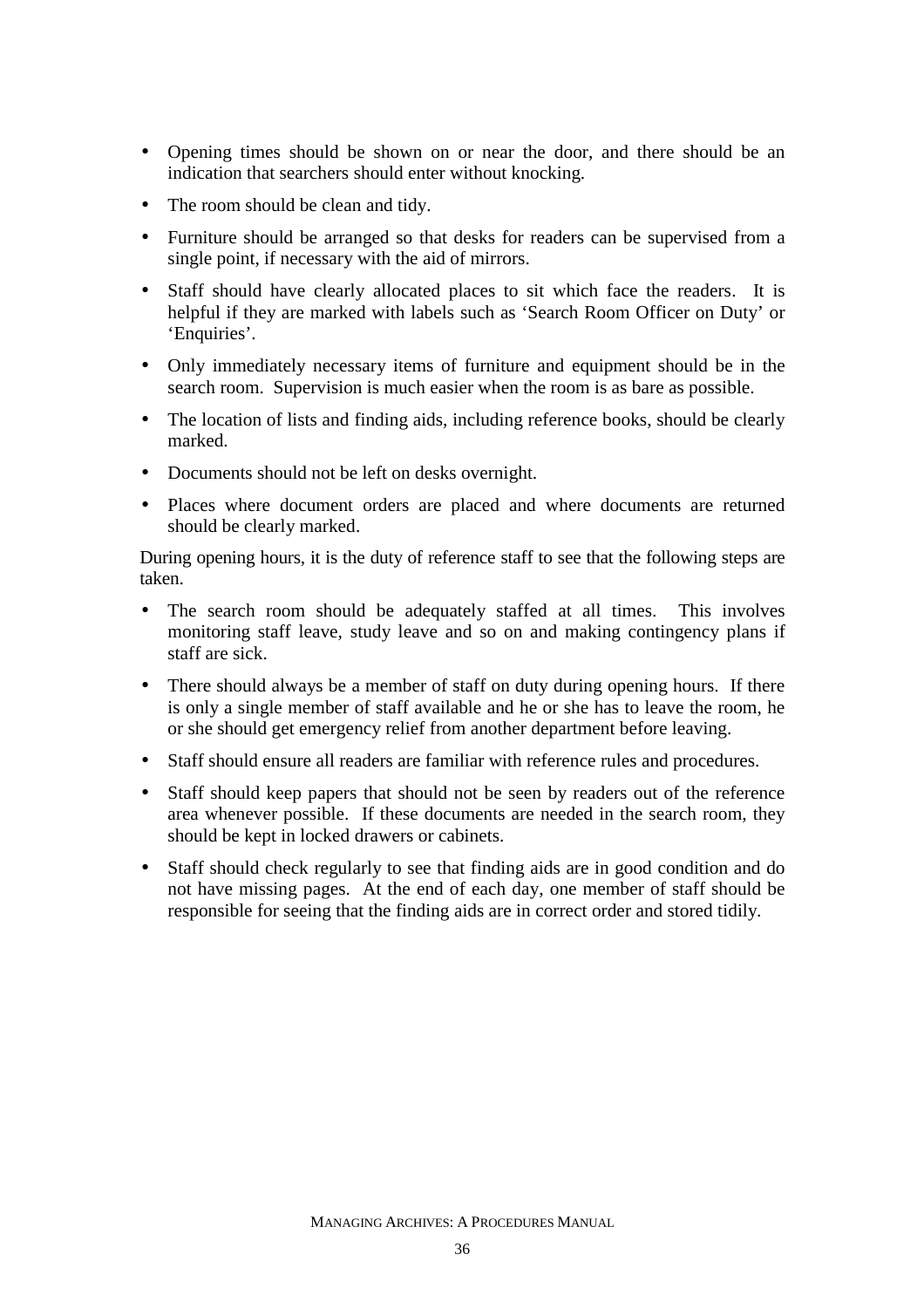# ATTENDANCE REGISTER

It is the responsibility of the staff member responsible for the reference area on a particular day to display the daily attendance register prominently and keep it open. This register should record

- the date
- the running number of visits per year
- the searcher's ticket number
- the name and signature of the searcher
- the searcher's telephone number and contact address.

The register should be laid out with the correct columns. As all searchers are to have tickets, there is no need for them to give their permanent addresses each day in the attendance register.

All members of staff have a duty to see that everyone who visits the search room signs the attendance register every day. At the same time, they should check readers' tickets to see that they are valid and that the correct number has been entered in the register.

A new attendance register should be prepared to replace the current one when it is nearing completion.

Completed registers should be stored safely until their agreed disposal time.

A sample attendance register page is included in Figure 13.

## REFERENCE RULES

It is the responsibility of all staff to see that reference rules are obeyed.

The reference rules should be prominently displayed in the search room, and on each desk. All researchers should be given a copy of the rules when they apply for a reader's ticket. Staff must ensure that all readers have read and understood the rules.

Staff on duty in the search room should ensure that the rules are observed; this requires careful observance of readers. Staff should advise readers immediately if they infringe the rules. This requirement to apply rules must apply to all staff, regardless of their grade or position in the archival institution.

Staff should periodically walk down the aisles between desks for closer invigilation. This active supervision shows the readers that staff are diligent in their enforcement of the rules. The head of the reference area should make regular checks in the search room to ensure staff are enforcing the rules.

Staff should report serious or persistent breaking of the rules to their superior, who may, if necessary, have to explain to readers the consequences of non-compliance. Junior staff must be supported by senior staff when they have to enforce the rules.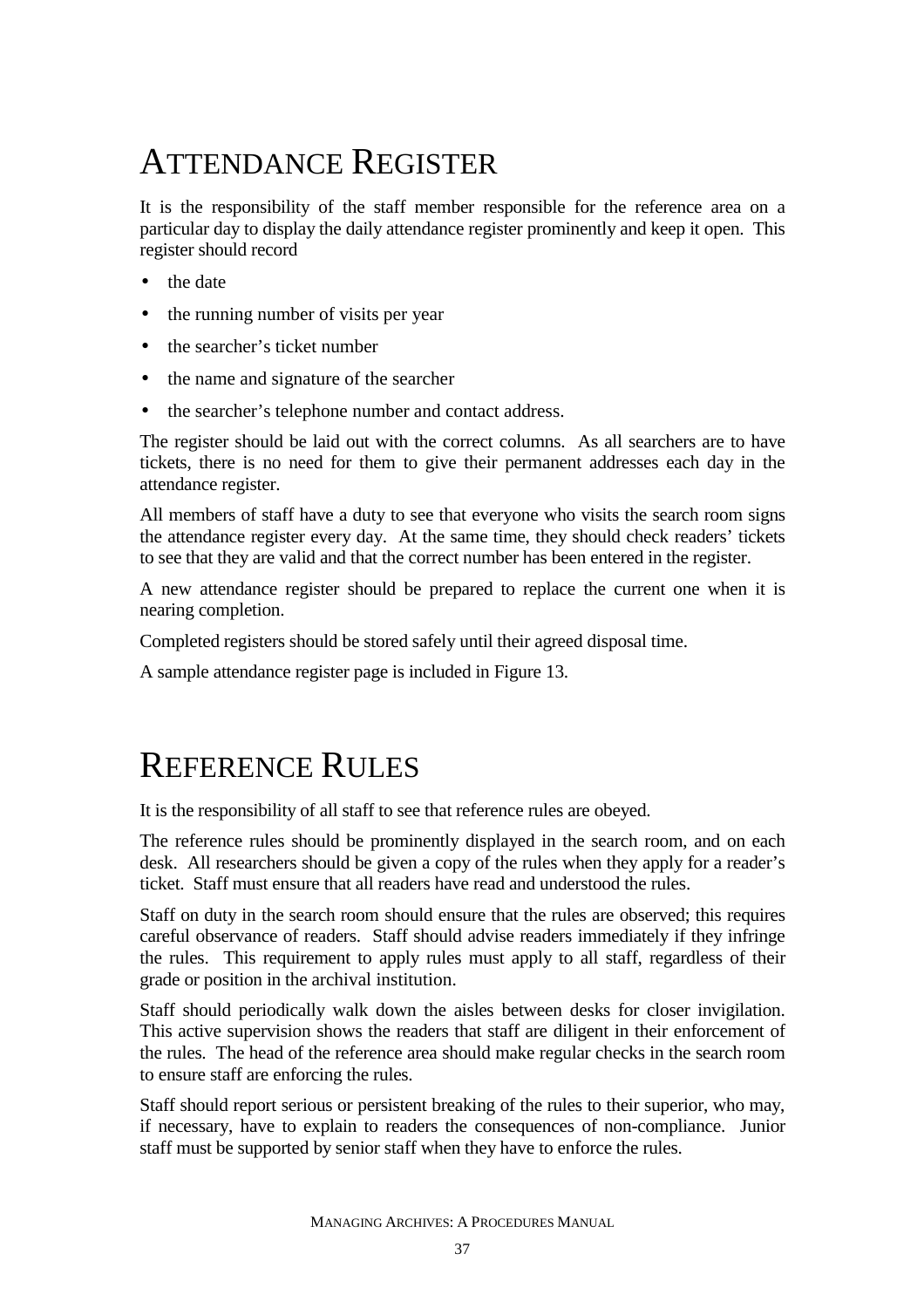In the most serious cases of infringement, a reader's ticket may have to be cancelled and a reader banned from the search room. In such instances, the head of the reference area must consult the director of the archival institution. The director will have a consistent policy about what constitutes a serious infringement and for what actions readers will be banned from the search room. Readers so banned will be informed in writing by the director.

A file of banned persons should be kept in the search department and consulted by those checking reader applications.

The director will have to take legal advice before changing any rules. It is especially important to seek advice, before facing any actual incident, about the banning of readers and the possibility of taking legal action against readers who are found stealing or defacing documents.

A copy of model reference rules is included in Figure 14.

## READER APPLICATIONS AND TICKETS

All searchers must have a reader's ticket, regardless of the length of the period of their research or its subject. Staff should also have reader's tickets, but they do not need to complete an application form. Applications for reader's tickets should be made using the application form (Figure 15).

Potential readers who write to the archival institution should be sent a copy of the application form, a copy of the reference rules and information about the institution.

When staff are satisfied that an application form has been completed satisfactorily and the reader has produced proof of identity, they can then issue a reader's ticket. These are usually valid for two years and may be renewed for a further two years only. After this period, a new reader's ticket should be applied for.

Reader's tickets should be printed on durable card, showing the researcher's name, number (consisting of the year and an annual serial number, such as. 95/5), date of issue and date of expiry. Details may be completed by hand, or typed. A sample card is included in Figure 16.

The issue of tickets must be entered in the reader's ticket register (Figure 17), noting the number, name, permanent address, date of issue and date of expiry. If the reader's ticket is a renewal, then a cross-reference should be put in to the original issue.

Reader's tickets are not valid until they have been signed by the reader on the reverse. Before signing them, staff must make sure that readers have read and understood the reference rules.

If, after two years, readers wish to renew their tickets, they should return them, together with a new application form if their permanent address or subject of research has altered. The new ticket will be issued with an 'R' following the new number to show it is a renewed ticket: 97/8R.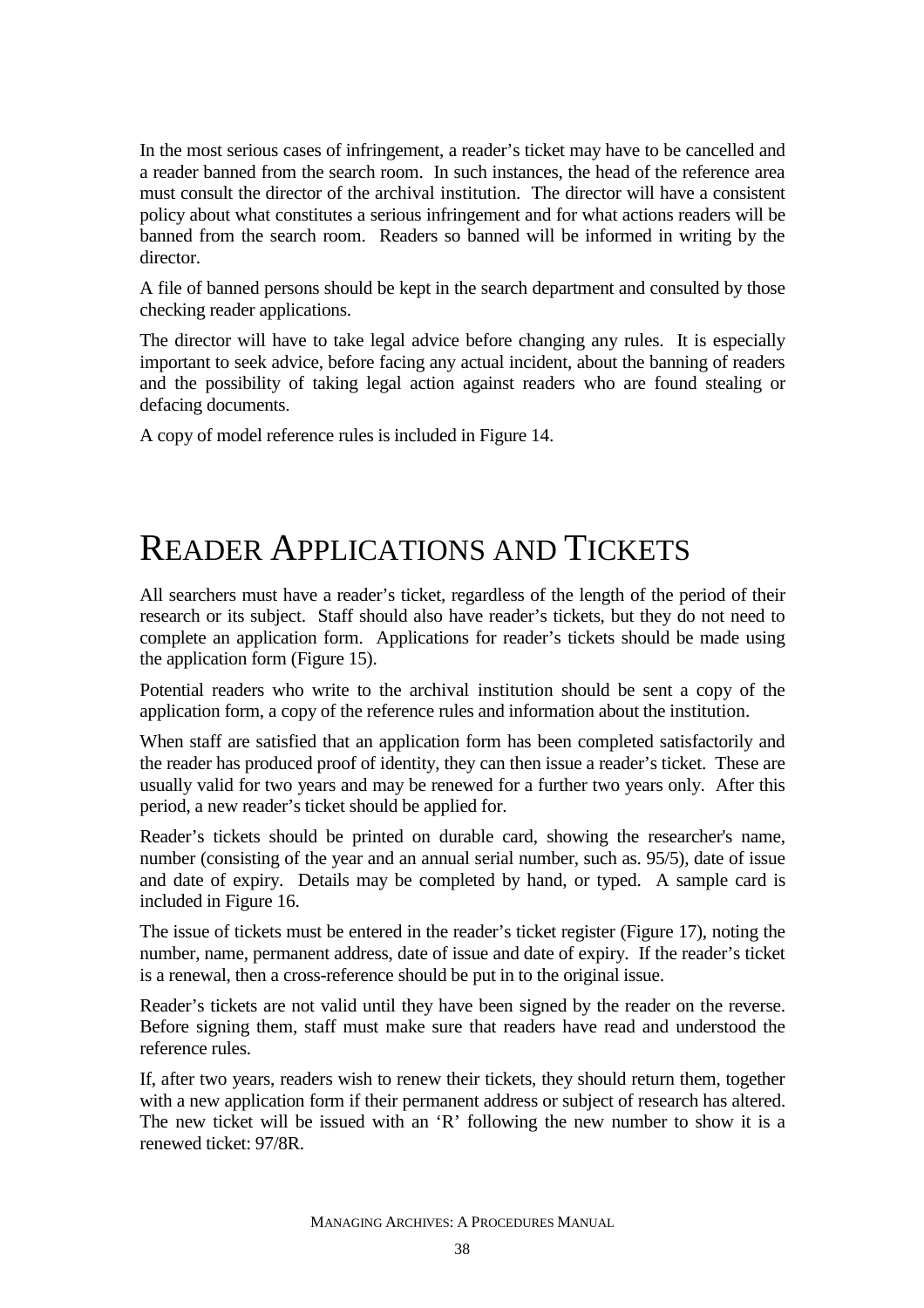Reader's tickets should be renewed only once before a new form must be completed.

If a reader loses his or her ticket, a new one may be issued upon provision of proof of identity. Staff should check the reader's ticket register or the original application form before issuing a duplicate ticket. This should be noted in the register. The duplicate ticket should have a 'D' after the number, e.g., 95/5D.

The original application forms should be filed and kept for the time designated on the archival institution's own disposal schedule.

### ORDERING AND PRODUCING DOCUMENTS

In order to ensure that archives are not lost as a result of being removed from the repositories, strict control of the process of removal and replacement is needed, including the use of production forms and a production register. It is important that the chances of the archives being misplaced, lost or stolen is minimised because the archival institution is answerable for the safekeeping of materials in its custody.

All documents must be ordered, whether by staff or by readers who are members of the public, using production forms (Figure 18). The production register is an important source of information on which archives have been produced for which readers or members of staff, and on what date, and which archives have not been returned to the repositories. This document should be stored securely and should be clearly labeled and easily found by staff.

Readers who do not yet have a reader's ticket may consult the finding aids but are not allowed to order documents.

No more than three items may be out to a reader at a time. However, items can be ordered for a future day.

Staff must check the details on the production form to see whether the archival reference number seems correct before handing the ticket to the appropriate staff for retrieval. They should be sure that the reader has entered a valid ticket number.

### **Production of Archives**

When a reader (a member of the public or government or corporate staff) wants material produced, he or she must complete a production form. The readers should fill in his or her name, reader's ticket number, the date of ordering and details of the item ordered. He or she should then hand the ticket to the member of staff on duty, who should initial it.

A separate production form must be completed for each item. The production form should include an automatic duplicate.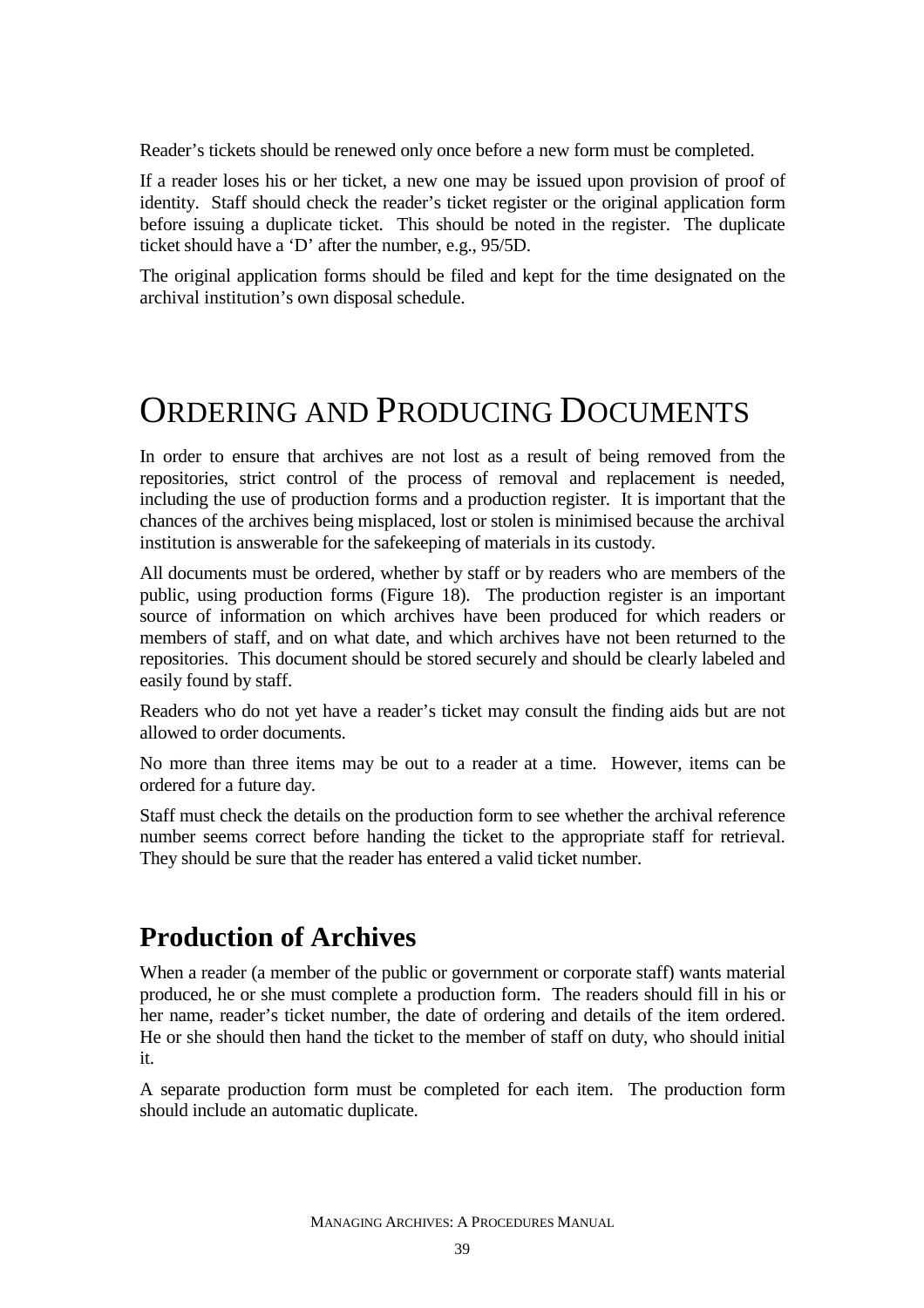Production of archives from the repositories is the responsibility of staff in the storage area. They should take the following action when they receive a production form.

- Consult the location register to find out where the document is stored.
- Write the location on the bottom copy only of the production form.
- Find the material.
- Before removing the item, check that it is all right to produce it. Check the covering dates written on it, and any red label attached to it, to make sure it is not still restricted in any way.
- Remove the item, putting in its place the carbon copy of the production form, which should be attached to the shelf by a clip so that it can be seen.
- Enter details of the production in the production register (for instructions on completing the production register, see below).
- Pass the material on to staff in the reference area, together with the top copy of the production form, to bring to the researcher.

Once the item reaches the search room, it becomes the responsibility of the search room department. The staff member on duty passes the material to the reader but retains the production form. This is filed in archival reference order and serves as a quick source of information on which items are in the search room or out to archives staff at any given time.

When documents are delivered to the search room with the top copy of the production form, reference staff should check that

- the document matches the ticket
- it is over 30 years old or otherwise open for inspection
- it is physically fit to be consulted.

A document with an 'Unfit for Production Label' should never be passed to a reader. If the item cannot be made available, explain this to the reader and see that the material is returned to the repository.

The production form must not be made accessible to the reader, because the storage location of the item has been written on it. For security reasons, readers should not know where documents are stored.

If documents are fragile, bulky, or otherwise give cause for concern, decide whether they should be issued one at a time or not at all. It is the duty of all staff to see that documents that may be at risk are properly protected. If necessary, seek the advice of preservation staff.

### **Returning Documents to Storage**

Readers should return items to the officer on duty as soon as they have finished reading them. All items should be returned the same day except if they have been released to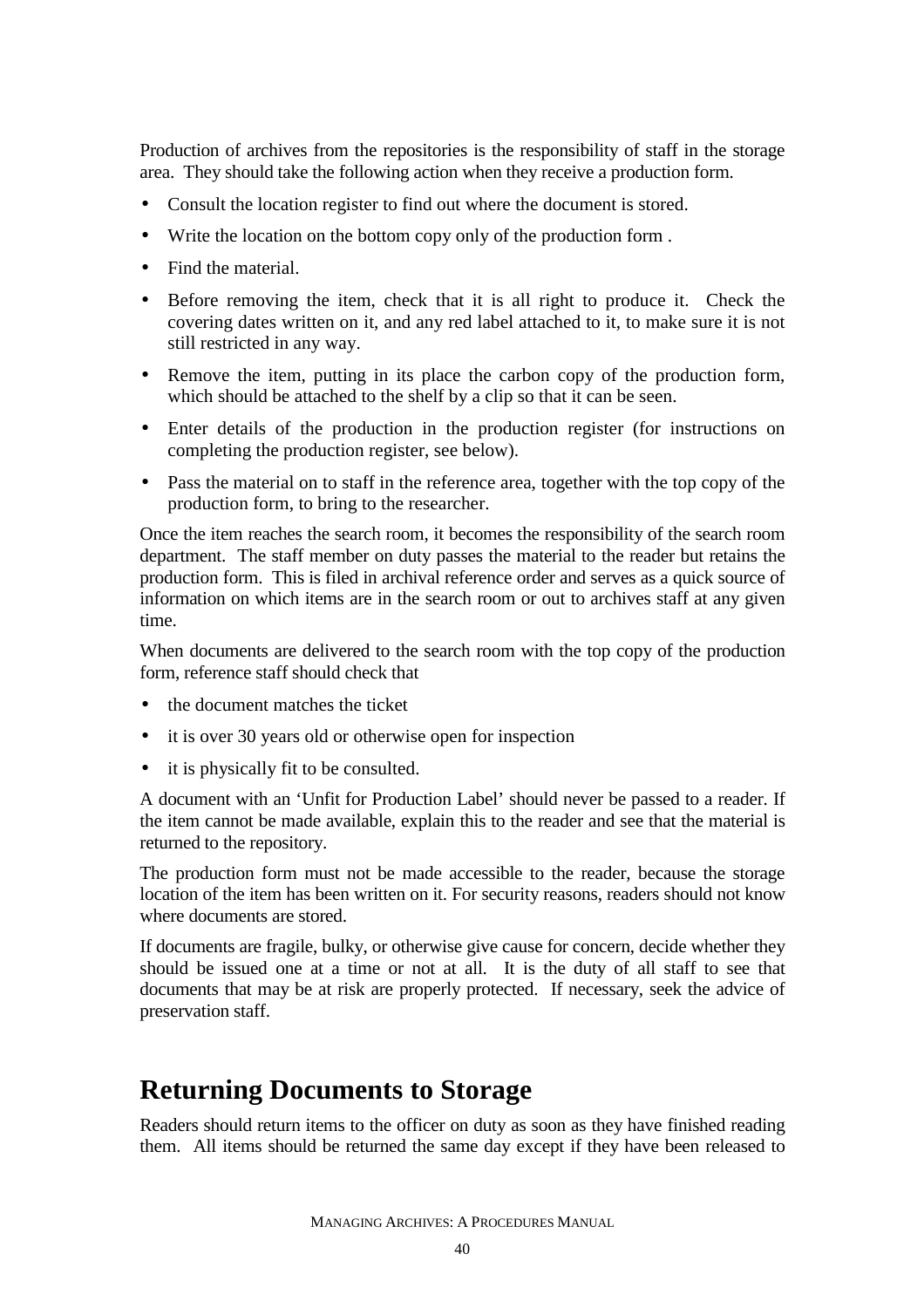creating or transferring agencies. Returned items must always be put away immediately and not left for replacement later.

The staff member on duty should check the items to see that they have not been damaged or placed out of order. After checking, he or she will place the production form with the item and put it on the 'Returns' trolley or shelf to await collection by staff responsible for reshelving documents.

If readers wish to consult an item at a later time, such as the following day or a day later in the same week, they may complete a document 'reservation' form (Figure 19).

If the item is to be kept out overnight, leave the top copy of the production form in the search room and put the document 'reservation' form with the item on the trolley or shelf. The trolley is passed to staff in the storage areas at the end of the day. The item will be stored in a special place in the repository and reissued on the appropriate day.

No overnight reservations should be accepted on a Friday or on any day just before a holiday. Repository staff will clear any outstanding items on that day so that no production forms will be left pending in the search room.

When a searcher has finished using an item he or she returns it to the staff member on duty in the reference area, who reunites the record with the top copy of the production form and passes both to repository staff.

Repository staff then

- replace the item in the repositories, removing the carbon copy of the production form to reunite it with the top copy
- enter the date of return in the production register
- return the top copy of the production form to the search room and file the carbon copy in order of the archival reference of the documents.

Production registers and production forms should be preserved for as long as is required by the relevant retention schedule.

### **Completing the Production Register**

Follow these instructions to complete the production register. Note that the production register columns occupy both the right and left hand pages of the register when opened. Which column appears on the left hand page and which on the right are set out below:

1. Make a separate entry for each document produced

#### *Left-hand Page*

2. Enter the following information into each column.

*Date of production:* the date the record was removed from the repository, such as 17/1/1995

*Production serial number:* the year followed by the next available serial number, starting from 1 January each year, such as 95/1, 95/2 and so on.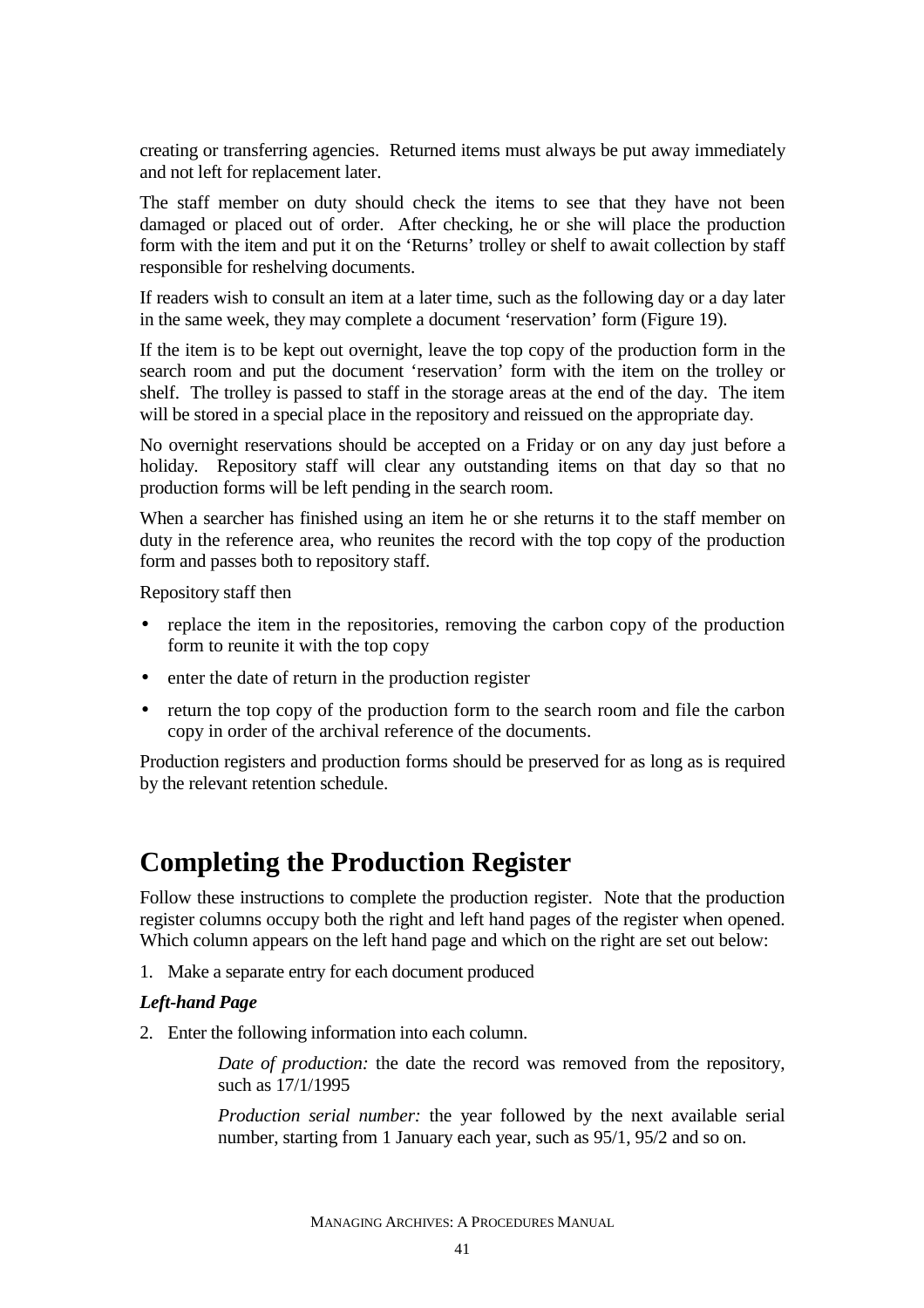*Archival reference:* the archival group, series and item number of the record removed from the repository, such as ADM 2/3/22

#### *Right-hand Page*

*Repository location:* the repository location number of the item, such as 7/A/6

*Reader's ticket number:* as written on the production form, such as 94/5.

*Initial of staff member:* the name or initials of the staff member removing the item.

*Date of return:* the date the material was returned to its location in the repository:

### MANAGING RESTRICTED ARCHIVES

In many countries, public archives are closed to the public for 30 years after creation, after which they are opened for public use. In practical terms, this means that a record is opened the 31st year after its creation. For example, a file with covering dates of 1969-1974 will be open in 2005 but not before. Access to non-government records, either in government or corporate archival institutions, usually does not have such time limitations, unless imposed by the creating agency. In many countries in recent years, access to information legislation has ended the 30-year rule, requiring that certain public records be made publicly available as soon as they are created, with certain conditions.

Archives staff must ensure archives are not made available to the public until they reach their due date. To prevent the release of closed archives, staff will arrange for a notice to be posted inside the door of each repository showing the latest year available to the public at any given time. So, for example, during the year 2000, the notice would read 'ARCHIVES UP TO AND INCLUDING THE YEAR 1969 MAY BE PRODUCED FOR READERS'. On the first working day of 2001 this year would change to 1970, and so on.

When archives are being accessioned, it is important to check that the covering dates have been written on the outside of the container holding the materials. Staff retrieving records from storage need to check the last date in the files against the notice posted on the door to see if the item requested can be produced.

Particularly sensitive archives may be closed for longer than the 30-year period. If a file created in 1965 were closed for 75 years instead of 30 years, it would be open in 2041 instead of in 1996.

Within the storage areas, special arrangements should be made to protect these archives. Actions include the following.

• A special label should be added to each item to specify the year it will be open, using the wording 'Closed until....'.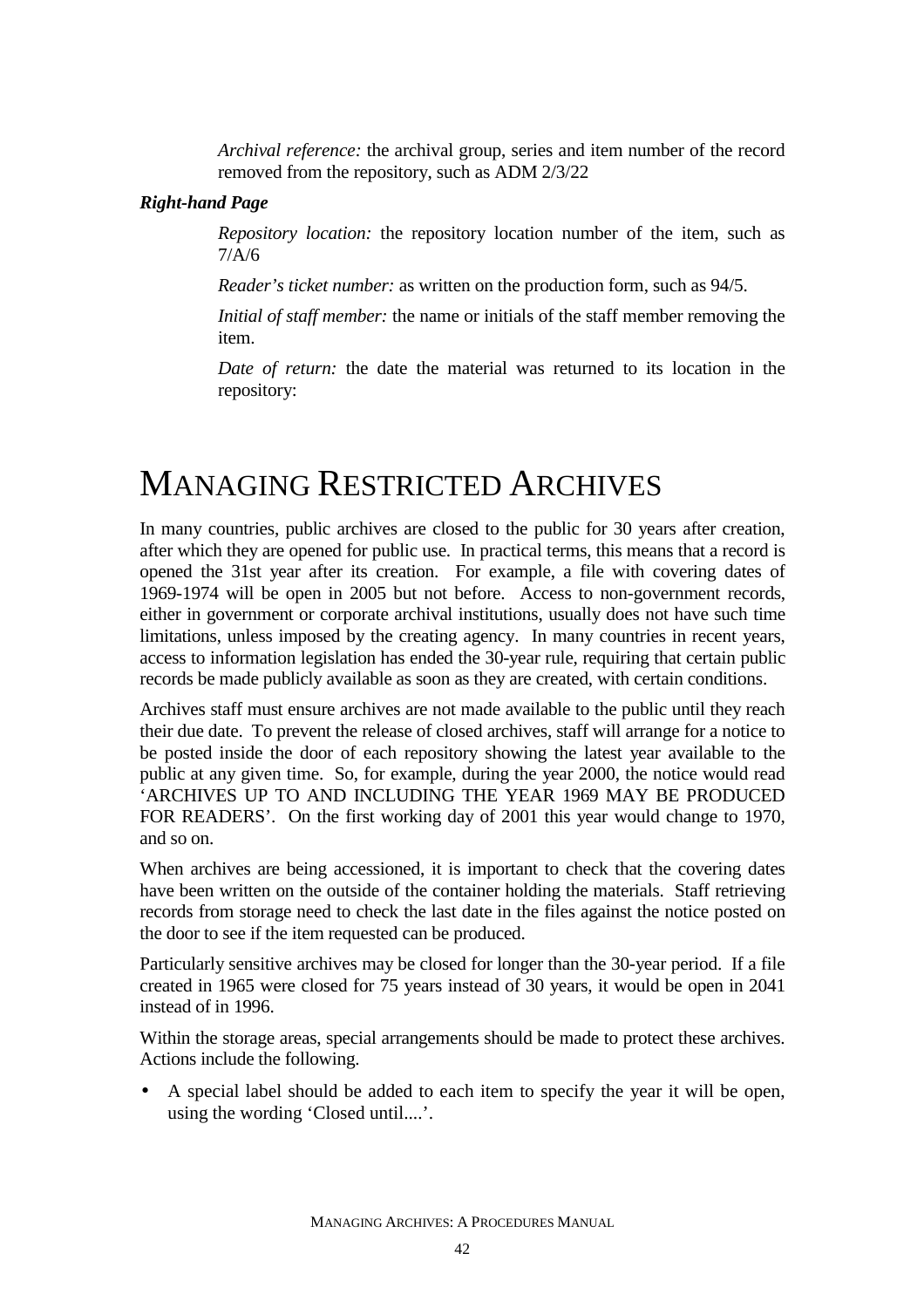- An additional label should be attached to boxes containing items closed to public inspection for longer than the normal 30-year period, to alert staff to their presence in the box. This label should be coloured, preferably red, and should be marked with the words 'CLOSED UNTIL' and the year in which the archives will become available. If the materials in the box will become available in different years the label should read 'CLOSED FOR VARIOUS YEARS UNTIL' and the latest year.
- An index of closed documents should be maintained. An entry should be made in the Index for each item closed for longer than 30 years. This index should consist of index cards, arranged chronologically by the year in which the archives will be opened. There should be a separate card for each item, showing the year in which the material will become open, the archival reference, the covering dates, the period of the extended closure and the authority for the extended closure. If a run of consecutive items will open to public access in the same year, a single index card can be made for the run of items. Figure 20 shows a model index card.

If the archives are particularly sensitive and require secure storage, they should be placed in the secure storage area.

The production of closed archives to readers must take place only if authorised in writing by the director of the archival institution or his or her representative, or by the head of a regional office. Staff must receive authorisation from the ministry or agency responsible for the records before allowing access. The production of archives that have not yet been listed and assigned reference numbers must also be authorised by the director or the head of a regional office. In all such cases, the director must sign and date the production form.

# ISSUING MATERIALS TO CREATING **AGENCIES**

The creating or transferring agency must follow the procedures indicated here to access materials. Archives staff will accompany the documents in transit. The release of the item must be entered in the loans register. If the archives are not returned within the period agreed with the requisitioning agency (normally two weeks), enquiries should be made.

The loans register holds the following information:

- serial number of the requisition
- group, series and item reference
- name of the requisitioning agency
- name and signature of officer responsible (to whom loaned)
- date of issue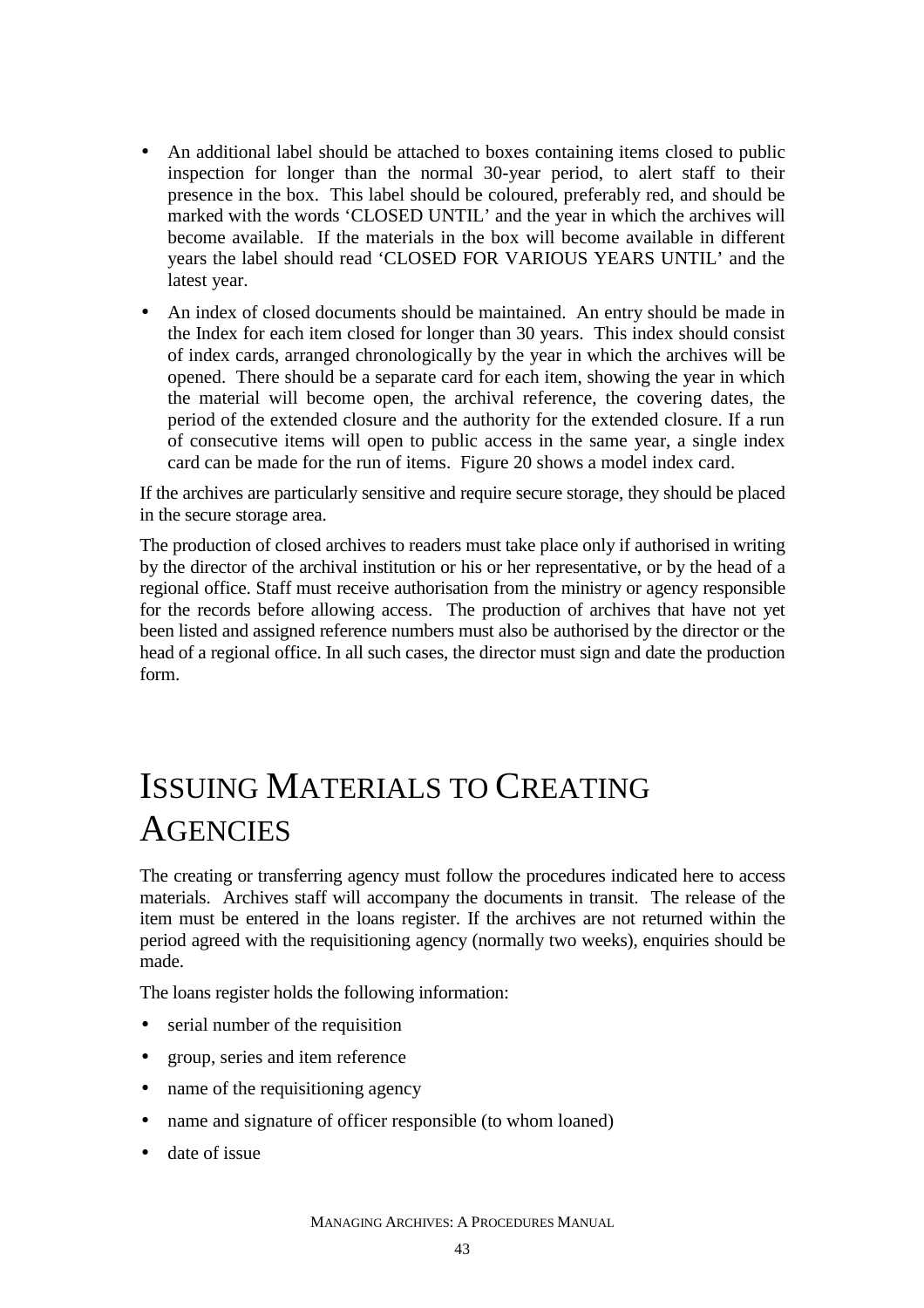• date of return.

A sample loans register is shown as Figure 21.

## IDENTIFYING MISSING ARCHIVES

Occasionally an item is missing from its expected place in a series, usually because

• the item has been retained by the agency transferring the records, either because of its sensitivity or because it was still needed for administrative purposes at the time of the transfer

or

• the item has been lost, either before or after transfer.

It is important to maintain a register of missing archives (Figure 22). This register has columns for the archival reference of the missing material, the date on which the material went missing, subsequent tracings or any other relevant observation.

A dummy should be inserted in the box or on the shelf in place of the missing item. The dummy should be made of cardboard, or paper strong enough to stand up to handling while surrounding items are removed and replaced. A sample dummy is shown in Figure 23.

A item that is not in its place because it has been produced for a reader, or which is being used in an exhibition, should be identified by a production form.

The annual stocktaking of the repositories should establish which items, if any, are missing.

## CONSULTING MICROFILM

Where microfilms are kept in storage and not in self-service containers in the search room, requests to consult microfilm are processed in the same way as requests to consult paper documents. A production form should be completed and staff will deliver the microfilm to the reference area with the top copy of the production form.

The staff member on duty in the search room has discretion to decide whether it is better for staff to load the microfilm reading machines for readers or for readers to do this themselves. This decision will depend on the ability of the readers to work the machinery and the time available for staff to assist.

It is best to keep microfilms in storage, for security reasons. However, if staff resources are limited, microfilms may be kept in the search room for readers to retrieve themselves under the supervision and with the guidance of search room staff.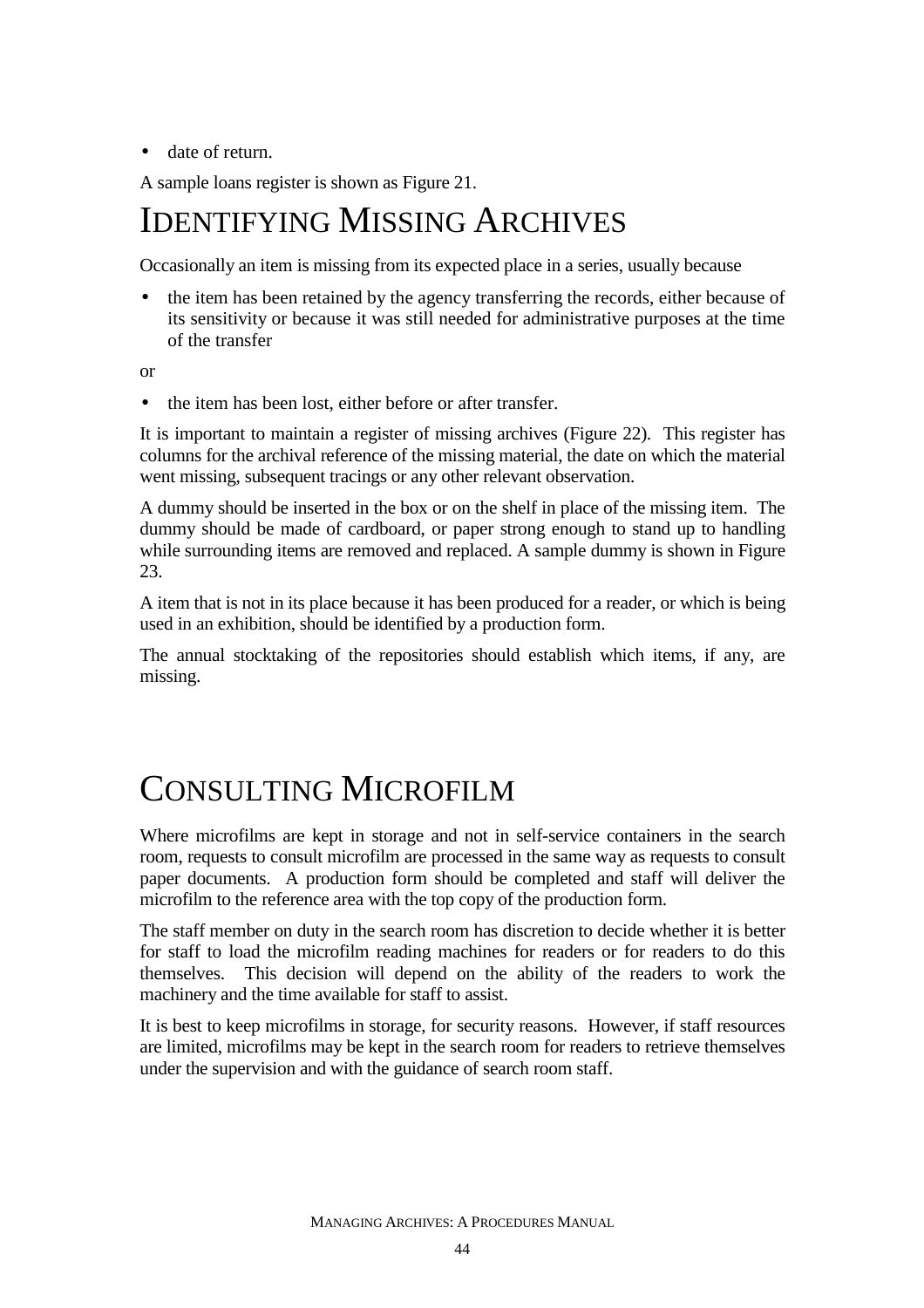# ANSWERING ENQUIRIES

All correspondence raising enquiries about the content of archives should be sent directly to a designated member of staff. Responsibility for written enquiries is best allocated to appropriate members of staff, depending on their time and areas of expertise within the archival institution.

Telephone callers enquiring about the content of archives should be passed promptly to the appropriate staff member on duty in the reference area. Such enquiries will be answered as quickly as possible, but telephone enquirers should be advised to put their enquiries into writing and send them by post.

There are two basic principles in dealing with enquiries.

- 1 It is the duty of the archival institution to make clear to all users the nature and extent of its holdings and to indicate ways in which those holdings may relate to the users' interests.
- 2 It is the responsibility of each user to undertake the research needed to answer his or her enquiry; it is not the duty of the archival institution to carry out this research.

In the light of these principles, the archival institution should agree a policy on how much time should be devoted to individual written enquiries and what form the replies should take. Factors to take into account include

- the extent of staff resources
- the needs of readers who come in person
- the urgency and nature of the written enquiries
- the location of the correspondent
- the service the archival institution wishes to provide.

When agreeing a general policy, the archival institution may choose to make exceptions for training purposes, as answering written enquiries is a good way for staff to learn about the content and range of the archives and about current topics of research. If exceptions to the normal rule are made, it is best to tell the correspondent that this has been done and why, or they may expect similar service in future.

Once a general policy has been agreed, staff should see that it is implemented, even if this means that correspondents have to be told that their enquiry is beyond the scope of a written reply.

Before enquiries are pursued, they should be documented in the enquiry correspondence register (shown in Figure 24). This register should show

- the date the letter was received
- the name of the correspondent
- the initials of the person dealing with it
- the subject of the enquiry (using keywords)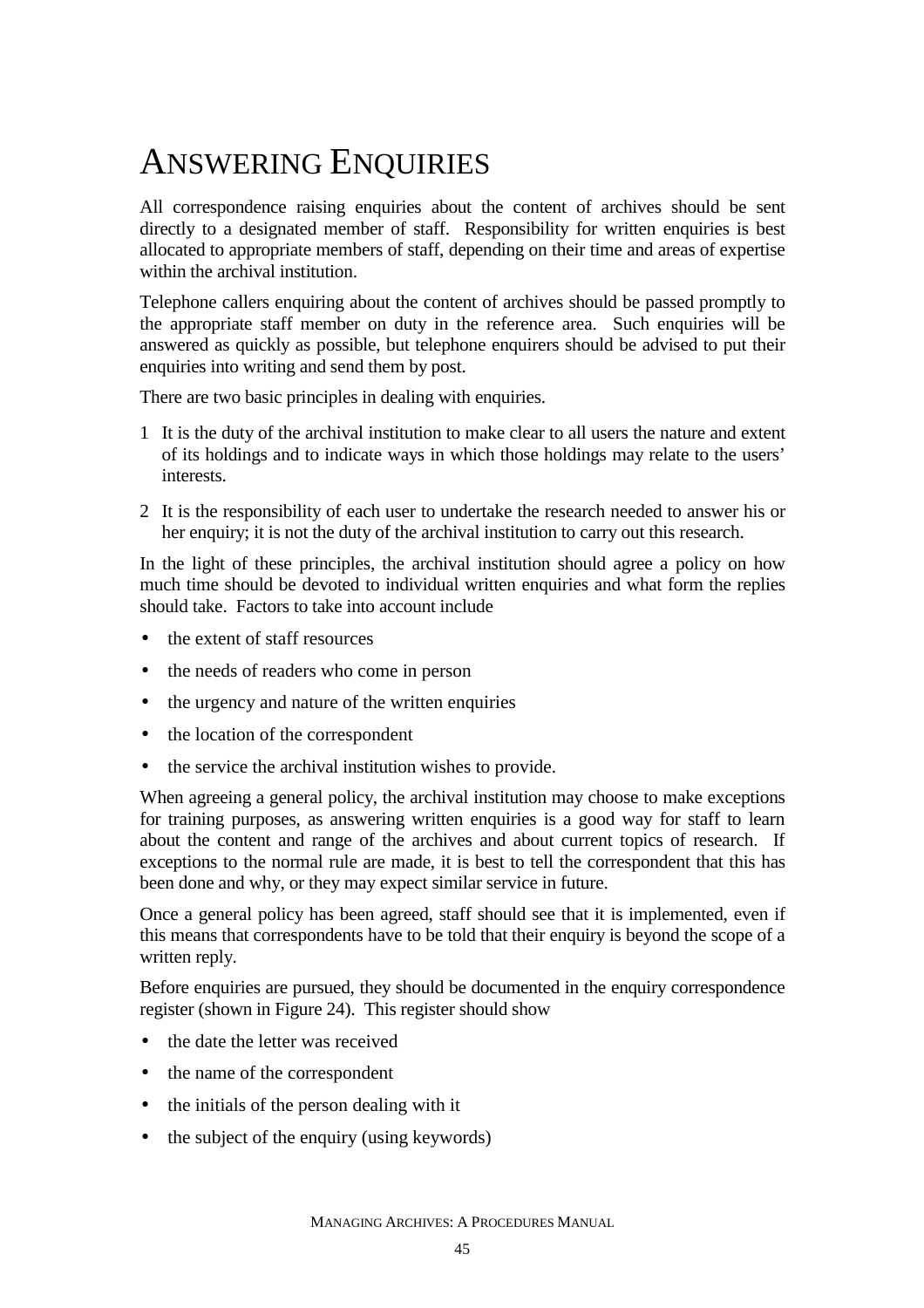• the date the reply was sent.

When a reply has been drafted, senior staff may wish to check it. It is important that senior staff review a reply drafted by someone who is being trained or who is a new member of staff. Inaccurate and badly worded letters leave a poor impression of the archival institution.

After drafting the letter and obtaining approval, staff will send the reply to be typed, noting if there is any particular urgency. The draft response should be checked carefully. It should then be signed and dispatched, noting the date in the enquiry correspondence register.

A member of staff should check the enquiry correspondence register at the end of every week to monitor any outstanding replies and take any appropriate action.

### PROVIDING REFERENCE BOOKS

One member of staff will be responsible for seeing that useful reference books are available for consultation by readers in the search room. He or she will liaise with staff responsible for the acquisition of books to see that appropriate books are purchased.

If space is available, these reference books should be kept in the reference area, together with a catalogue of them. If space is not available then a copy of the catalogue should be made available in the reference area; searchers can then order the books they wish to consult, using production forms.

### REFERENCE PROJECTS

Reference work is demand led. There will be times when all staff available will be needed to help the readers and to answer written enquiries; on other occasions, staff will have time to spare. Special projects may be undertaken by staff at these quieter times, in order to develop staff members' own knowledge of the archives and to improve access to them for readers.

Projects may relate to

- improving the finding aids to the archives, such as indexing particular series
- providing pamphlets or publicity material to aid readers
- cataloguing library books
- carrying out research on particular archives
- planning exhibitions.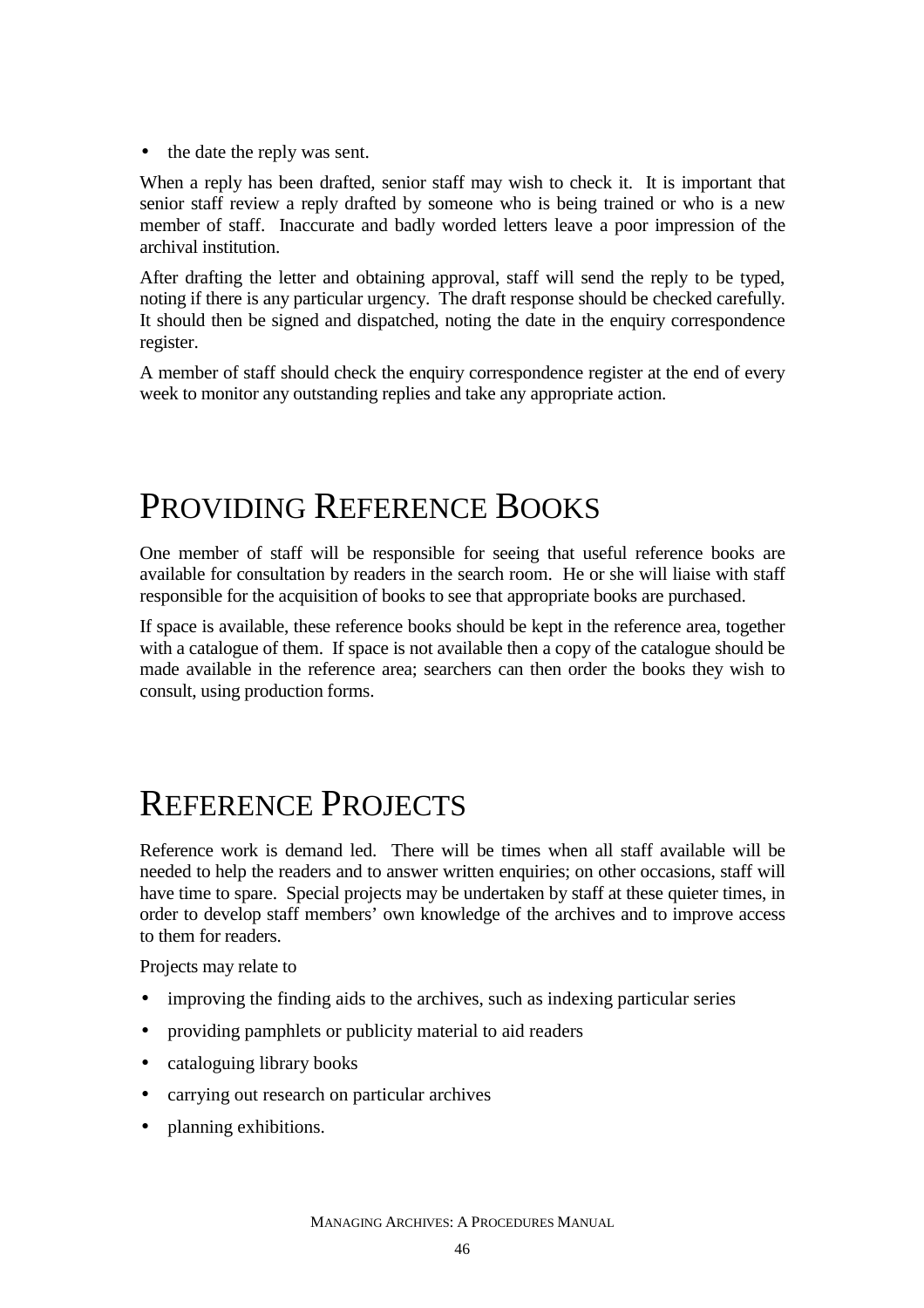# **OUTREACH**

In order to demonstrate its importance in cultural heritage, and to enable a wider public to benefit from its services, the archival institution may wish to develop an outreach programme to include publications, exhibitions, radio and television broadcasts and other methods of reaching public attention.

Before embarking on any particular project, any staff member responsible for outreach should carry out research to discover whether there is a market for the proposed outreach programme. Once this has been established, detailed research will need to be carried out on the best way to present the project (for example, if it is aimed at school children it will need to be presented differently from one aimed at academics) and expertise from outside the archival institution may need to be used.

Detailed costings need to be carried out before committing the archival institution to any major project. Outreach projects can provide publicity and revenue, but they can also incur considerable financial loss. As well as including any material costs, calculations should also include the cost of staff time. The value of any project will need to be assessed in the light of the detrimental effect it may have on the normal running of the archival institution.

The consequences of any outreach programme need also to be considered. Any large publicity programme could result in an increase in the number of readers or written enquiries. If the archival institution is unable to cope with these, the overall effect may be detrimental.

Projects should not be left to one person alone but should be controlled by a project board set up specifically to control each project. the project manager will report to this board. The board will establish a timetable and a budget, and will monitor progress.

At the end of a project, the project board should submit a report to the director of the archival institution, noting any particular successes or failures. This will be useful as a precedent.

### **Publications**

Publications can be of many kinds, from free pamphlets providing basic information and postcards for purchase, to scholarly books involving much research. The appearance and content of such publications will convey a strong image of the archival institution. It is important, therefore, that they should be attractive in appearance, clear and accurate in content.

Calculate with care the print run needed. Pamphlets and books describing the holdings of the archival institution will quickly go out of date. Where this is so, there is no need to maintain a large quantity of stock.

Pamphlets giving information about the archival institution should be clear and concise and should be easy to update. Provision of a pamphlet giving basic information that a potential reader needs, such as location, opening hours, copying facilities, and a very brief outline of holdings, can save considerable time when replying to written enquiries.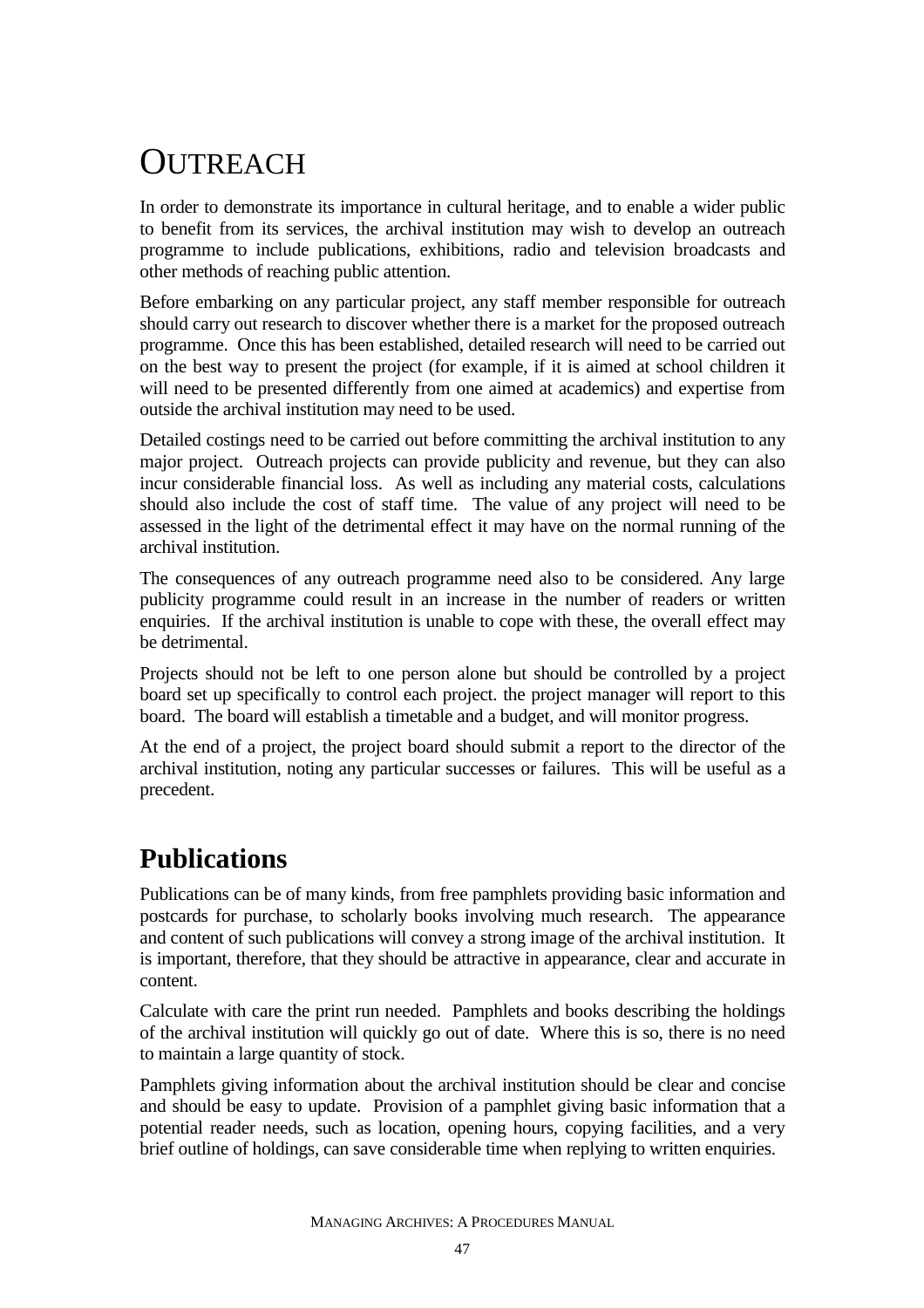If a reasonable proportion of readers come with similar types of enquiry, the archival institution may wish to consider writing a pamphlet on that particular topic, pointing out the archives that need to be consulted. Once such a pamphlet is available, searchers have access to expert advice whatever the knowledge of the member of staff on duty. Staff will draw on the expertise available throughout the institution or may appoint a member of staff to research the subject as a development project.

When considering more scholarly publications, as well as costing the considerable staff time which will be needed, the institution must consider the medium of the publication. Paper publishing is convenient but expensive. Potential readers may prefer to pay less and to buy a copy of a microfiche, floppy disc, or CD ROM, as equipment to read these formats becomes more widely available.

All text must be thoroughly proofread before it is printed or exhibited. This is best done by someone who has not been involved with the project. Typing errors detract disproportionately from the professional appearance of a publication.

### **Exhibitions**

Like other projects, major exhibitions should be planned and managed by a specially appointed project board. Operations are then supervised and practical arrangements made by a member of staff appointed as project manager.

Exhibitions are an effective way of arousing interest in the archives and in creating publicity, but the exhibition of original documents necessarily implies greater risk and the use of copies should be encouraged.

As far as is possible, the archival institution should choose documents that are interesting or attractive to look at as well as interesting in content. It is very difficult for an exhibition to be successful if it does not contain strong visual images. The use of enlarged photographic copies of documents or copies on coloured paper can be effective. Copy photographs of people, events and places and 3-D objects can help to enliven paper documents and explain their content.

When planning an exhibition, the institution needs to decide whether a catalogue is needed. For small short-term exhibitions, the investment needed in a catalogue may not be appropriate. For larger exhibitions, the Archives may choose to produce postcards or other items, which often give a wider impact and produce revenue, as well as an exhibition catalogue.

The institution must ensure it has advertised the exhibition adequately and in the right places. Vehicles for advertising include inserting fliers in appropriate journals or newspapers, putting up posters, informing radio and television stations, and informing universities, schools and other interest groups. An official opening by a VIP or senior functionary will also help to publicise the exhibition and raise its profile.

If documents from the archival institution are loaned to other organisations to be included in their exhibitions, then archives staff must be assured that rigorous conditions are met before giving consent to the loan. An example of specimen loan conditions and a loan agreement are shown in Figure 25.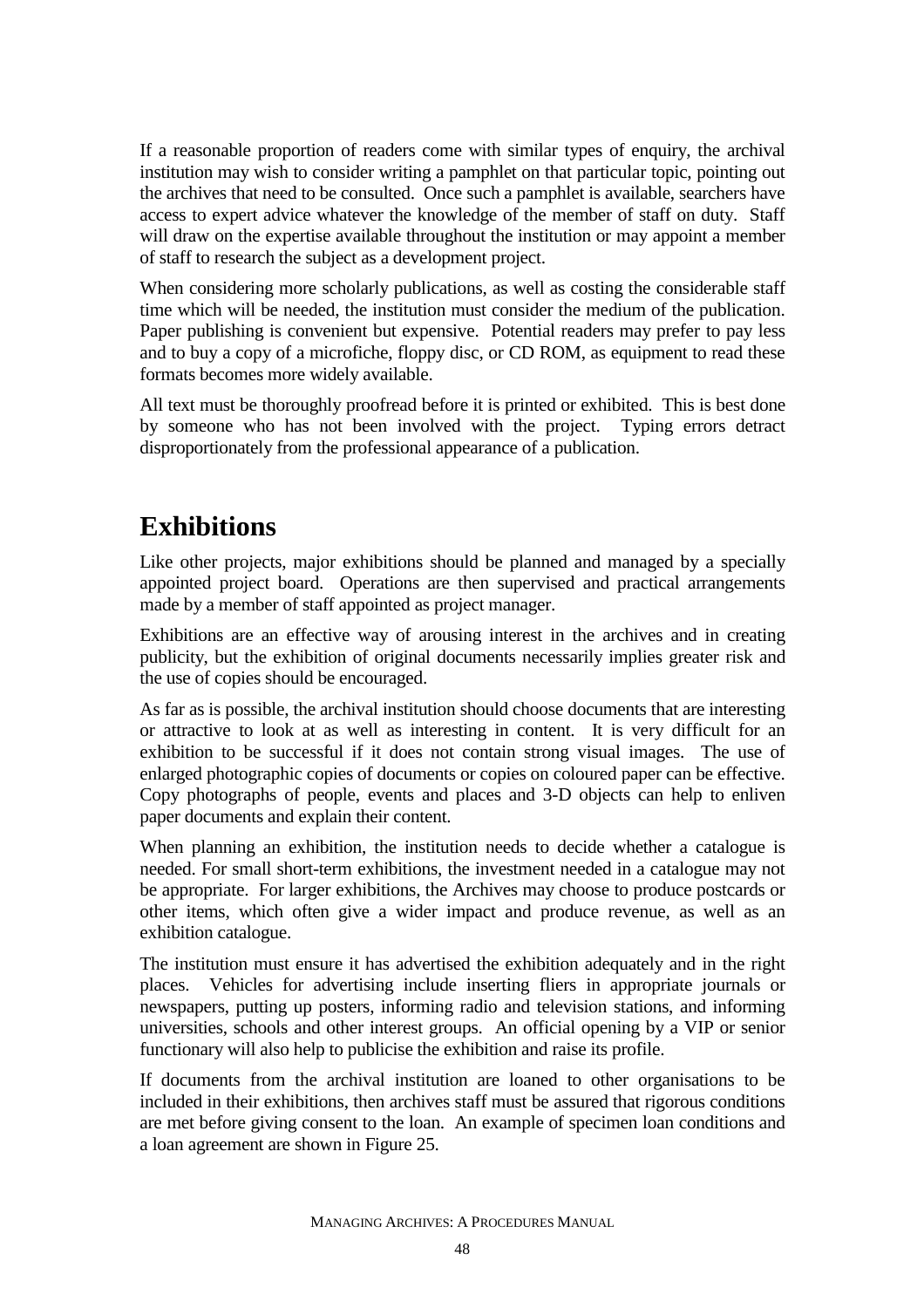**SECTION 6** 

## **FORMS AND FIGURES**

Following are all forms and figures mentioned in this manual. They have been consolidated together to assist with review and copying. They appear as follows

- 1. Accession Form
- 2. Accessions Register
- 3. Register of Groups and Series
- 4. Location Register
- 5. Box Label
- 6. Repository Floor Plan
- 7. Register of Copies of Archives
- 8. Production Register
- 9. Annual Stocktaking Form
- 10. Standard Series Description Form
- 11. Standard File/Item Listing Form
- 12. Index Card
- 13. Daily Attendance Register
- 14. Model Reference Rules
- 15. Reader's Ticket Application Form
- 16. Reader's Ticket
- 17. Reader's Ticket Register
- 18. Production Form
- 19. Document Reservation Form
- 20. Index of Closed Documents
- 21. Loans Register
- 22. Register of Missing Archives
- 23. Dummy Shelf Marker
- 24. Enquiry Correspondence Register
- 25. Loan Agreement and Conditions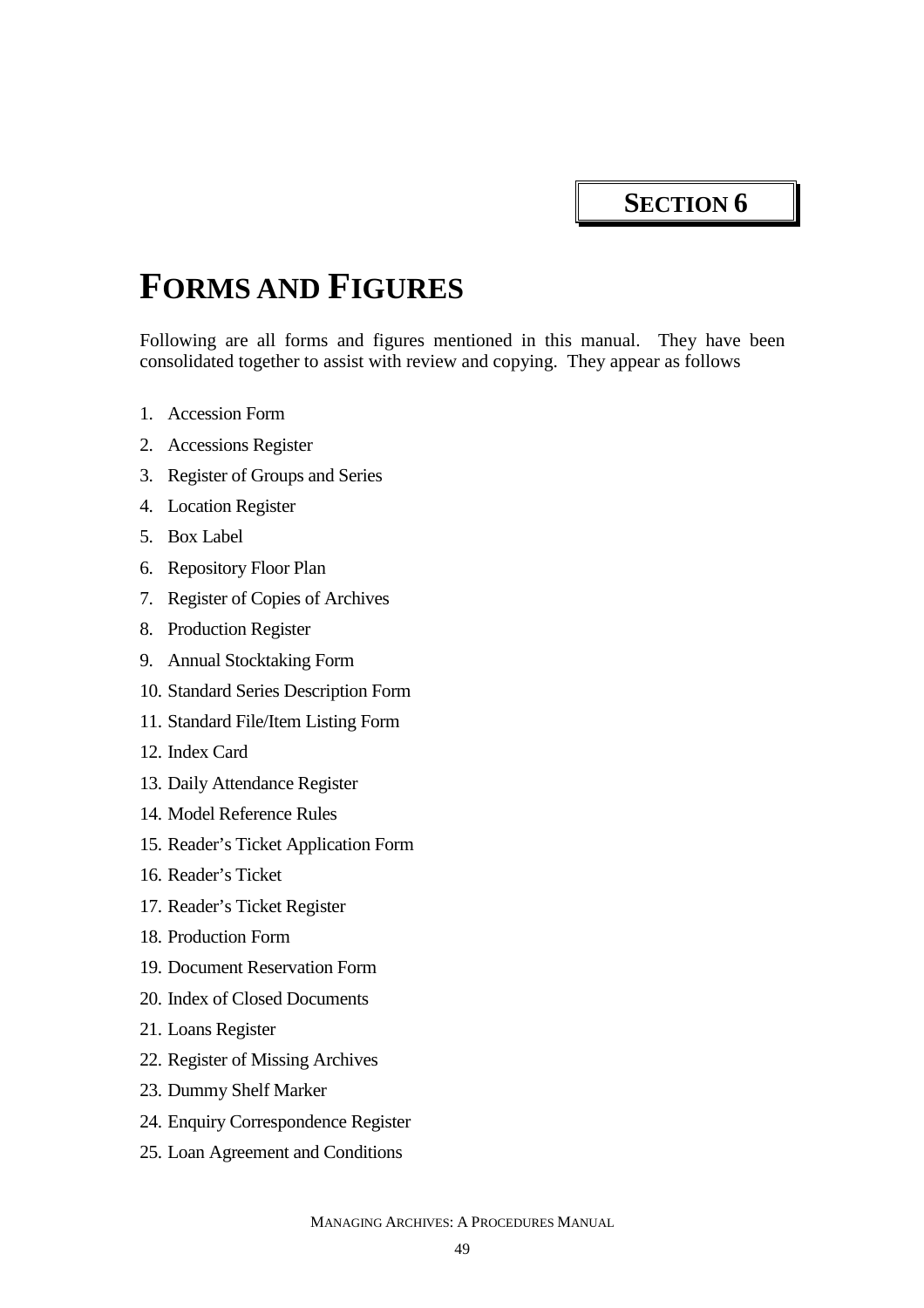| <b>Archives Accession Form</b>                                                                                                                                                                                                             |            |           |                |   |  |  |
|--------------------------------------------------------------------------------------------------------------------------------------------------------------------------------------------------------------------------------------------|------------|-----------|----------------|---|--|--|
| <b>Accession Number:</b>                                                                                                                                                                                                                   | Depositor: |           |                |   |  |  |
| <b>Transferring Agency:</b>                                                                                                                                                                                                                |            |           |                |   |  |  |
| Is this a transfer from the records centre?                                                                                                                                                                                                | Yes        | $\Box$ No | п              |   |  |  |
| <b>Covering Dates:</b>                                                                                                                                                                                                                     |            |           |                |   |  |  |
| Will more items be added to this series?                                                                                                                                                                                                   | Yes        | □         | N <sub>0</sub> | П |  |  |
| <b>Quantity</b> (number of items or boxes):                                                                                                                                                                                                |            |           |                |   |  |  |
| <b>Physical Type</b> (files, volumes etc.):                                                                                                                                                                                                |            |           |                |   |  |  |
| <b>Physical Condition</b> (note any problems):                                                                                                                                                                                             |            |           |                |   |  |  |
|                                                                                                                                                                                                                                            |            |           |                |   |  |  |
| Can Records be Opened After [statutory closed period]? (Specify any items to be opened<br>earlier or later)                                                                                                                                |            |           |                |   |  |  |
| <b>Further Information</b> (note any items missing or retained, or containing special materials<br>such as photographs, maps, coins and so on. Note here any special conditions of transfer<br>applying to records from external sources): |            |           |                |   |  |  |
| Proposed for transfer to Archival Institution by                                                                                                                                                                                           |            |           |                |   |  |  |
| Name:                                                                                                                                                                                                                                      |            |           |                |   |  |  |
| <i>Position (of representative of agency/depositor/records centre):</i>                                                                                                                                                                    |            |           |                |   |  |  |
| Date:                                                                                                                                                                                                                                      |            |           |                |   |  |  |
| <b>Accepted for transfer to Archival Institution by</b>                                                                                                                                                                                    |            |           |                |   |  |  |
| Name:                                                                                                                                                                                                                                      | Position:  |           |                |   |  |  |
| Signature:                                                                                                                                                                                                                                 | Date:      |           |                |   |  |  |
|                                                                                                                                                                                                                                            |            |           |                |   |  |  |

*Figure 1: Archives Accession Form (page 1)*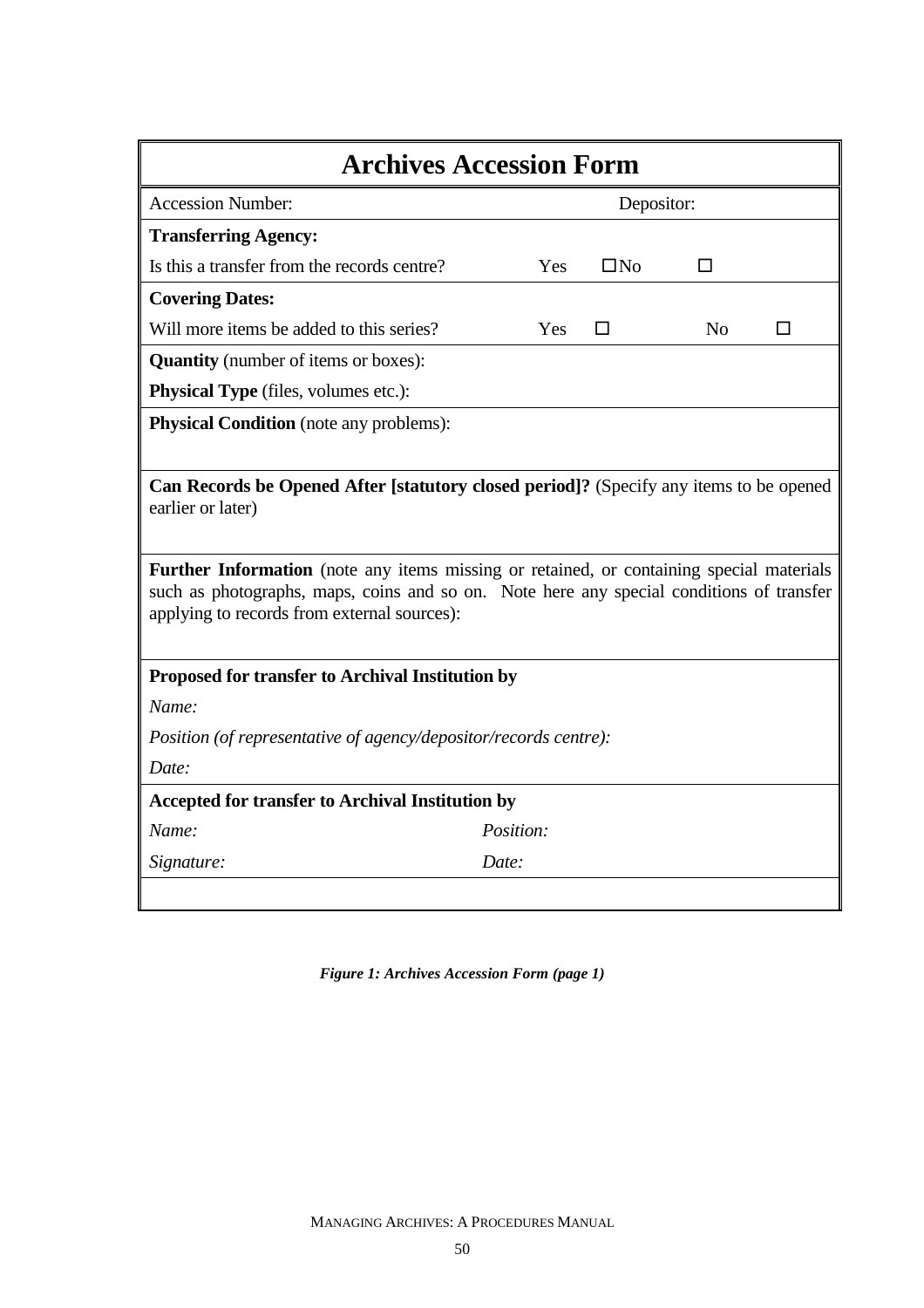### **Checklist of Action to be Taken by Archives Staff**

| <b>Action</b>                                                                    | <b>Initials</b> | <b>Date</b> |
|----------------------------------------------------------------------------------|-----------------|-------------|
| Archives checked                                                                 |                 |             |
| <b>Archives</b> labeled                                                          |                 |             |
| <b>Archives</b> listed                                                           |                 |             |
| Archives boxed                                                                   |                 |             |
| <b>Boxes</b> labeled                                                             |                 |             |
| Accession details entered in accessions register                                 |                 |             |
| Entries made in index of closed documents (items subject to<br>extended closure) |                 |             |
| Archives put in repository                                                       |                 |             |
| Location entered in location register                                            |                 |             |
| Repository floor plan updated                                                    |                 |             |
| Item list distributed                                                            |                 |             |
| Guide updated                                                                    |                 |             |
| Indexing done                                                                    |                 |             |
| Action completed                                                                 |                 |             |

*Figure 1: Archives Accession Form (page 2)*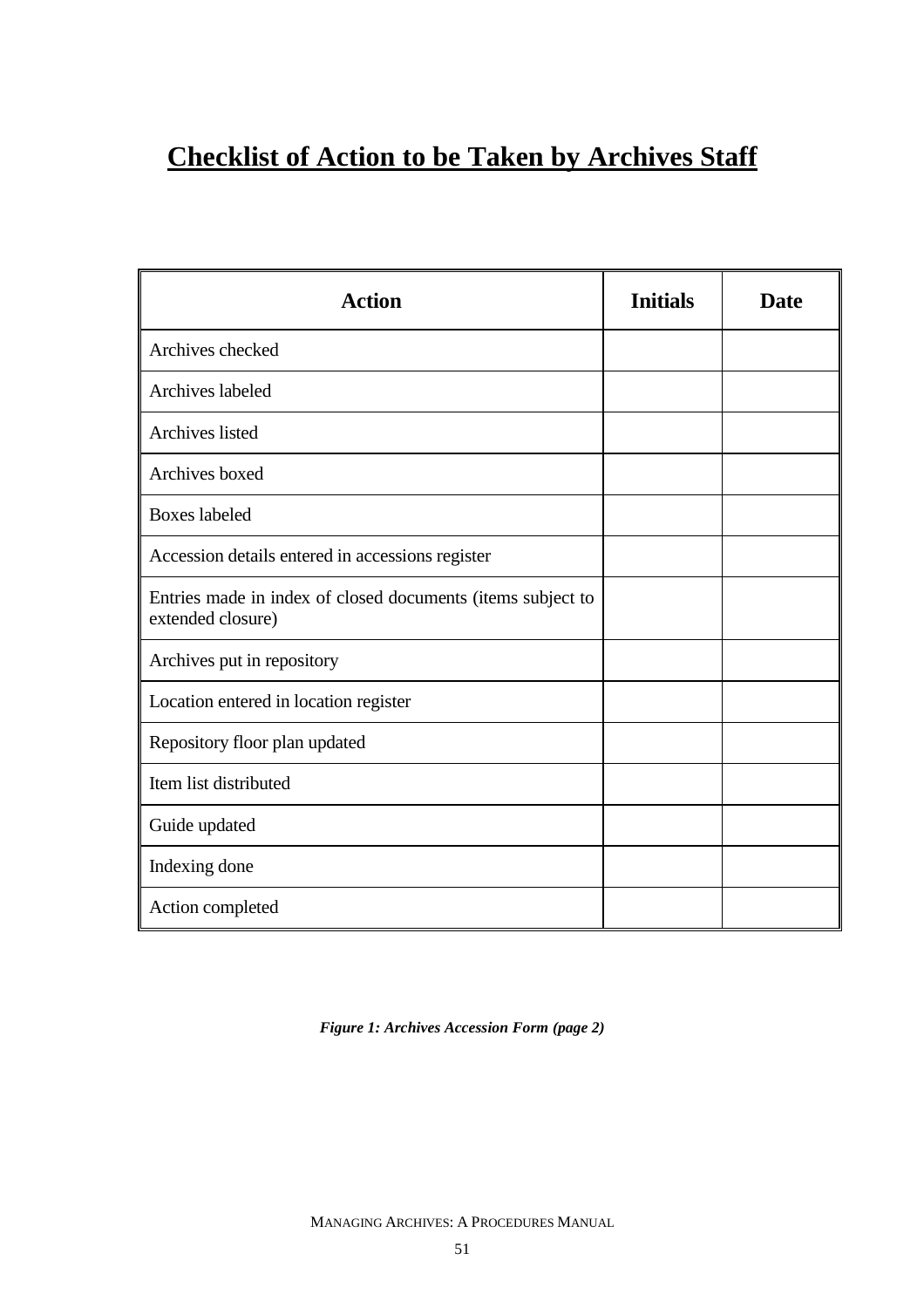| <b>Archives Accession Register</b> |                                |                                              |                            |                                      |                |                                                                     |  |  |
|------------------------------------|--------------------------------|----------------------------------------------|----------------------------|--------------------------------------|----------------|---------------------------------------------------------------------|--|--|
| <b>Accession</b><br><b>Number</b>  | <b>Date</b><br><b>Received</b> | <b>Details of Records</b><br><b>Received</b> | <b>Source or Depositor</b> | <b>Archival</b><br><b>References</b> | <b>Remarks</b> | <b>Initials of</b><br><b>Person</b><br><b>Receiving</b><br>and Date |  |  |
|                                    |                                |                                              |                            |                                      |                |                                                                     |  |  |
|                                    |                                |                                              |                            |                                      |                |                                                                     |  |  |
|                                    |                                |                                              |                            |                                      |                |                                                                     |  |  |
|                                    |                                |                                              |                            |                                      |                |                                                                     |  |  |
|                                    |                                |                                              |                            |                                      |                |                                                                     |  |  |

*Figure 2: Archives Accession Register*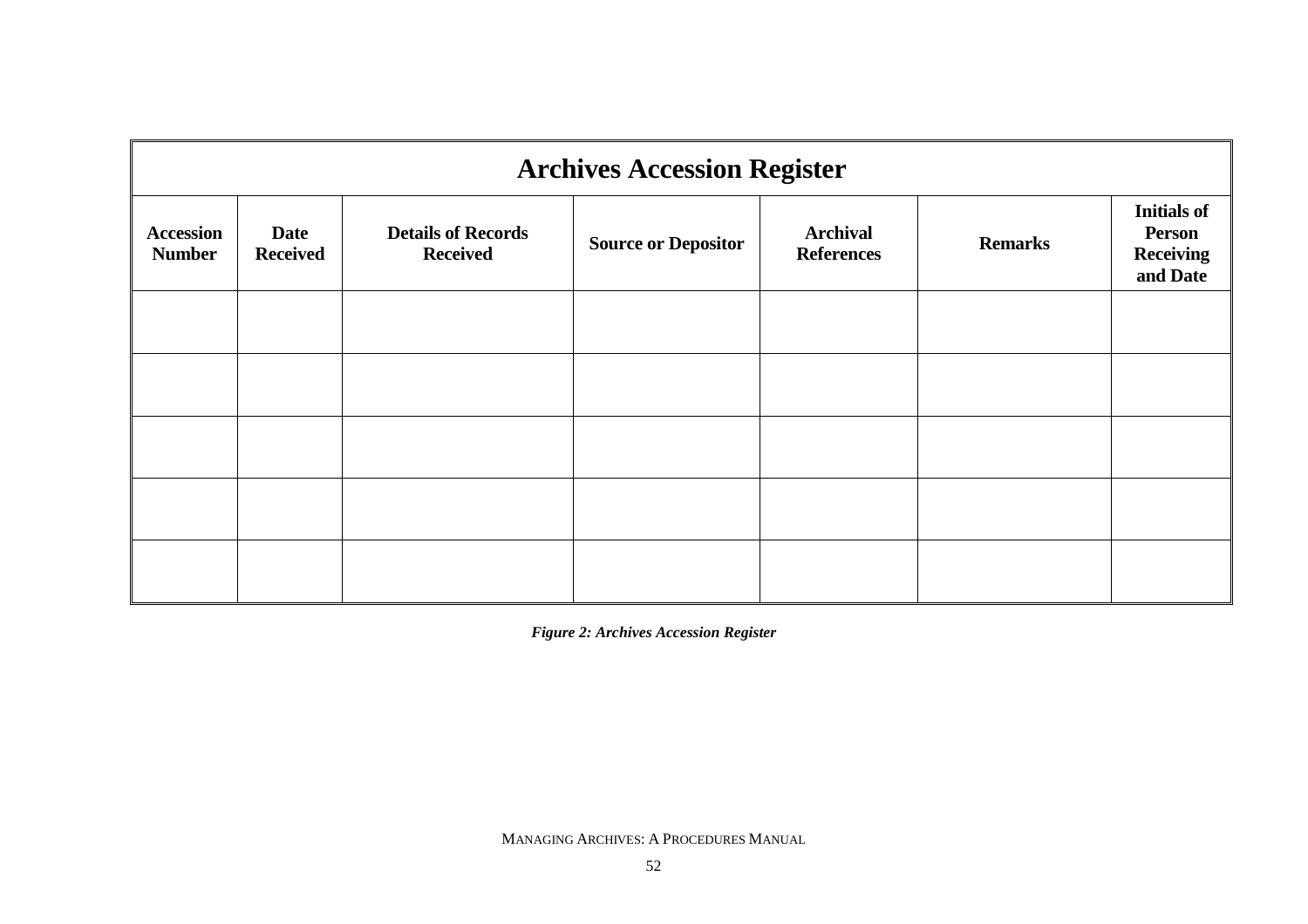| <b>Register of Groups and Series</b> |                     |                                         |  |  |  |  |
|--------------------------------------|---------------------|-----------------------------------------|--|--|--|--|
| Group Code:<br>Group Title:          |                     |                                         |  |  |  |  |
| <b>Series</b><br><b>Number</b>       | <b>Series Title</b> | <b>Last Item Number</b><br>and Quantity |  |  |  |  |
|                                      |                     |                                         |  |  |  |  |
|                                      |                     |                                         |  |  |  |  |
|                                      |                     |                                         |  |  |  |  |
|                                      |                     |                                         |  |  |  |  |
|                                      |                     |                                         |  |  |  |  |
|                                      |                     |                                         |  |  |  |  |
|                                      |                     |                                         |  |  |  |  |
|                                      |                     |                                         |  |  |  |  |
|                                      |                     |                                         |  |  |  |  |

*Figure 3: Group and Series Register*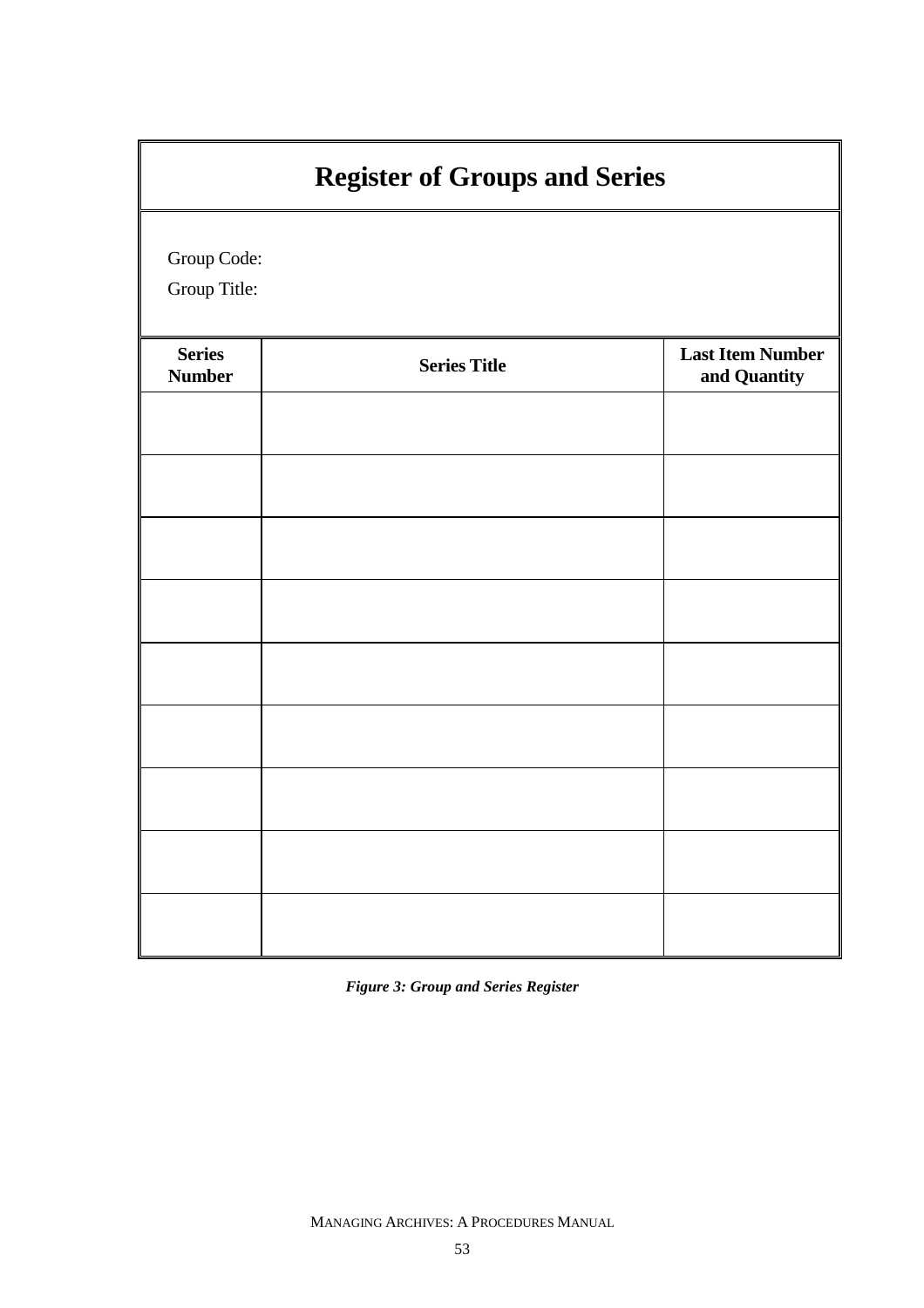| <b>Archives Location Register</b> |                             |                          |                               |                      |                               |  |  |  |
|-----------------------------------|-----------------------------|--------------------------|-------------------------------|----------------------|-------------------------------|--|--|--|
|                                   |                             |                          |                               |                      |                               |  |  |  |
|                                   |                             |                          |                               |                      |                               |  |  |  |
|                                   |                             |                          |                               |                      |                               |  |  |  |
| <b>Item</b><br><b>Numbers</b>     | <b>Bay</b><br><b>Number</b> | <b>Shelf</b><br>Location | <b>Item</b><br><b>Numbers</b> | Bay<br><b>Number</b> | <b>Shelf</b><br><b>Number</b> |  |  |  |
|                                   |                             |                          |                               |                      |                               |  |  |  |
|                                   |                             |                          |                               |                      |                               |  |  |  |
|                                   |                             |                          |                               |                      |                               |  |  |  |
|                                   |                             |                          |                               |                      |                               |  |  |  |
|                                   |                             |                          |                               |                      |                               |  |  |  |
|                                   |                             |                          |                               |                      |                               |  |  |  |
|                                   |                             |                          |                               |                      |                               |  |  |  |
|                                   |                             |                          |                               |                      |                               |  |  |  |
|                                   |                             |                          |                               |                      |                               |  |  |  |
|                                   |                             |                          |                               |                      |                               |  |  |  |
|                                   |                             |                          |                               |                      |                               |  |  |  |
|                                   |                             |                          |                               |                      |                               |  |  |  |

*Figure 4: Archives Location Register*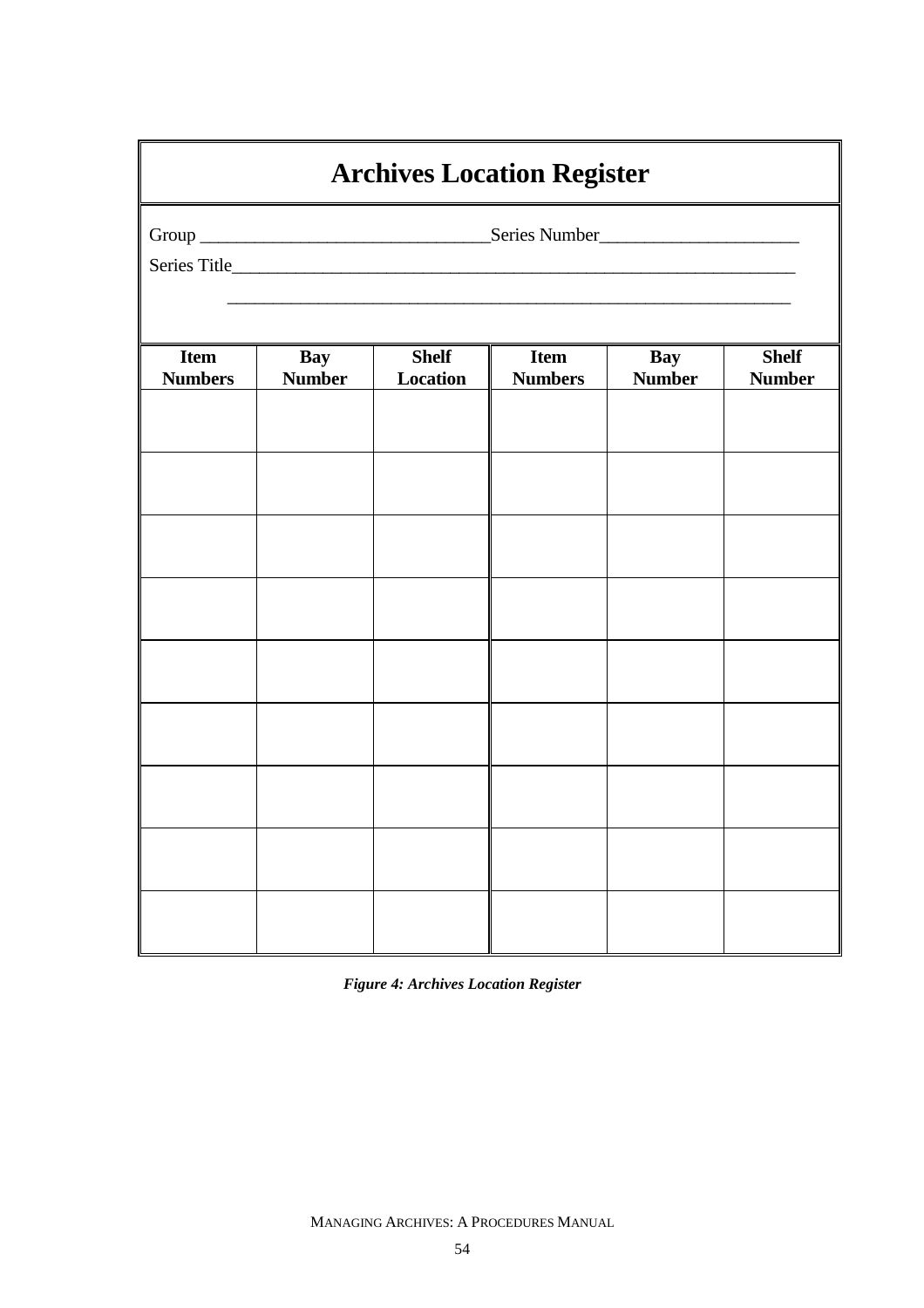### **Archives**

GROUP/SERIES

CLOSED UNTIL [YEAR]

File/Item Number - File/Item Number

for example:

**Erewhon Archives** 

RG 17/3

CLOSED UNTIL 2005

1-7

*Figure 5: Box Label*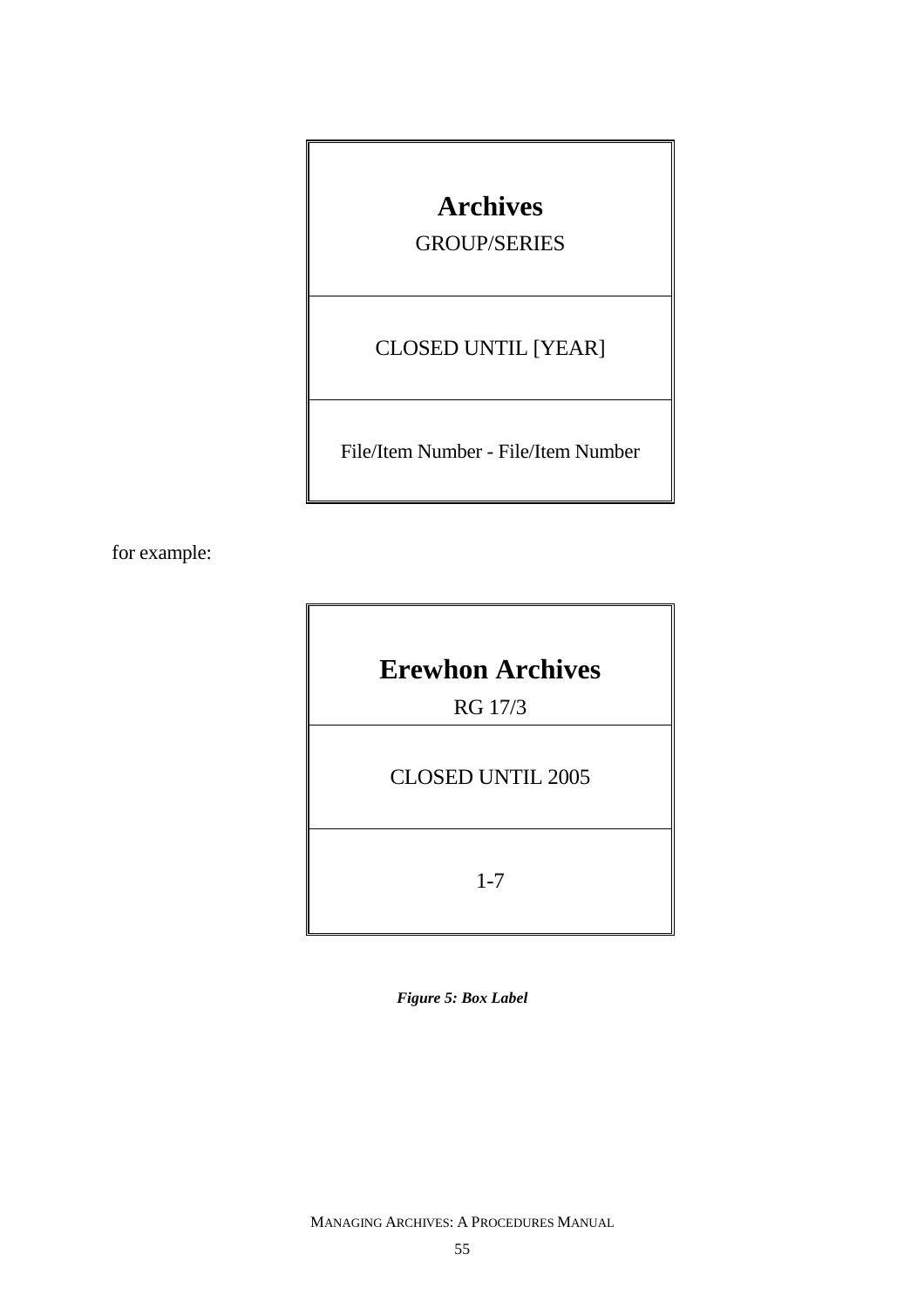|             |                |  | $\,<\,$ |             |  |  |  |                         |  |             |  |
|-------------|----------------|--|---------|-------------|--|--|--|-------------------------|--|-------------|--|
|             | TO SEARCH ROOM |  |         |             |  |  |  | Archives retrieval area |  |             |  |
|             |                |  |         |             |  |  |  |                         |  |             |  |
| $\mathbf X$ |                |  |         | $\mathbf X$ |  |  |  | $\mathbf X$             |  |             |  |
| $\mathbf X$ |                |  |         |             |  |  |  | $\mathbf X$             |  |             |  |
| $\mathbf X$ |                |  |         |             |  |  |  | $\mathbf X$             |  |             |  |
| $\mathbf X$ |                |  |         |             |  |  |  | $\mathbf X$             |  | $\mathbf X$ |  |
| $\mathbf X$ |                |  |         |             |  |  |  | $\mathbf X$             |  | $\mathbf X$ |  |
| $\mathbf X$ |                |  |         |             |  |  |  | $\mathbf X$             |  | $\mathbf X$ |  |
| $\mathbf X$ |                |  |         |             |  |  |  |                         |  | $\mathbf X$ |  |
| $\mathbf X$ |                |  |         |             |  |  |  |                         |  | $\mathbf X$ |  |
| $\mathbf X$ |                |  |         |             |  |  |  |                         |  | $\mathbf X$ |  |
| $\mathbf X$ |                |  |         |             |  |  |  |                         |  | $\mathbf X$ |  |
| $\mathbf X$ |                |  |         |             |  |  |  |                         |  | $\mathbf X$ |  |
| $\mathbf X$ |                |  |         |             |  |  |  |                         |  | $\mathbf X$ |  |

 $X =$  available shelving space

*Figure 6: Repository Floor Plan*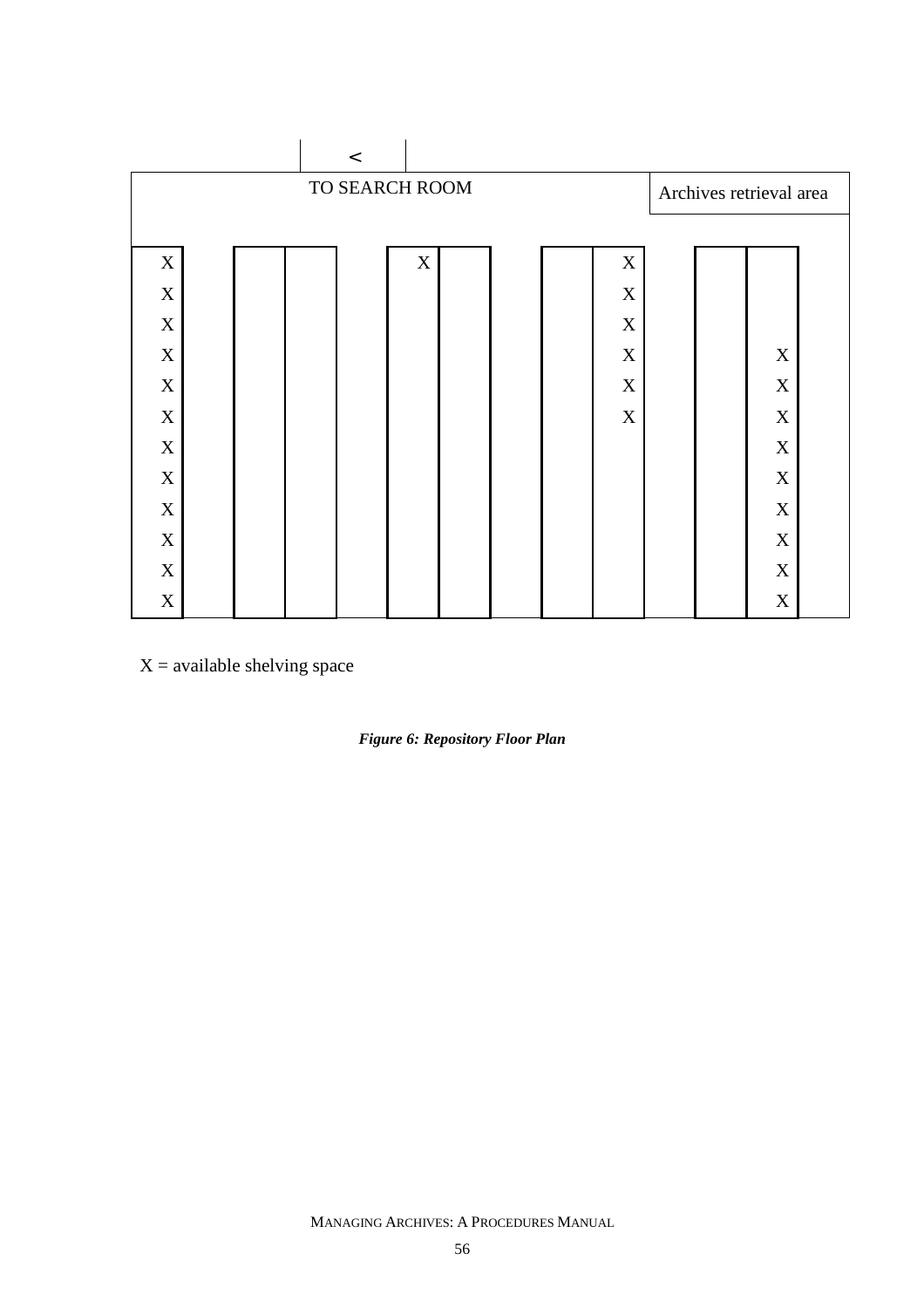| <b>Register of Copies of Archives</b>   |                    |                                               |                 |  |  |  |  |
|-----------------------------------------|--------------------|-----------------------------------------------|-----------------|--|--|--|--|
| Group:                                  |                    |                                               |                 |  |  |  |  |
| <b>Reference Number</b><br>of Originals | <b>Item Number</b> | <b>Type of Copy and</b><br><b>Copy Number</b> | <b>Location</b> |  |  |  |  |
|                                         |                    |                                               |                 |  |  |  |  |
|                                         |                    |                                               |                 |  |  |  |  |
|                                         |                    |                                               |                 |  |  |  |  |
|                                         |                    |                                               |                 |  |  |  |  |
|                                         |                    |                                               |                 |  |  |  |  |
|                                         |                    |                                               |                 |  |  |  |  |
|                                         |                    |                                               |                 |  |  |  |  |
|                                         |                    |                                               |                 |  |  |  |  |
|                                         |                    |                                               |                 |  |  |  |  |

*Figure 7: Register of Copies of Archives*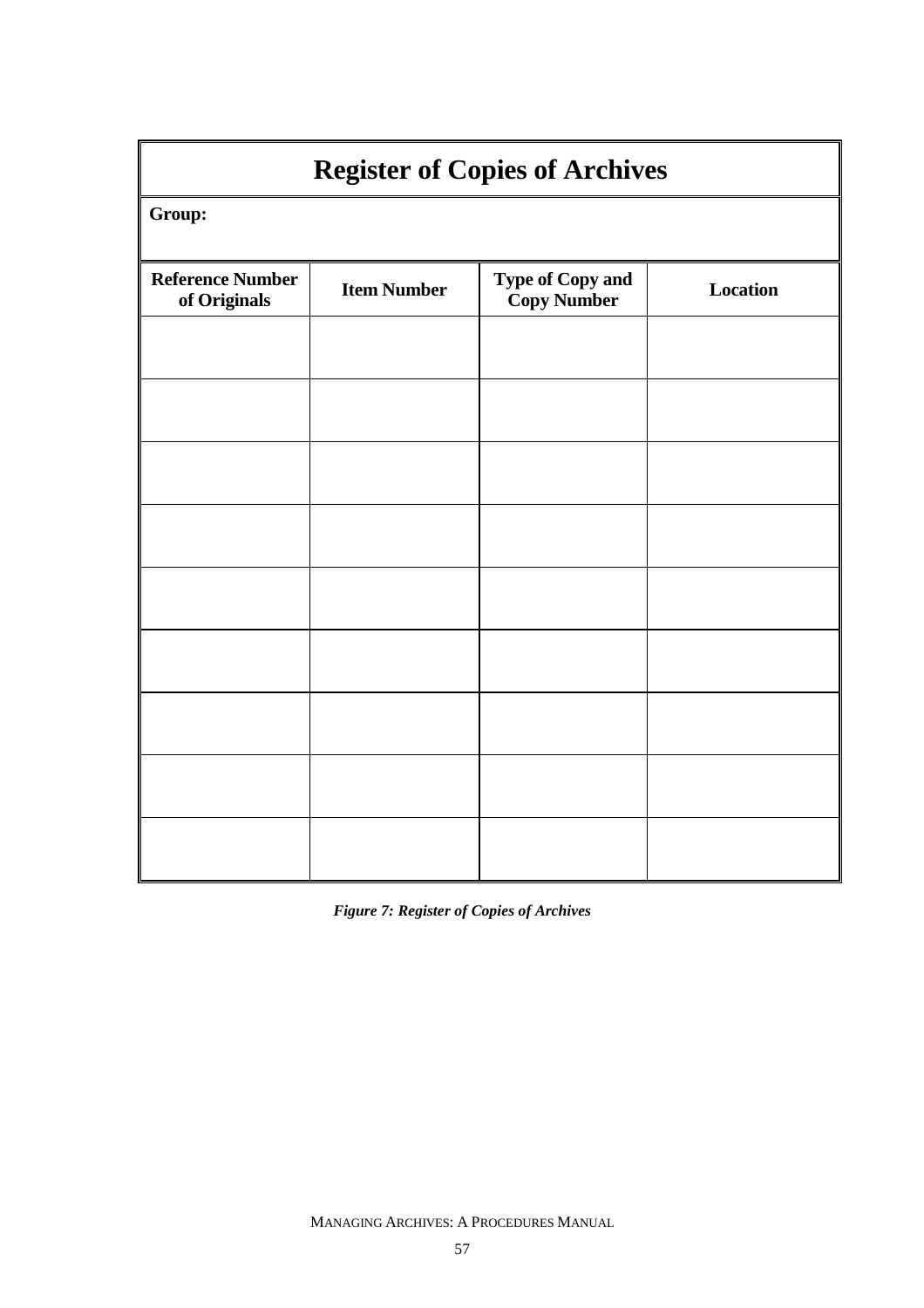| <b>Production Register</b>   |                                                     |                           |                        |                                         |                       |  |  |
|------------------------------|-----------------------------------------------------|---------------------------|------------------------|-----------------------------------------|-----------------------|--|--|
| Date of<br><b>Production</b> | <b>Production</b><br><b>Serial</b><br><b>Number</b> | <b>Archival Reference</b> | <b>Searcher's Name</b> | <b>Reader's Ticket</b><br><b>Number</b> | <b>Date of Return</b> |  |  |
|                              |                                                     |                           |                        |                                         |                       |  |  |
|                              |                                                     |                           |                        |                                         |                       |  |  |
|                              |                                                     |                           |                        |                                         |                       |  |  |
|                              |                                                     |                           |                        |                                         |                       |  |  |
|                              |                                                     |                           |                        |                                         |                       |  |  |
|                              |                                                     |                           |                        |                                         |                       |  |  |

*Figure 8: Archives Production Register*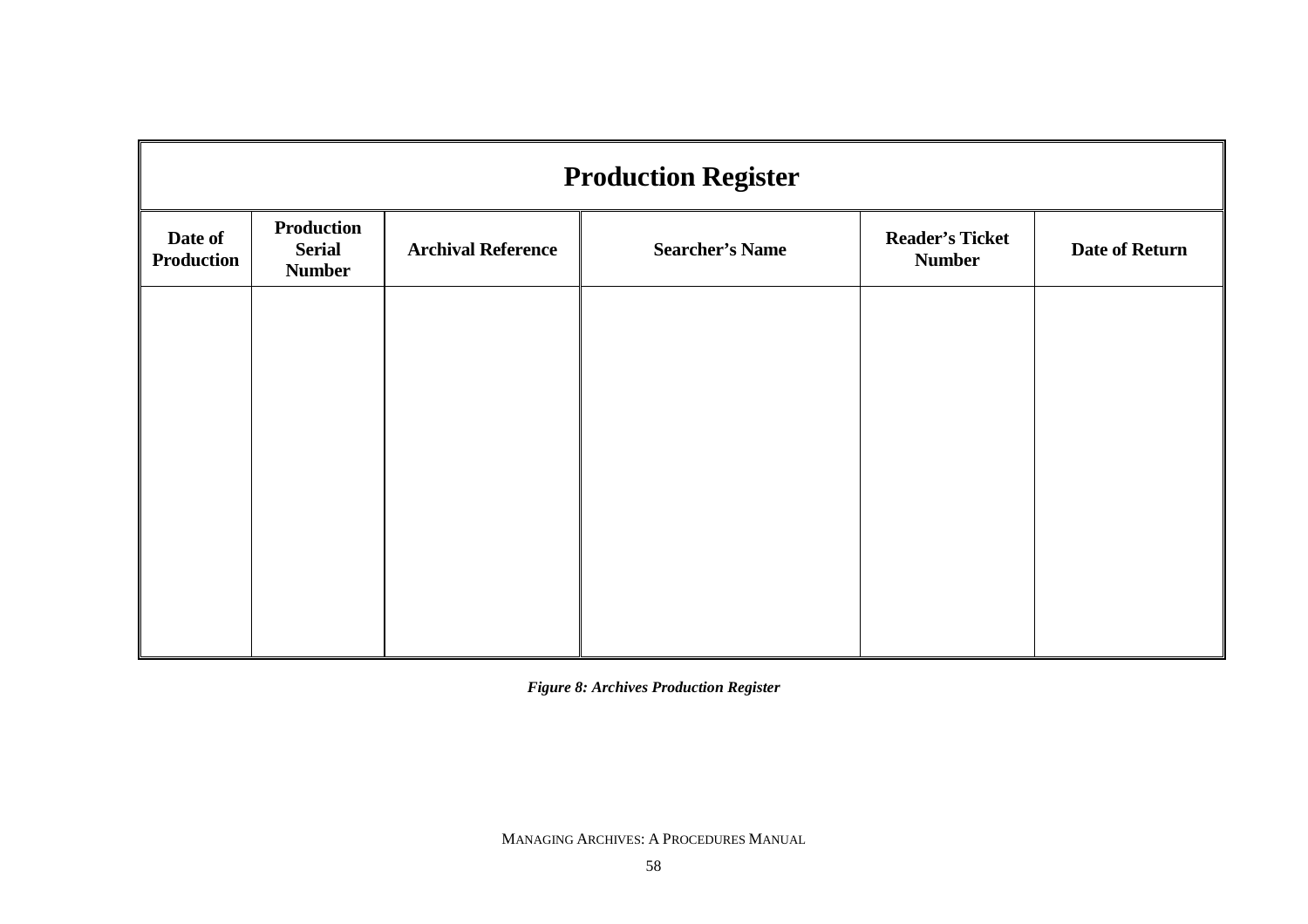|                           | <b>Annual Stocktaking of Archives</b> |                    |                  |     |     |                |  |  |  |
|---------------------------|---------------------------------------|--------------------|------------------|-----|-----|----------------|--|--|--|
| <b>Archival Reference</b> |                                       |                    | <b>Condition</b> |     |     | <b>Remarks</b> |  |  |  |
| Group                     | <b>Series</b>                         | Number of<br>units | (a)              | (b) | (c) |                |  |  |  |
|                           |                                       |                    |                  |     |     |                |  |  |  |
|                           |                                       |                    |                  |     |     |                |  |  |  |
|                           |                                       |                    |                  |     |     |                |  |  |  |
|                           |                                       |                    |                  |     |     |                |  |  |  |
|                           |                                       |                    |                  |     |     |                |  |  |  |

(a) = in good condition, and unlikely to need attention from conservation department within foreseeable time

(b) = weak but useable: should be considered for repair/conservation

(c) = unfit for production: must be repaired before consultation

*Figure 9: Annual Stocktaking Form*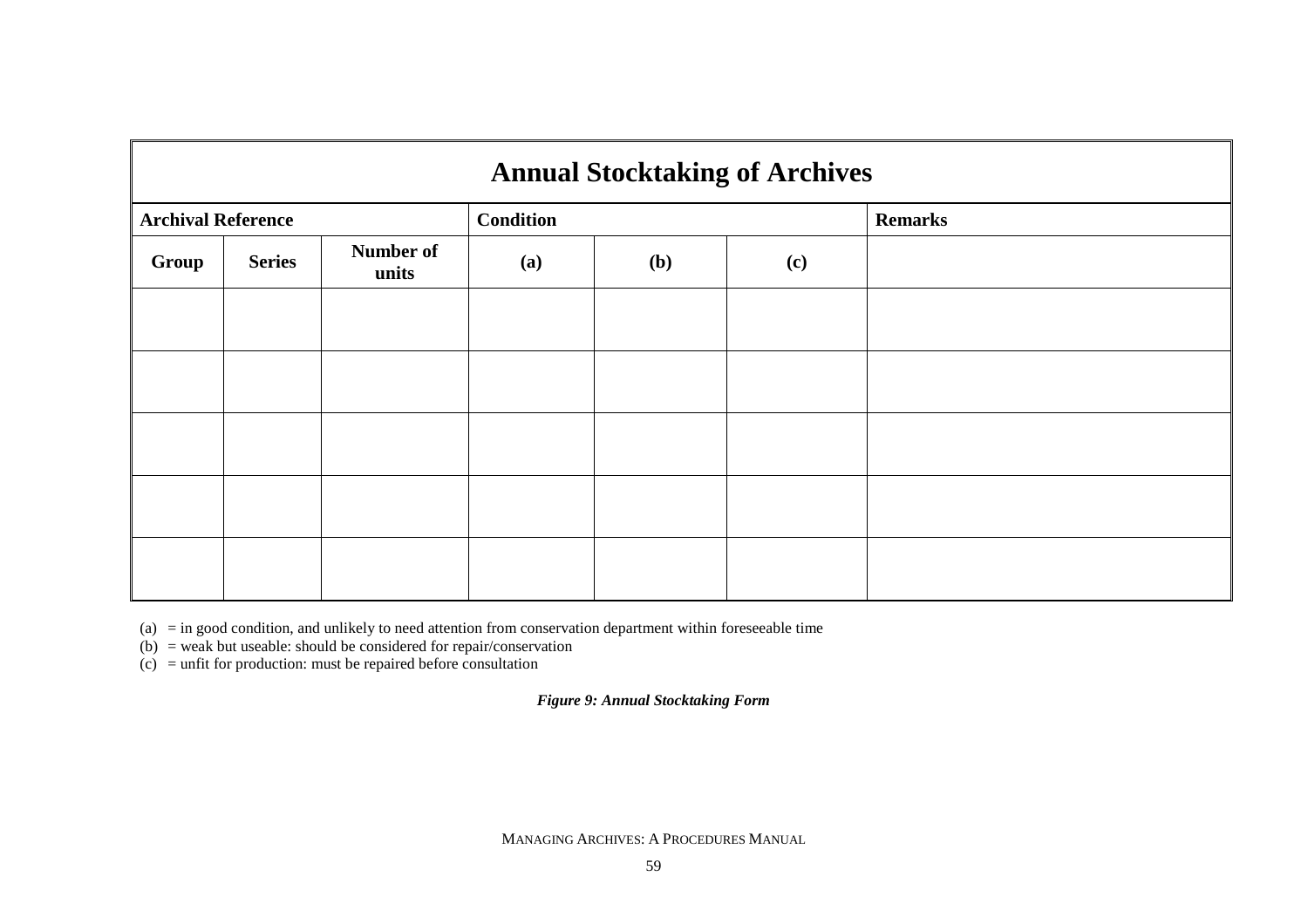| <b>Standard Series Description Form</b> |
|-----------------------------------------|
|                                         |
|                                         |
|                                         |
|                                         |
|                                         |
| (Continue on next page if necessary)    |
|                                         |
|                                         |

Figure 10: Standard Series Description Form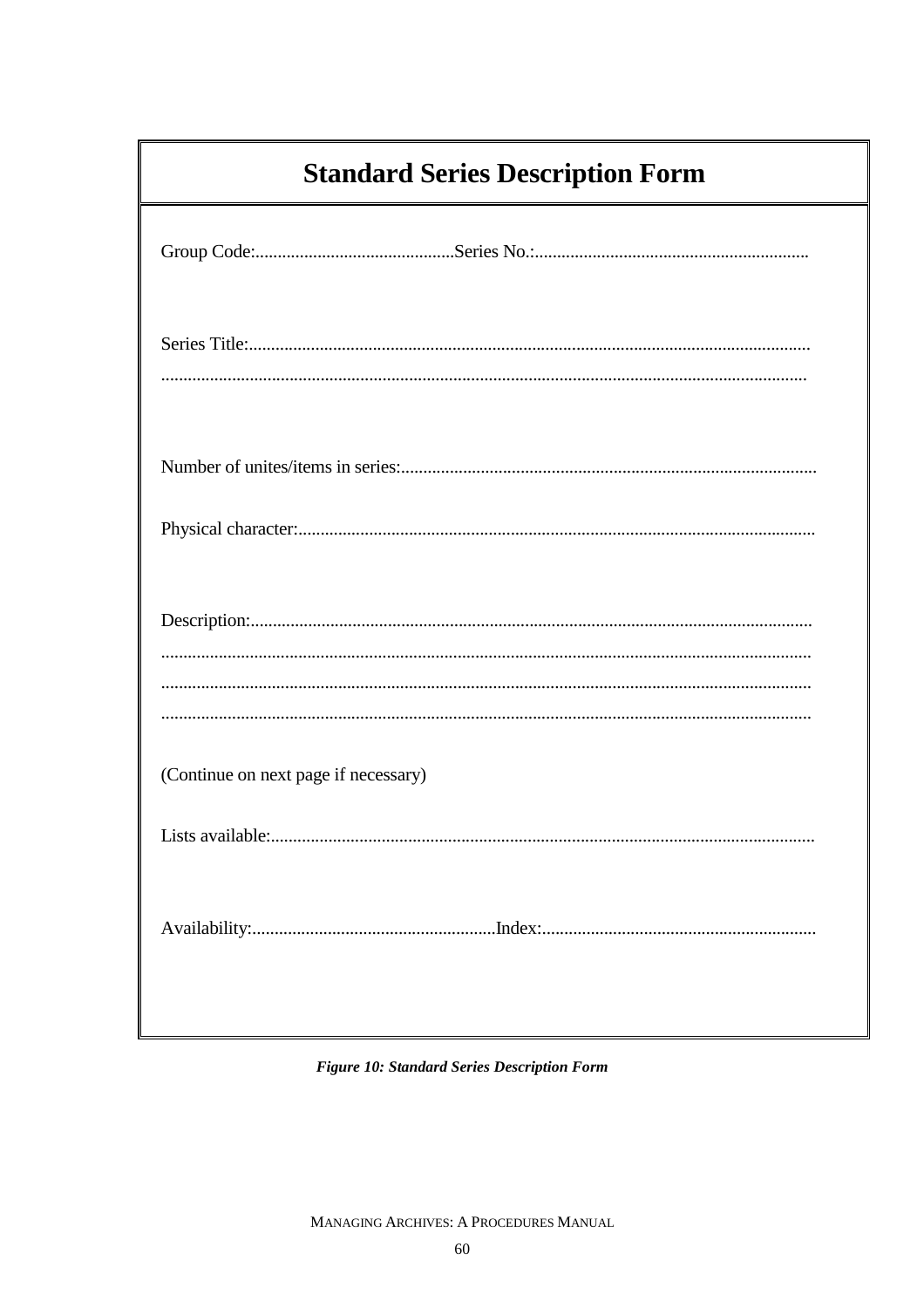## **Standard Item Listing Form**

| <b>Item number</b> | Date range | <b>Description</b> | Any former reference |  |  |  |
|--------------------|------------|--------------------|----------------------|--|--|--|
|                    |            |                    |                      |  |  |  |
|                    |            |                    |                      |  |  |  |
|                    |            |                    |                      |  |  |  |
|                    |            |                    |                      |  |  |  |
|                    |            |                    |                      |  |  |  |

*Figure 11: Standard File/Item Listing Form*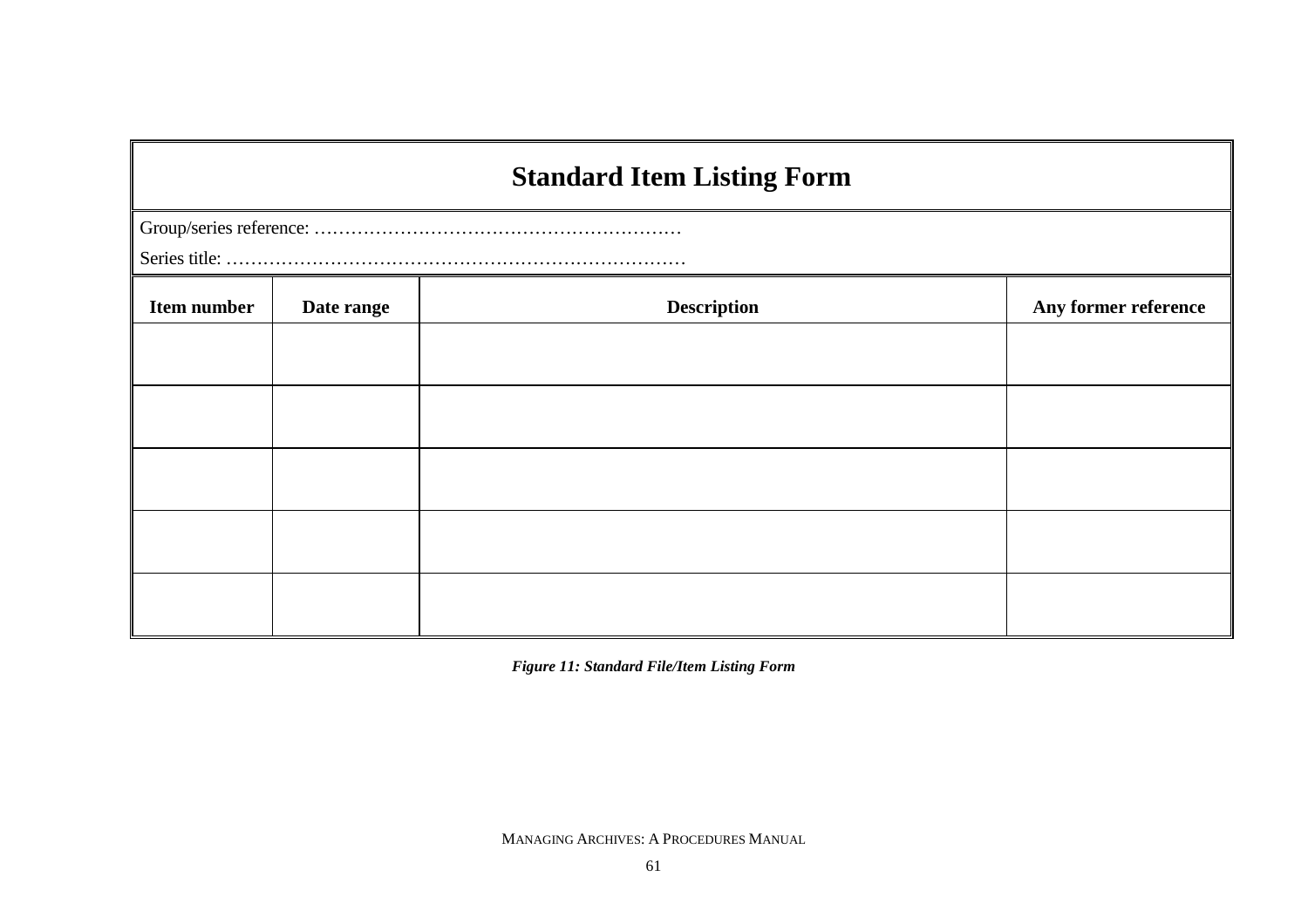

*Figure 12: Index Card*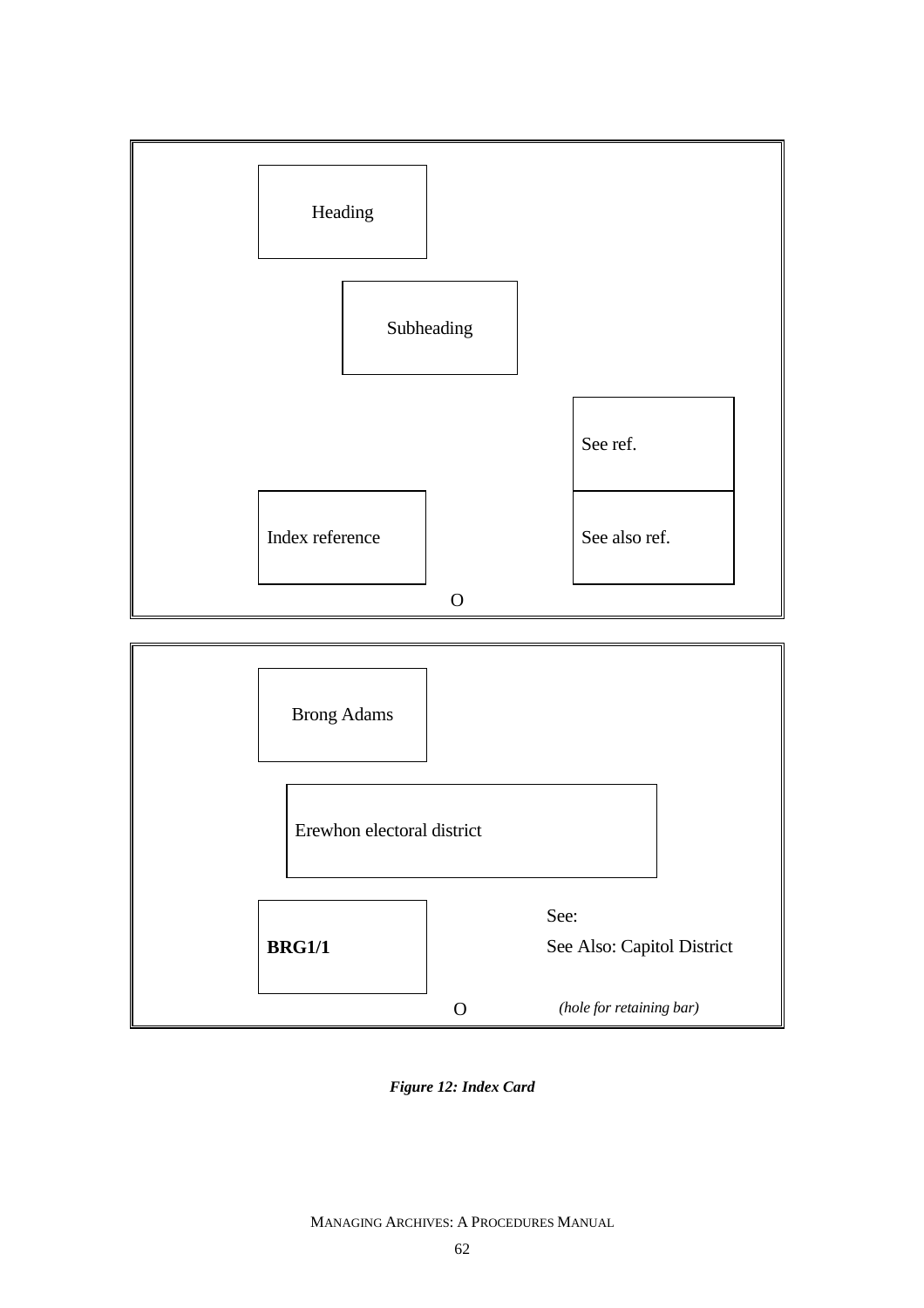| <b>Archives Daily Attendance Register</b> |                                 |                                |                            |                                   |                              |                  |  |  |
|-------------------------------------------|---------------------------------|--------------------------------|----------------------------|-----------------------------------|------------------------------|------------------|--|--|
| <b>Date</b>                               | <b>Running</b><br><b>Number</b> | <b>Ticket</b><br><b>Number</b> | <b>Name [Please Print]</b> | <b>Telephone</b><br><b>Number</b> | <b>Local Contact Address</b> | <b>Signature</b> |  |  |
|                                           |                                 |                                |                            |                                   |                              |                  |  |  |
|                                           |                                 |                                |                            |                                   |                              |                  |  |  |
|                                           |                                 |                                |                            |                                   |                              |                  |  |  |
|                                           |                                 |                                |                            |                                   |                              |                  |  |  |
|                                           |                                 |                                |                            |                                   |                              |                  |  |  |
|                                           |                                 |                                |                            |                                   |                              |                  |  |  |
|                                           |                                 |                                |                            |                                   |                              |                  |  |  |

*Figure 13: Daily Attendance Register*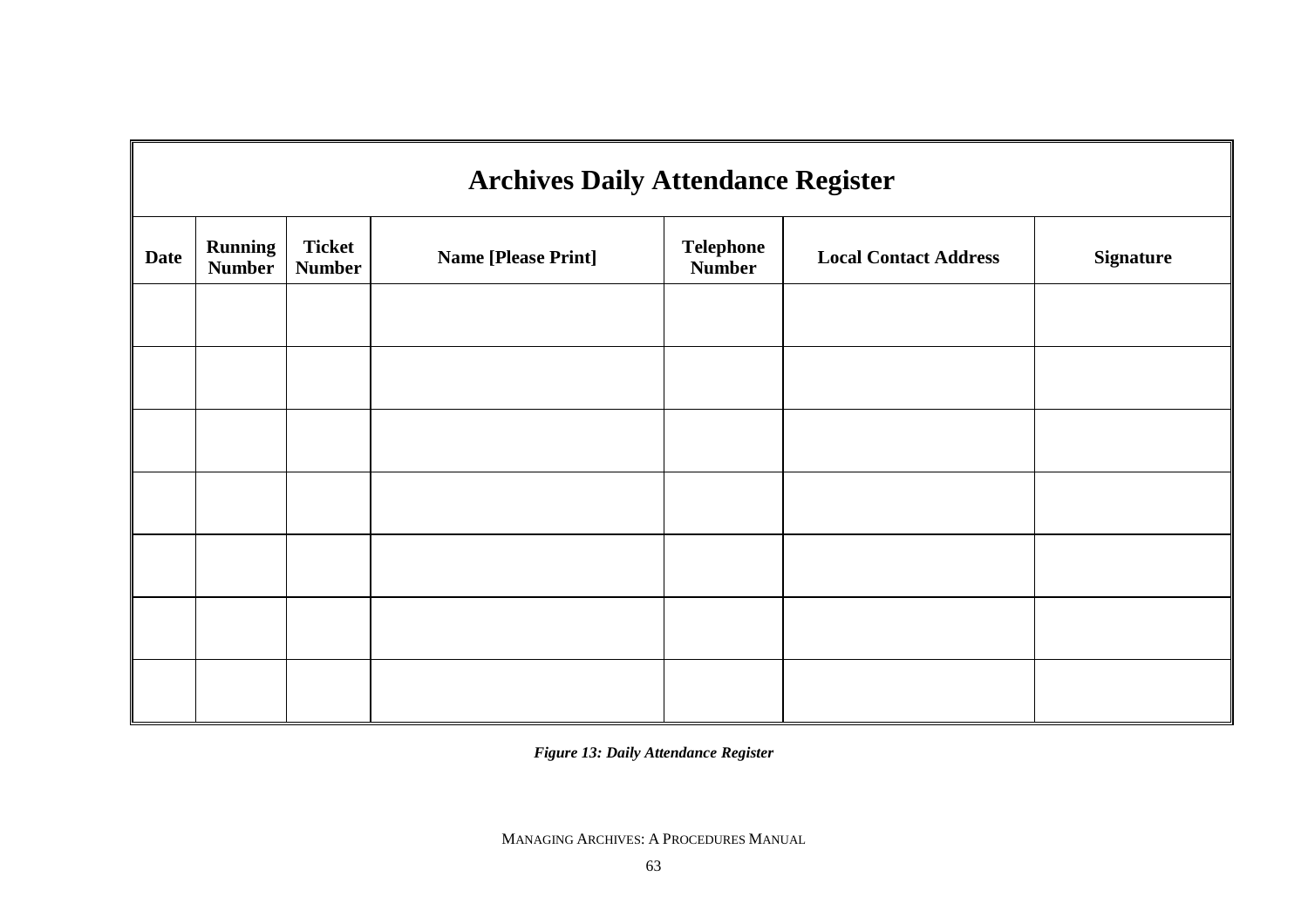# **National Archives of the Republic of Erewhon Reference Rules**

*These rules are issued under s. 12 (2) (b) of the Erehwhon National Records and Archives Act 1999.* 

The Search Room of the National Archives is open to researchers on normal working days from 9 AM to 4 PM. Holders of reader's tickets are welcome to attend during those hours.

It is advisable to contact the National Archives in advance of your intended visit, indicating the nature of the archives you wish to consult. This will reduce delays and inconvenience. Users will appreciate that archival documents are kept in controlled storage under secure conditions. It therefore takes a little time to produce them. Every effort is made to reduce this delay to a minimum, but users should be aware that it is necessary to allow for it.

Archival documents are produced subject to the following rules.

### **General**

- 1. You must have a valid reader's ticket.
- 2. You must sign the attendance register every day you visit the search room, regardless of whether you consult any documents or not.
- 3. You must maintain silence in the search room.
- 4. You must not smoke, drink or eat anything (including sweets) in the search room.
- 5. No persons under 16 years of age shall enter the search room except with the permission of an officer on duty. Educational visits by school parties or individual school students must be arranged in advance.
- 6. You must leave briefcases and large bags with the officer on duty while in the search room.

#### **Issue and return of archival documents**

- 7. You must write out a separate production ticket for each item you require.
- 8. Except by special permission of the officer on duty, no more than three different items will be produced at the same time. Items are the standard unit of management within the National Archives; they may contain more than one document.
- 9. When you have finished with the items requested, you must return them immediately to the officer on duty. Until you have done this, you will be responsible for the items.
- 10. If you wish to continue work on items on the following days, you must complete a 'reservation' form.
- 11. Requests for archival documents must be handed in before 3 PM on the day of production. All archives must be returned to the officer on duty by 4 PM.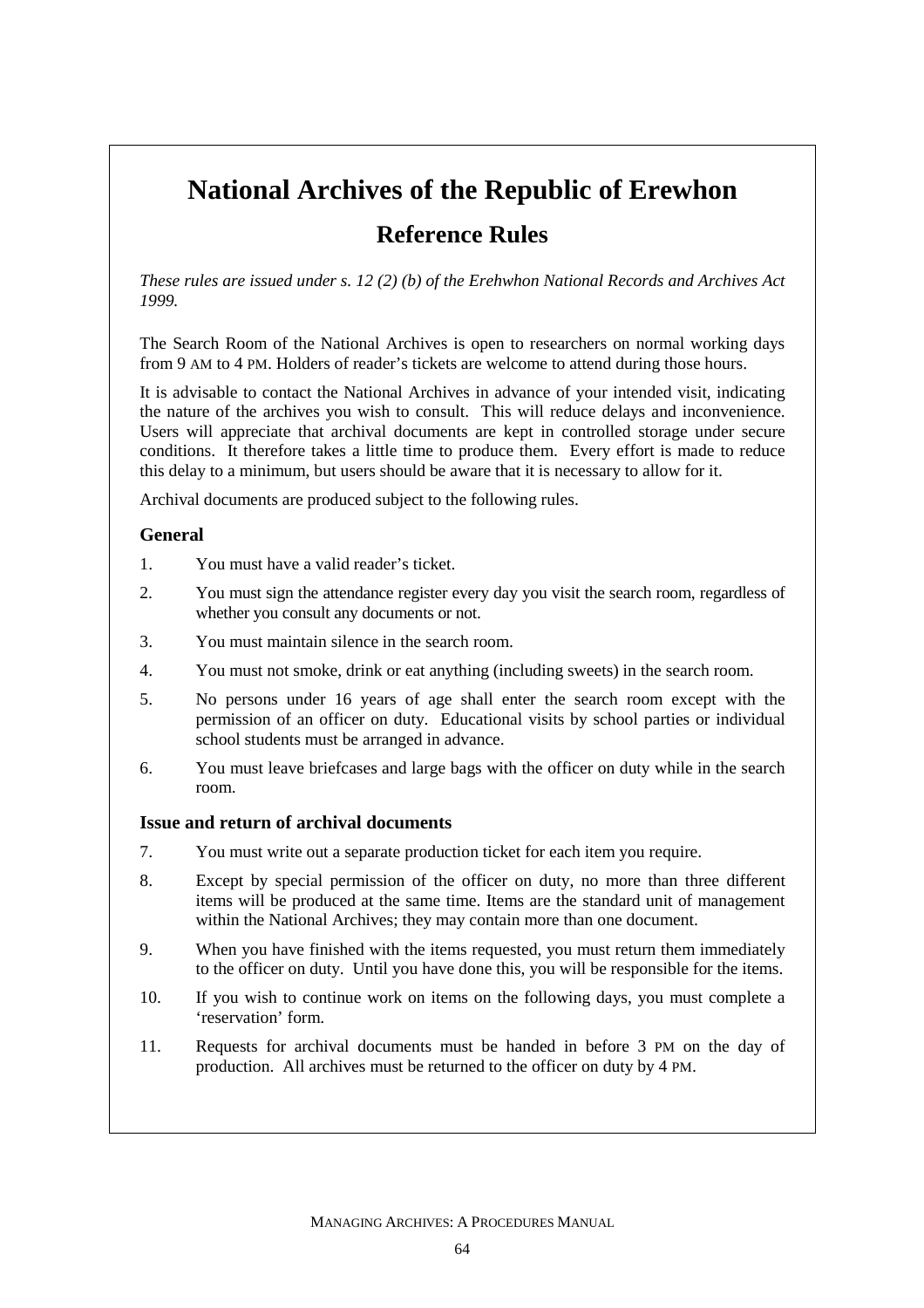# **Handling archives**

- 12. You must not write on or mark any original archival document in any way or take documents out of the search room.
- 13. You must not use liquid ink, fountain, ball-point or fibre tip pens, highlight pens, correcting fluid or India rubbers in the search room. To take your own notes, you should use pencils only, and these should be sharpened at the designated location in the search room.
- 14. You must be careful not to damage documents. You must not lean on them, fold them or place them with your own notes and papers.
- 15. You must keep unbound papers in the order in which they are delivered to you. If the papers are disordered, you should report this to the officer on duty immediately.
- 16. You must report to the officer on duty any defect in or accident to a document.
- 17. The officer on duty may require that certain fragile or especially valuable documents cannot be examined or must be examined under special conditions.

### **Copying documents**

- 18. Tracing documents is not allowed.
- 19. You may not photocopy documents yourself. All requests for photocopies must be entered on the photocopying request form, which will be completed by an officer on duty. Requests may be refused if there is a risk of damage to the document.
- 20. Photographing documents is only permitted with the permission of the director.

### **Office equipment**

- 21. The use of typewriters is not allowed.
- 22. The use of computers, including battery-operated computers, is permitted, with the permission of the officer on duty, providing they do not cause a disturbance in the search room.

### **Publication of material from the National Archives**

- 23. Requests to publish copies of documents must be referred to the director.
- 24. When information or text derived from the holdings of the National Archives is published or cited in publications, users are requested to use the following form of acknowledgement:

 *National Archives of Erewhon / [Group code] / [series numbers] / [item number(s)].* 

It is the duty of the staff of the National Archives to ensure compliance with these rules. Failure to observe the rules may result in the documents you are using being removed or, in extreme cases, the cancellation of your reader's ticket. Those found wilfully damaging the documents will be prosecuted.

Signed *[Director of National Archives]* Date

*Figure 14: Model Reference Rules*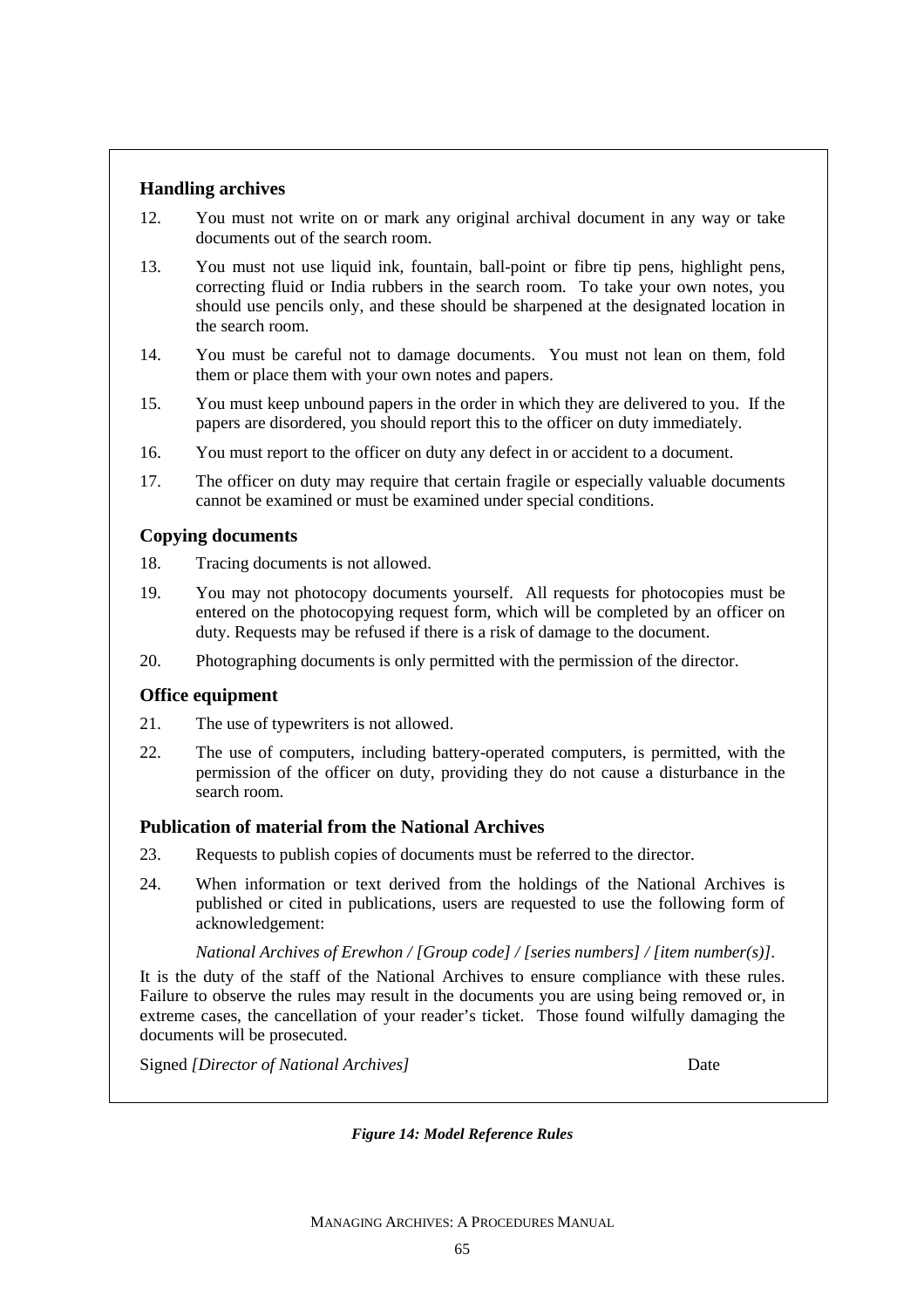|                                                                                | Please complete sections 1 and 2 and present this form to the search room staff together<br>with proof of identity (passport, driving license, official invoice with postal address).                                                |
|--------------------------------------------------------------------------------|--------------------------------------------------------------------------------------------------------------------------------------------------------------------------------------------------------------------------------------|
| <b>Section 1</b>                                                               | [to be completed by the applicant]                                                                                                                                                                                                   |
|                                                                                | Surname<br>Other Names                                                                                                                                                                                                               |
|                                                                                |                                                                                                                                                                                                                                      |
|                                                                                | Home Address <u>and the same of the same of the same of the same of the same of the same of the same of the same of the same of the same of the same of the same of the same of the same of the same of the same of the same of </u> |
|                                                                                |                                                                                                                                                                                                                                      |
|                                                                                |                                                                                                                                                                                                                                      |
|                                                                                | Academic/Official/Private                                                                                                                                                                                                            |
|                                                                                |                                                                                                                                                                                                                                      |
| Purpose of Research<br>Please indicate and give details<br>Subject of Research | <u> 1989 - Johann Stein, mars an de Francisco (f. 1989)</u>                                                                                                                                                                          |
|                                                                                | I have read and agree to abide by the Rules of the Archives                                                                                                                                                                          |
|                                                                                | Signature                                                                                                                                                                                                                            |

*Figure 15: Application Form (page 1)*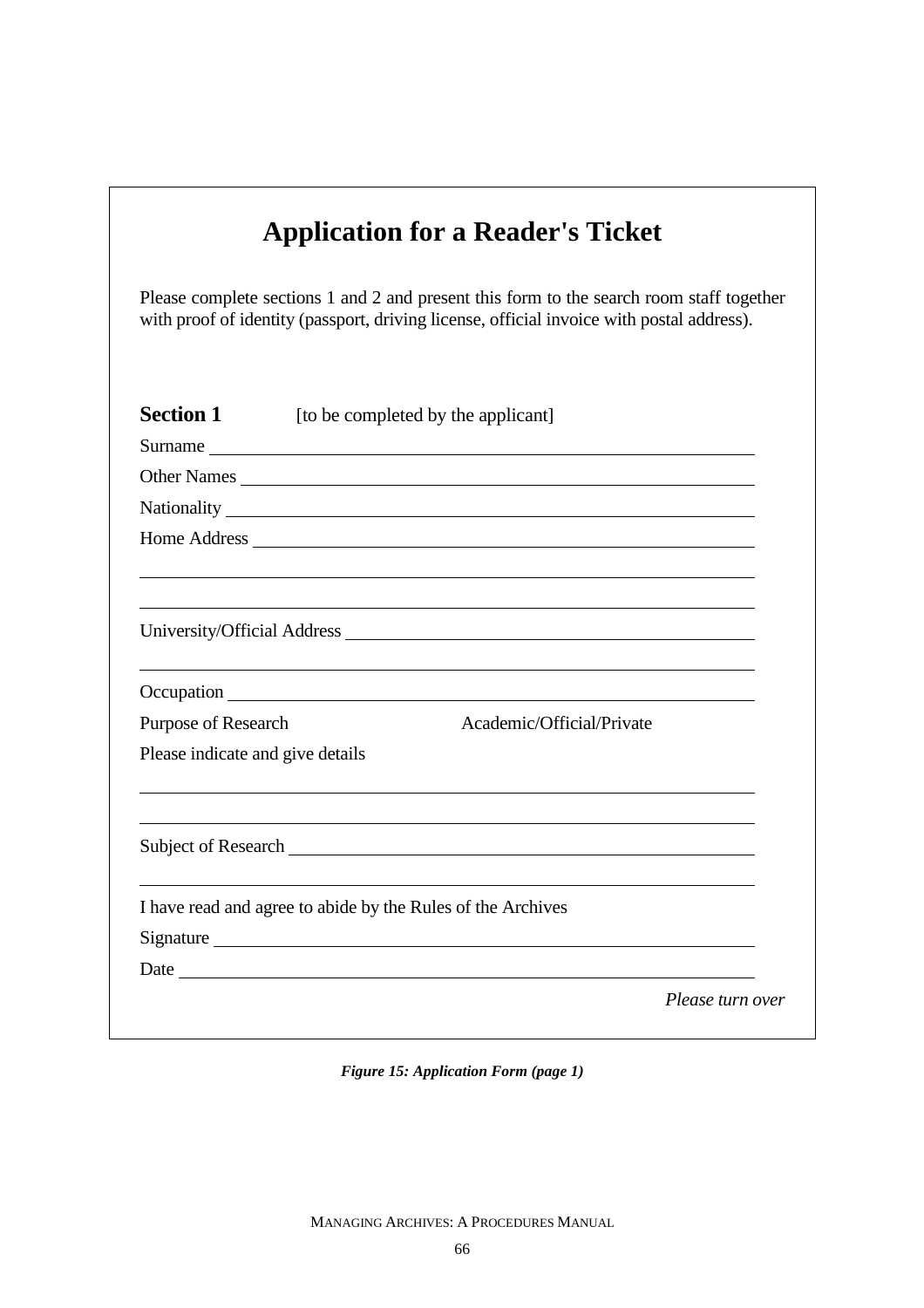| <b>Section 2</b>                          | [to be completed by a referee]* (except when a Reader's Ticket is<br>being renewed)                                                                                                                                                                                                                                     |
|-------------------------------------------|-------------------------------------------------------------------------------------------------------------------------------------------------------------------------------------------------------------------------------------------------------------------------------------------------------------------------|
|                                           |                                                                                                                                                                                                                                                                                                                         |
|                                           |                                                                                                                                                                                                                                                                                                                         |
|                                           |                                                                                                                                                                                                                                                                                                                         |
|                                           |                                                                                                                                                                                                                                                                                                                         |
|                                           | I have known the applicant for ________________ [state length of time] and can vouch<br>for his/her suitability as a reader in the National Archives                                                                                                                                                                    |
|                                           |                                                                                                                                                                                                                                                                                                                         |
|                                           |                                                                                                                                                                                                                                                                                                                         |
|                                           |                                                                                                                                                                                                                                                                                                                         |
|                                           | *Referees should be resident in the country and identifiable from a professional<br>directory (such as a solicitor, senior government official, foreign diplomatic staff,<br>schoolmaster, tutor or director of studies. Foreign students should also present a letter<br>of recommendation from their place of study). |
|                                           | [to be completed by the archival institution]                                                                                                                                                                                                                                                                           |
|                                           | Reader's Ticket Number New York Channels and School and School and School and School and School and School and School and School and School and School and School and School and School and School and School and School and S                                                                                          |
|                                           | [if a renewal please note number of original ticket]                                                                                                                                                                                                                                                                    |
|                                           |                                                                                                                                                                                                                                                                                                                         |
| <b>OFFICIAL STAMP</b><br><b>Section 3</b> |                                                                                                                                                                                                                                                                                                                         |

*Figure 15: Application Form (page 2)*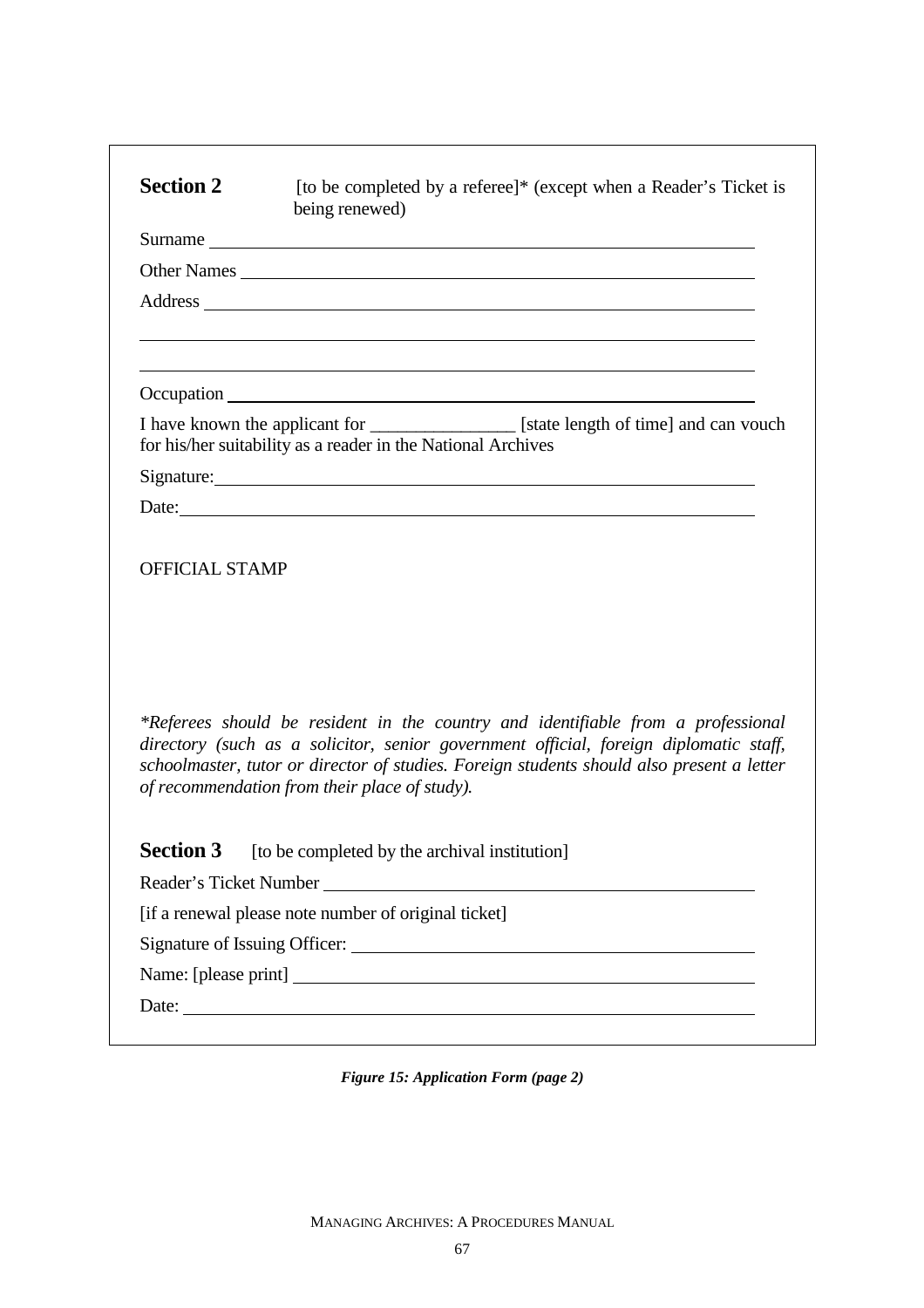| [Ticket Front]                   |
|----------------------------------|
| <b>Erewhon National Archives</b> |
| <b>Reader's Ticket</b>           |
|                                  |
|                                  |
|                                  |
|                                  |
|                                  |
|                                  |

| [Ticket Back]                        |  |  |  |  |  |  |
|--------------------------------------|--|--|--|--|--|--|
| I agree to abide by the rules of the |  |  |  |  |  |  |
| <b>Erewhon Archives</b>              |  |  |  |  |  |  |
|                                      |  |  |  |  |  |  |
|                                      |  |  |  |  |  |  |
| Date:.                               |  |  |  |  |  |  |

Figure 16: Reader's Ticket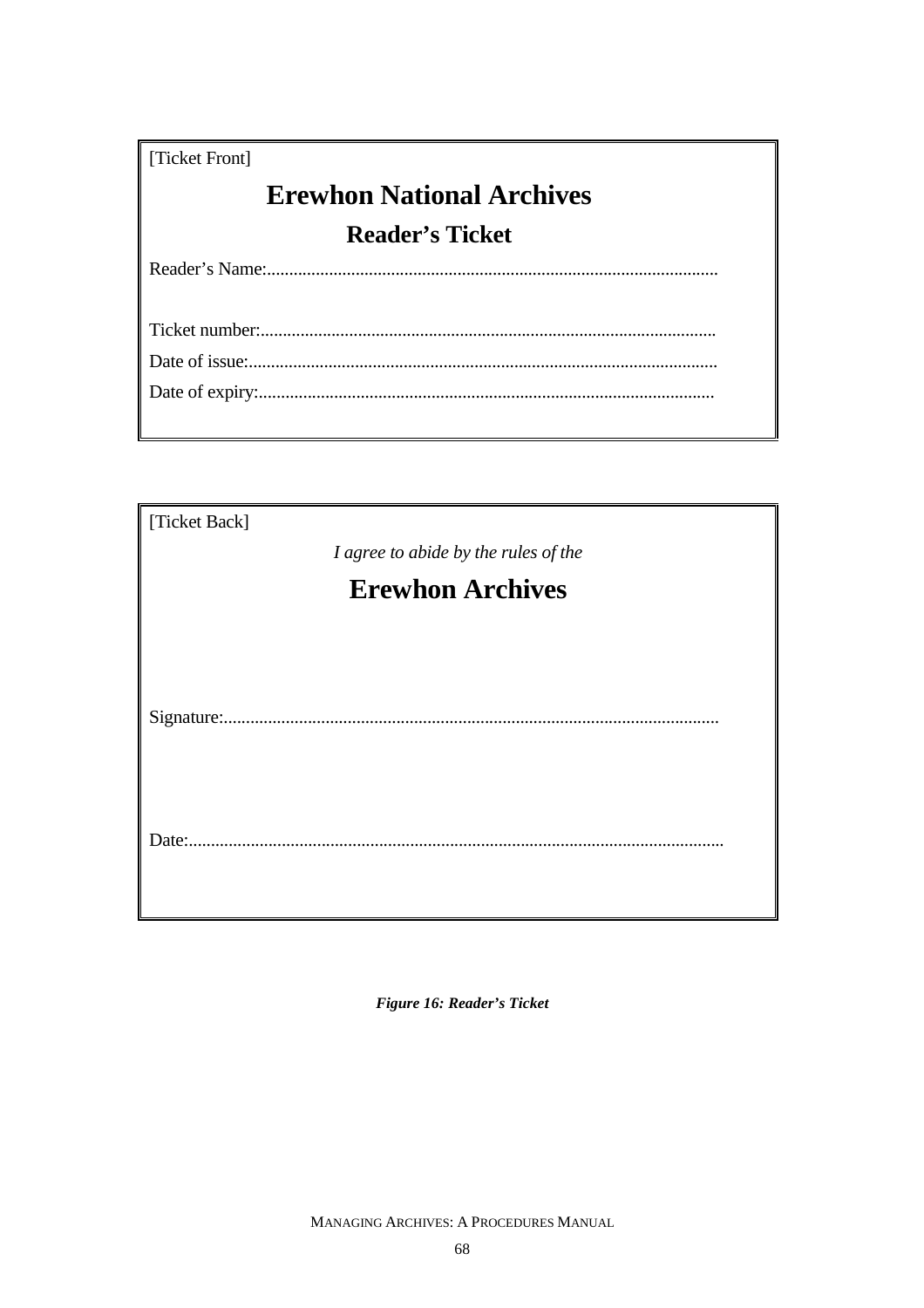|             | <b>Reader's Ticket Register</b> |                    |                    |             |                          |  |  |  |  |
|-------------|---------------------------------|--------------------|--------------------|-------------|--------------------------|--|--|--|--|
| <b>Date</b> | <b>Number</b>                   | New or<br>Renewal* | <b>Expiry Date</b> | <b>Name</b> | <b>Permanent Address</b> |  |  |  |  |
|             |                                 |                    |                    |             |                          |  |  |  |  |
|             |                                 |                    |                    |             |                          |  |  |  |  |
|             |                                 |                    |                    |             |                          |  |  |  |  |
|             |                                 |                    |                    |             |                          |  |  |  |  |
|             |                                 |                    |                    |             |                          |  |  |  |  |
|             |                                 |                    |                    |             |                          |  |  |  |  |
|             |                                 |                    |                    |             |                          |  |  |  |  |
|             |                                 |                    |                    |             |                          |  |  |  |  |
|             |                                 |                    |                    |             |                          |  |  |  |  |
|             |                                 |                    |                    |             |                          |  |  |  |  |
|             |                                 |                    |                    |             |                          |  |  |  |  |

*\*If renewal note original ticket number* 

*Figure 17: Reader's Ticket Register*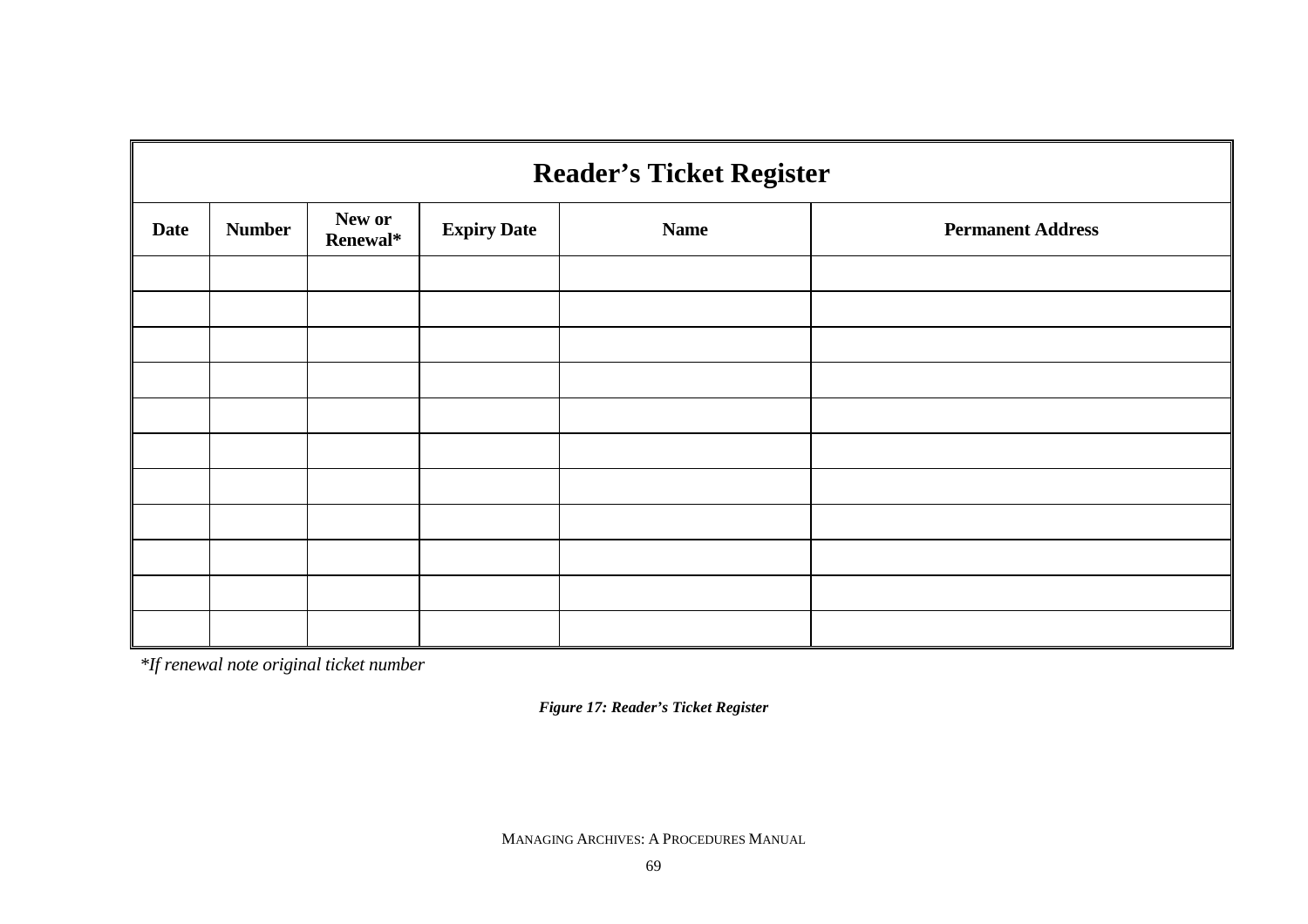| <b>Document Production Form</b>                                                                                                                                                                                                | <b>Document Production Form</b>  |
|--------------------------------------------------------------------------------------------------------------------------------------------------------------------------------------------------------------------------------|----------------------------------|
| Serial No.                                                                                                                                                                                                                     | Serial No.                       |
| Reader's Name:                                                                                                                                                                                                                 | Reader's Name: 1988              |
| Reader's Ticket Number:                                                                                                                                                                                                        | Reader's Ticket Number:          |
|                                                                                                                                                                                                                                |                                  |
| <b>Document Reference:</b>                                                                                                                                                                                                     | Document Reference:              |
|                                                                                                                                                                                                                                |                                  |
| Date of Production:                                                                                                                                                                                                            | Date of Production:              |
|                                                                                                                                                                                                                                |                                  |
| Initials of Search Room Officer:                                                                                                                                                                                               | Initials of Search Room Officer: |
|                                                                                                                                                                                                                                |                                  |
|                                                                                                                                                                                                                                |                                  |
| Document Location:                                                                                                                                                                                                             | Document Location:               |
|                                                                                                                                                                                                                                |                                  |
| Produced by: Note and Separate and Separate and Separate and Separate and Separate and Separate and Separate and Separate and Separate and Separate and Separate and Separate and Separate and Separate and Separate and Separ |                                  |
| Date of Return:                                                                                                                                                                                                                | Date of Return:                  |
| Top copy                                                                                                                                                                                                                       | <b>Bottom</b> copy               |

*Figure 18: Production Form*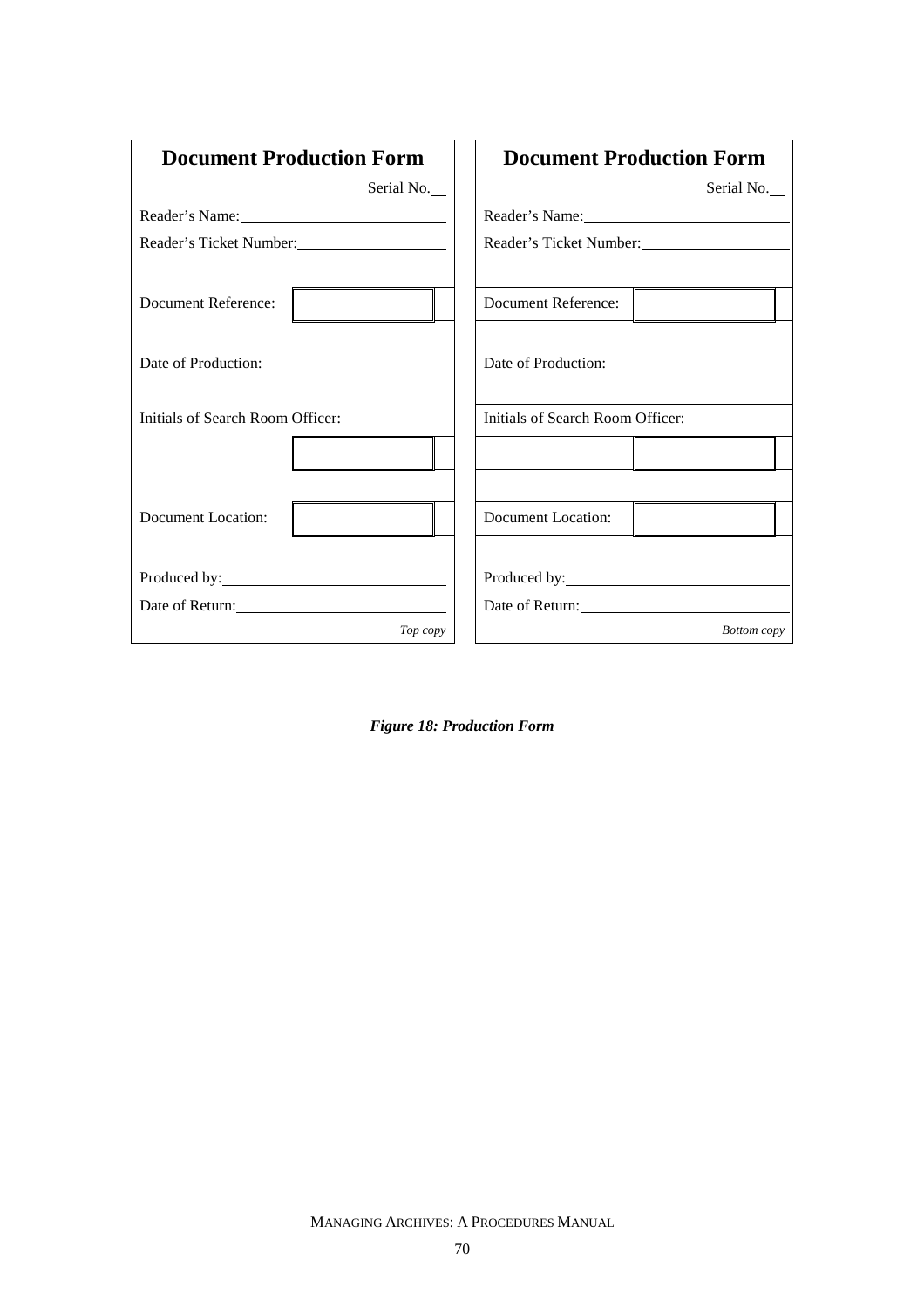| <b>Reservation Form</b>                                                                                           |  |  |  |  |  |  |
|-------------------------------------------------------------------------------------------------------------------|--|--|--|--|--|--|
| Name:                                                                                                             |  |  |  |  |  |  |
| <b>Ticket No:</b>                                                                                                 |  |  |  |  |  |  |
| Date:                                                                                                             |  |  |  |  |  |  |
| Item reference:                                                                                                   |  |  |  |  |  |  |
| Date of production:                                                                                               |  |  |  |  |  |  |
| Item location:                                                                                                    |  |  |  |  |  |  |
| This material is to be reserved for use on<br>[date]                                                              |  |  |  |  |  |  |
| Note that material can only be reserved for the next working day. Only one item to be<br>identified on each slip. |  |  |  |  |  |  |
| Please write legibly.                                                                                             |  |  |  |  |  |  |
|                                                                                                                   |  |  |  |  |  |  |

*Figure 19: Document Reservation Form*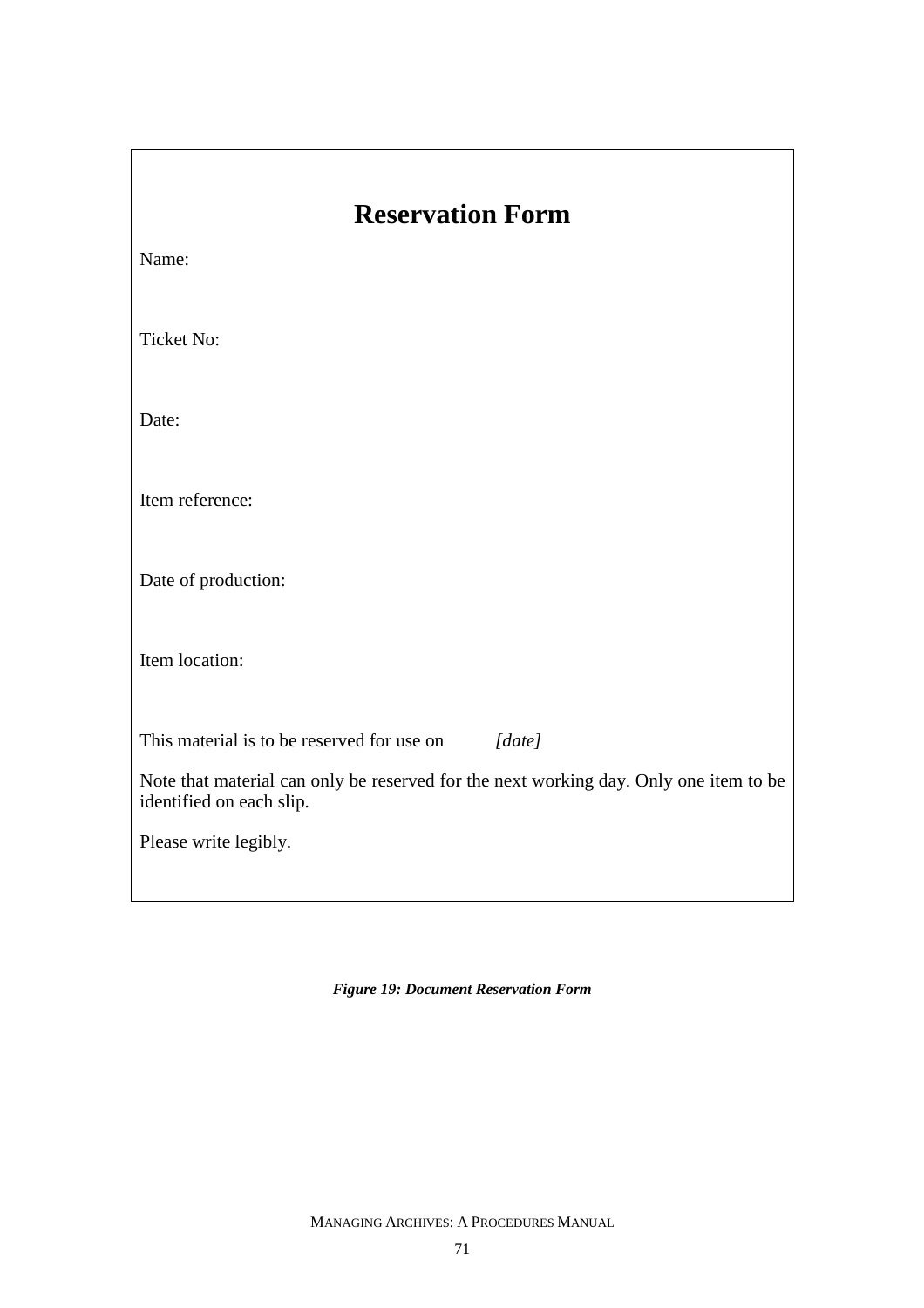YEAR TO BE OPENED: Archival Reference: Covering Dates: Period of Extended Closure: Authority for Extended Closure:

*for example:*

2015 RG 17/3 1959 - 1964 50 YEARS MINISTER'S CERTIFICATE OF 22/11/1994

*Figure 20: Index of Closed Documents*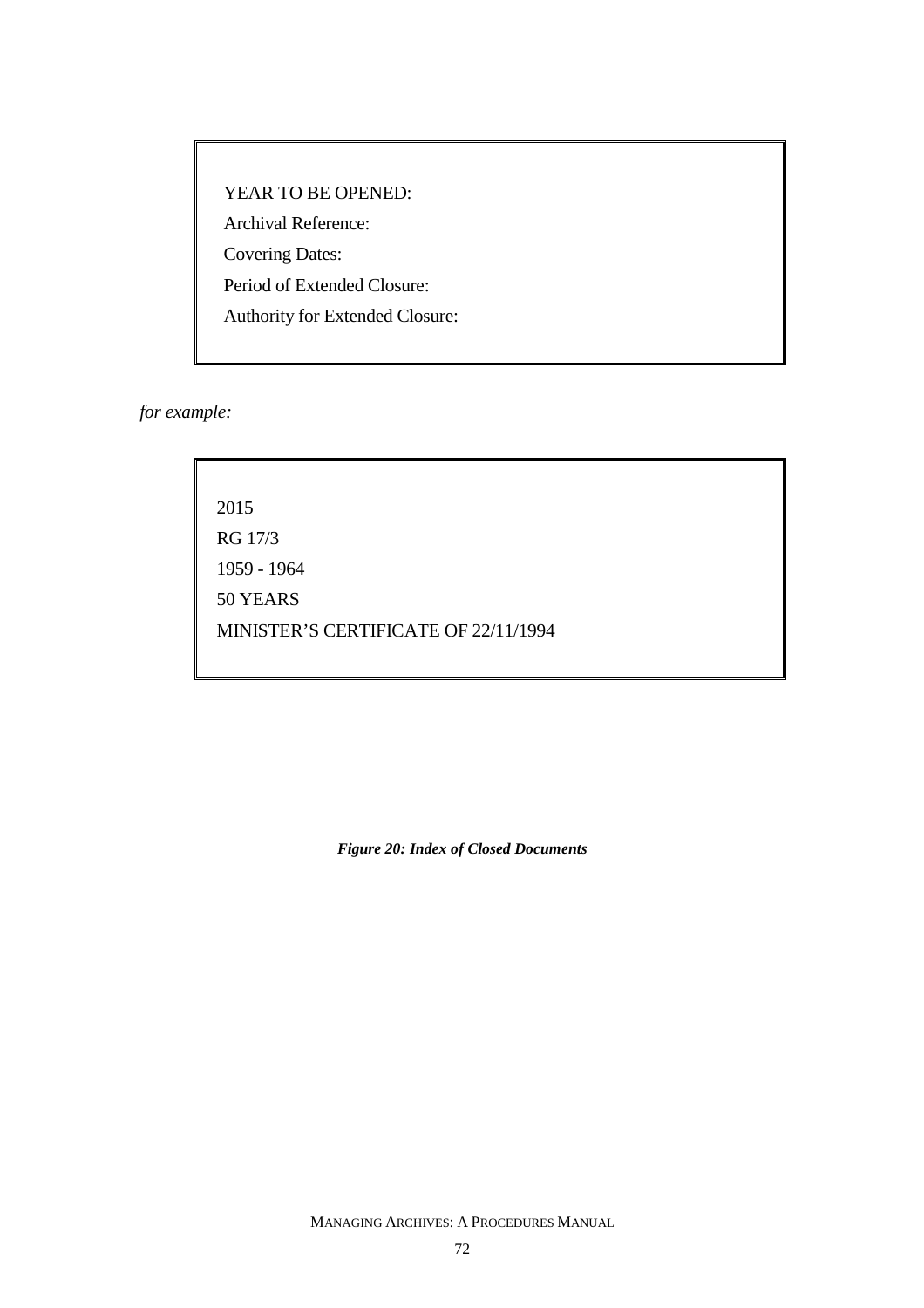| <b>Loans Register</b>                     |                |                      |  |  |  |  |  |
|-------------------------------------------|----------------|----------------------|--|--|--|--|--|
| <b>Serial</b><br>Number of<br>Requisition | <b>Remarks</b> | <b>Date Returned</b> |  |  |  |  |  |
|                                           |                |                      |  |  |  |  |  |
|                                           |                |                      |  |  |  |  |  |
|                                           |                |                      |  |  |  |  |  |
|                                           |                |                      |  |  |  |  |  |
|                                           |                |                      |  |  |  |  |  |
|                                           |                |                      |  |  |  |  |  |

*Figure 21: Loans Register*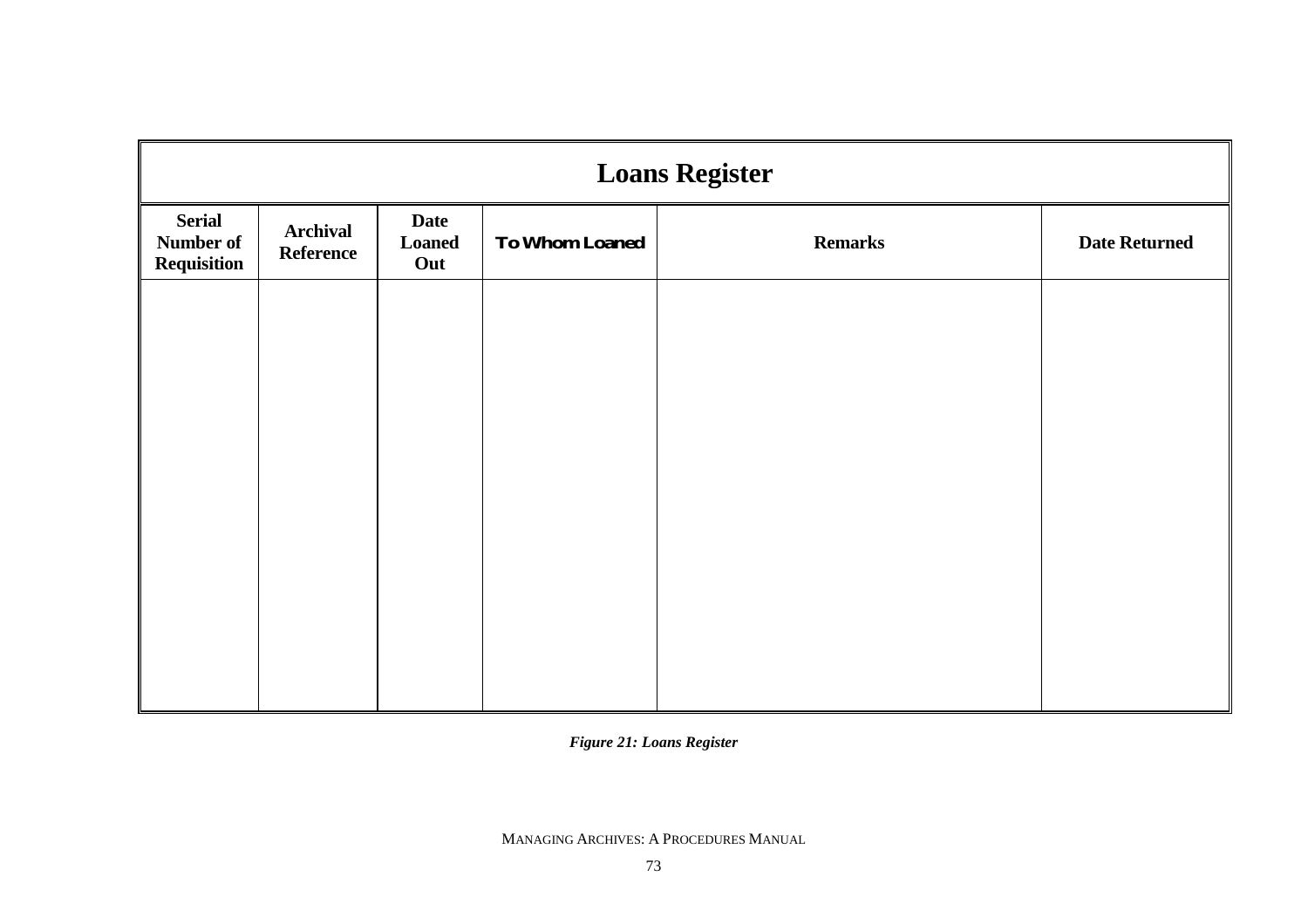| <b>Register of Missing Archives</b> |                           |                |  |  |  |  |
|-------------------------------------|---------------------------|----------------|--|--|--|--|
| <b>Archival Reference</b>           | <b>Date Found Missing</b> | <b>Remarks</b> |  |  |  |  |
|                                     |                           |                |  |  |  |  |
|                                     |                           |                |  |  |  |  |
|                                     |                           |                |  |  |  |  |
|                                     |                           |                |  |  |  |  |
|                                     |                           |                |  |  |  |  |
|                                     |                           |                |  |  |  |  |
|                                     |                           |                |  |  |  |  |
|                                     |                           |                |  |  |  |  |
|                                     |                           |                |  |  |  |  |
|                                     |                           |                |  |  |  |  |
|                                     |                           |                |  |  |  |  |

*Figure 22 Register of Missing Archives*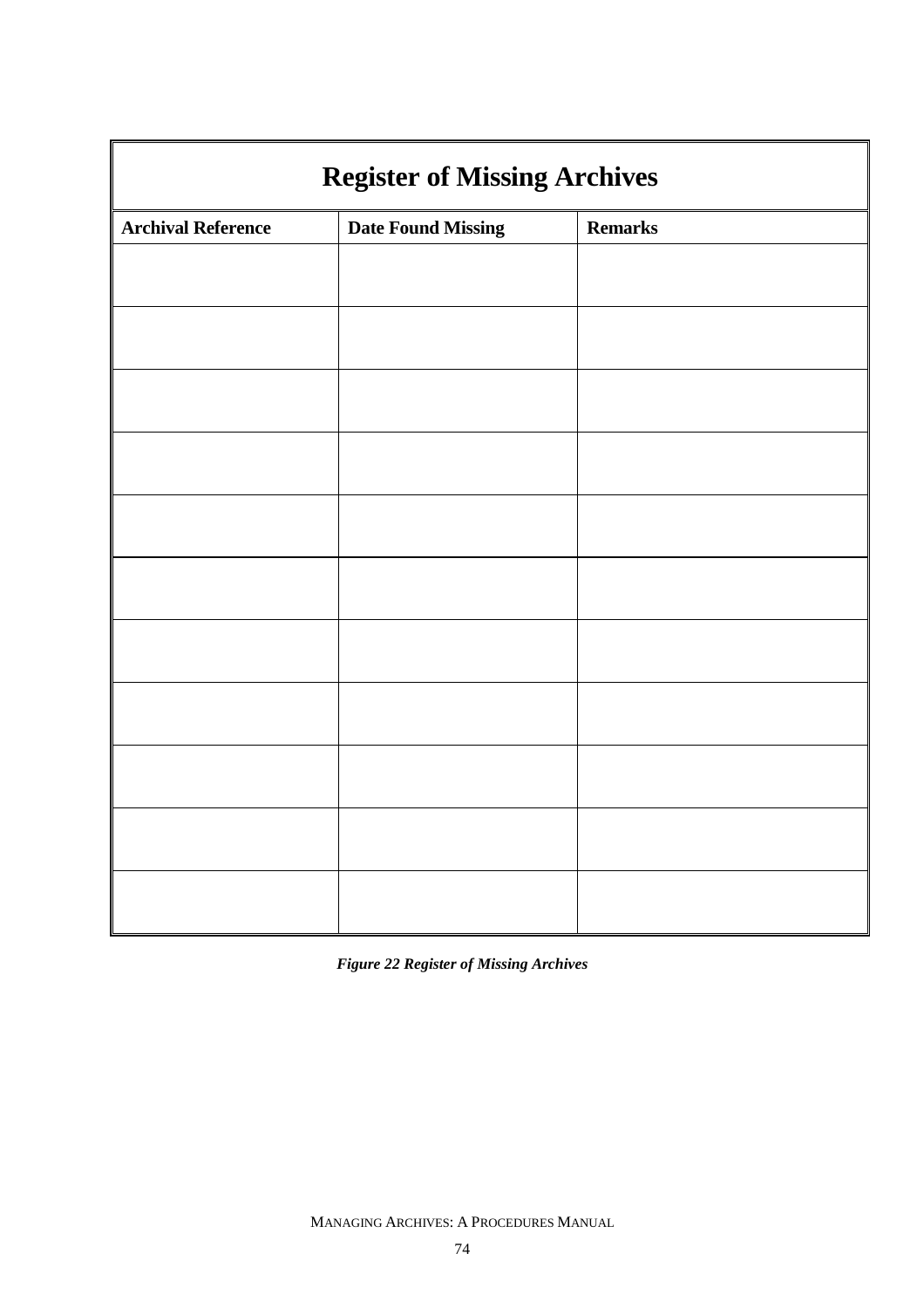# **Dummy Shelf Marker**

(This marks the location of an item that is missing)

**Archival Reference: Remarks: Signed: Date:** 

*Figure 23: Dummy Shelf Marker*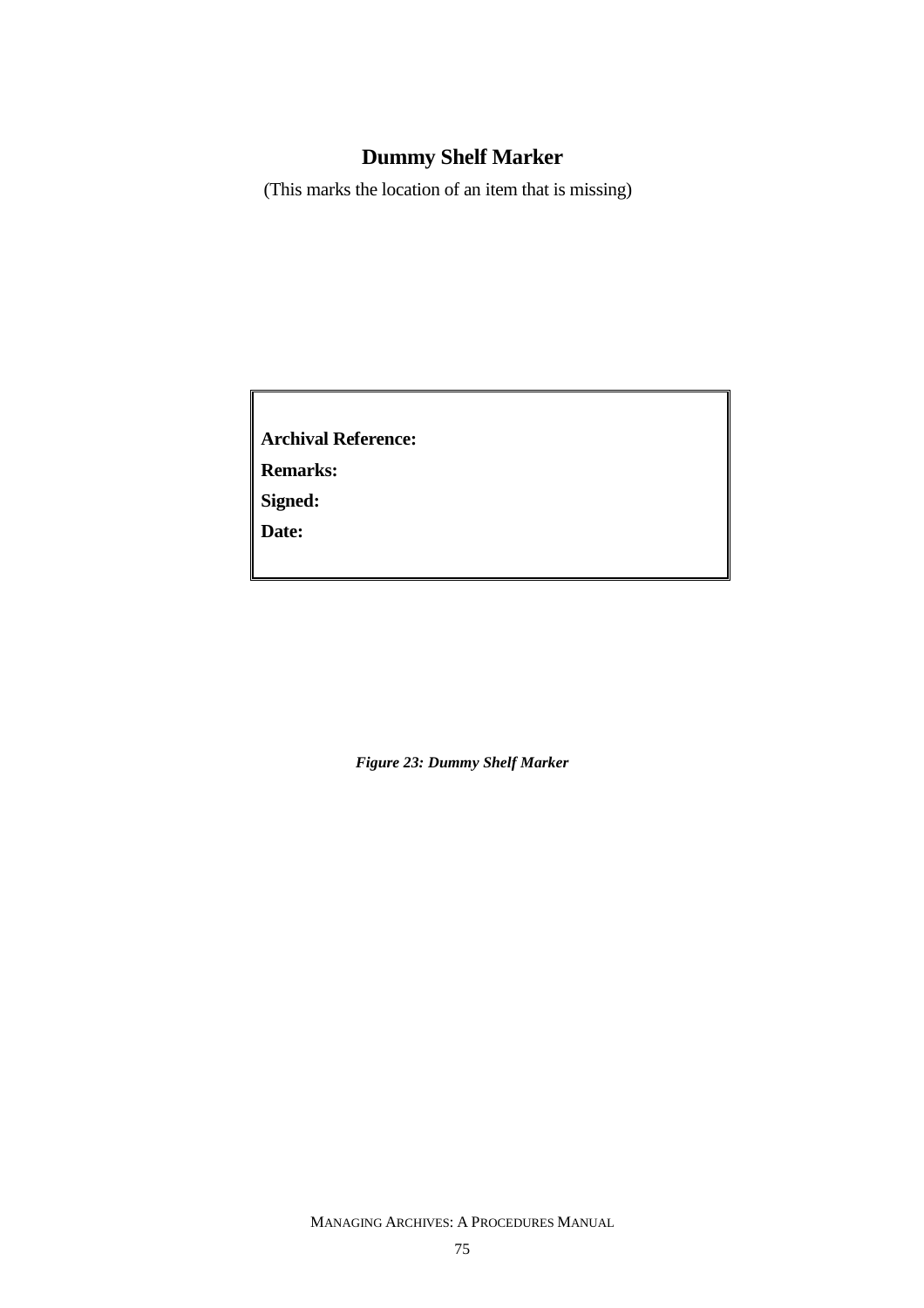| <b>Enquiry Correspondence Register</b> |                                |                          |                |                        |                      |  |  |
|----------------------------------------|--------------------------------|--------------------------|----------------|------------------------|----------------------|--|--|
| <b>Serial</b><br><b>Number</b>         | <b>Date</b><br><b>Received</b> | Name of<br>Correspondent | <b>Subject</b> | <b>Allocated</b><br>to | <b>Date of Reply</b> |  |  |
|                                        |                                |                          |                |                        |                      |  |  |
|                                        |                                |                          |                |                        |                      |  |  |
|                                        |                                |                          |                |                        |                      |  |  |
|                                        |                                |                          |                |                        |                      |  |  |
|                                        |                                |                          |                |                        |                      |  |  |
|                                        |                                |                          |                |                        |                      |  |  |

*Figure 24: Enquiry Correspondence Register*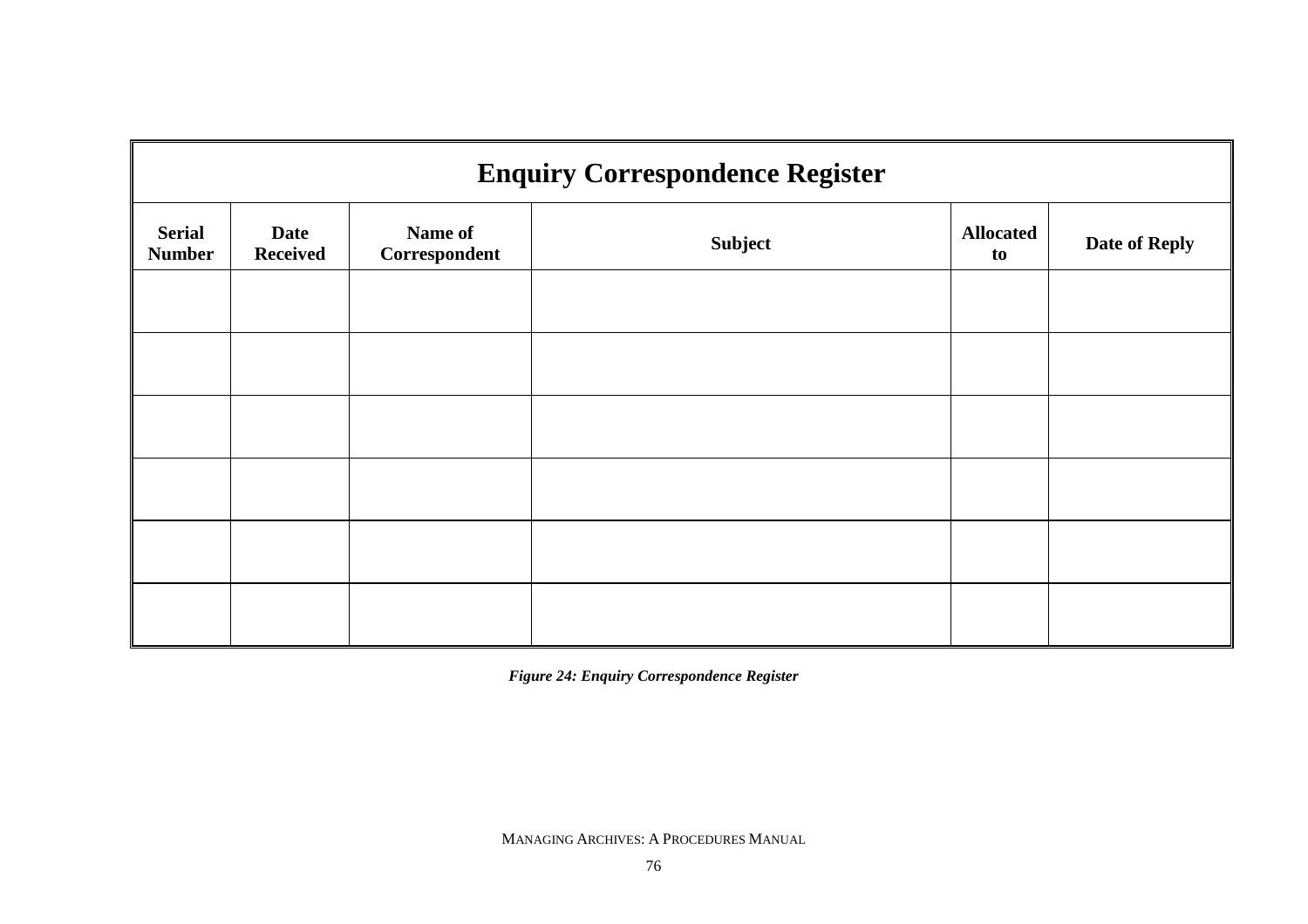# **Loan Conditions Acceptance Form**

*Please return this form after signing; retain a copy for your own records.* 

Name and address of the institution where the exhibition is to be held:

Name, and address if different from above, of the official to whom correspondence should be sent:

Title of the exhibition:

Covering dates of the exhibition:

Full National Archives references and descriptions of documents requested, including individual page or item numbers to be displayed (continue on extra pages if necessary):

*Conservation and security information:*

What are the variations in temperature and humidity in the exhibition area?

Is the exhibit area lit by natural or artificial light?

What is the level of light to which the exhibits will be exposed?

Are the display cases locked?

Will there be 24-hour security control over the exhibition?

Is there an emergency plan in operation in the institution?

I have read and agree to the accompanying conditions for the loan of original archival material from the National Archives of Erewhon and accept the financial and curatorial implications of the loan.

Signed: Date:

Name (please print): Position: Position:

*Figure 25: Loans Conditions Form and Register*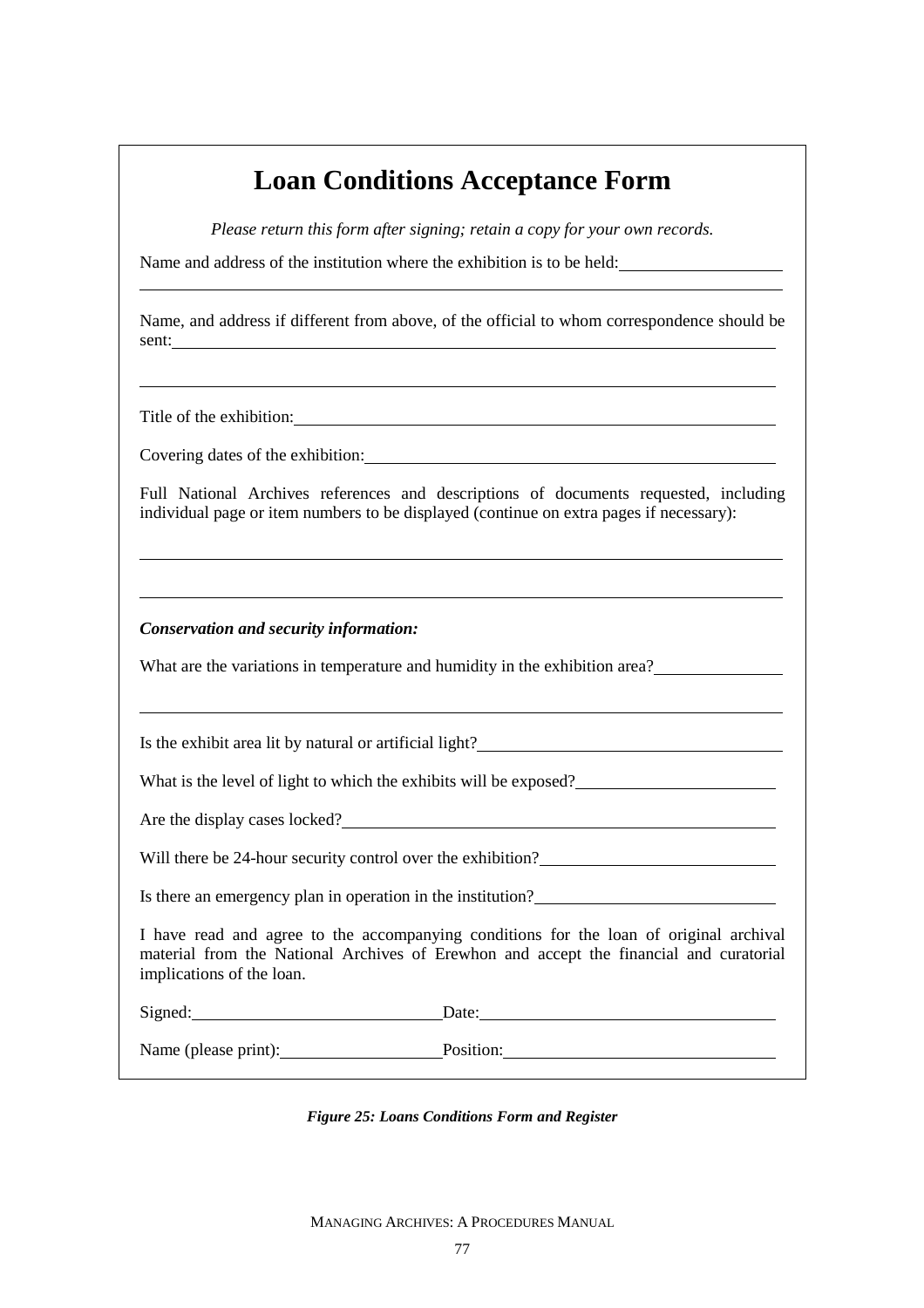# **National Archives of the Republic of Erewhon Loan of Archival Documents for Exhibition**

Under current legislation, the director of the National Archives is empowered to lend documents for display in exhibitions and for other appropriate purposes. Applicants for the loan of documents from the National Archives must meet the conditions set out below and sign the accompanying loan conditions acceptance form. These conditions have been established by the director of the National Archives.

### **General conditions**

- 1. Applications for loans must be received not less than three months before the opening date of the proposed exhibition, in order to allow sufficient time for the necessary condition checks, conservation, photography and mounting.
- 2. The items requested will be accompanied to and from the exhibition by a senior member of the archives staff, who is given absolute discretion to withdraw the documents on loan if dissatisfied with the conditions at the place of exhibition.
- 3. The borrower will be responsible for all expenses incurred by the National Archives in making a loan. These will include the following:
	- the cost of security negatives or microfilms
	- insurance, where required
	- the cost of handling, mounting and packing exhibition items

 travel and subsistence expenses of the Archives officer accompanying the items in transit.

- 4. Items are lent for the purpose of public exhibition only and may not be made available for study or other purposes outside their showcases without the written consent of the director of the Archives. After they have been mounted in the showcases for exhibition they must be left undisturbed, except in the case of any emergency, until the exhibition is dismantled.
- 5. No mark in pencil, ink, paint or any other material may be made on any item lent, nor may any such existing mark be obliterated. No adhesives of any kind may be applied to the items. All materials used to hold or display the items must be acid free.
- 6. Any caption used for display purposes and any description given in a catalogue or notice must state that the item is on loan from the National Archives of Erewhon, with its full archival reference code.
- 7. One copy of the exhibition catalogue must be sent to the National Archives of Erewhon free of charge.
- 8. Notwithstanding any terms in the loan agreement, the borrowing authority shall return any or all of the items at the written request of the director of the National Archives.
- 9. The director of the National Archives reserves the right at any time not to proceed with the loan.